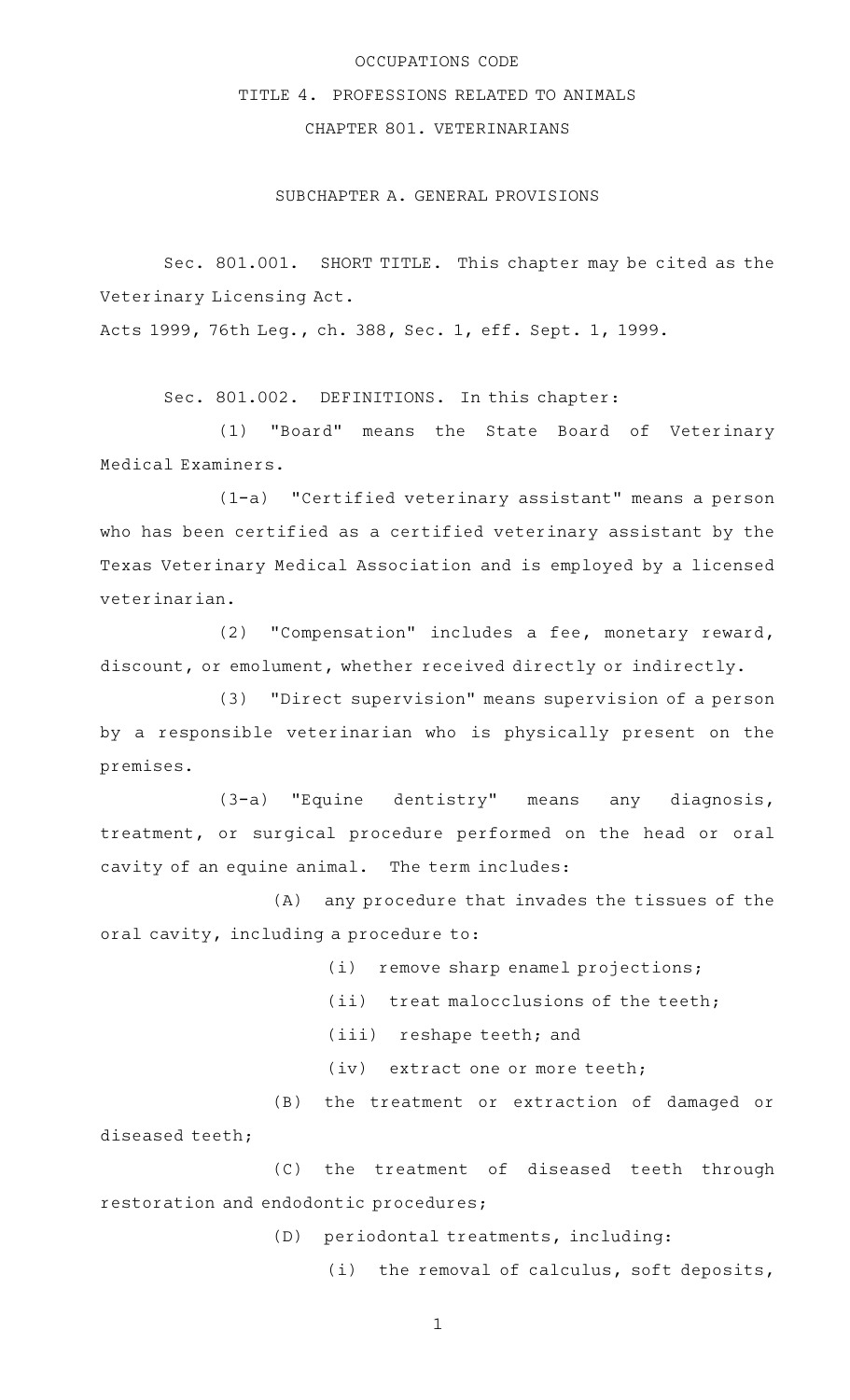plaque, and stains above the gum line; and

(ii) the smoothing, filing, and polishing of tooth surfaces; and

(E) dental radiography.

(4) "General supervision" means supervision of a person by a responsible veterinarian who is readily available to communicate with the person.

(4-a) "Immediate supervision" means supervision by a person who is within audible and visual range of both the animal patient and the person under supervision.

(4-b) "Licensed equine dental provider" means a person who holds a license to practice equine dentistry issued under this chapter.

(4-c) "Licensed veterinary technician" means a person licensed as a veterinary technician by the board.

(5) "Practice of veterinary medicine" means:

 $(A)$  the diagnosis, treatment, correction, change, manipulation, relief, or prevention of animal disease, deformity, defect, injury, or other physical condition, including the prescription or administration of a drug, biologic, anesthetic, apparatus, or other therapeutic or diagnostic substance or technique;

(B) the representation of an ability and willingness to perform an act listed in Paragraph (A);

 $(C)$  the use of a title, a word, or letters to induce the belief that a person is legally authorized and qualified to perform an act listed in Paragraph (A); or

(D) the receipt of compensation for performing an act listed in Paragraph (A).

(6) "Veterinarian" means a person licensed by the board under this chapter to practice veterinary medicine.

 $(6-a)$  "Veterinary assistant" means a person who:

 $(A)$  is employed by a licensed veterinarian;

(B) performs tasks related to animal care; and

(C) is not a certified veterinary assistant or a licensed veterinary technician.

(7) "Veterinary medicine" includes veterinary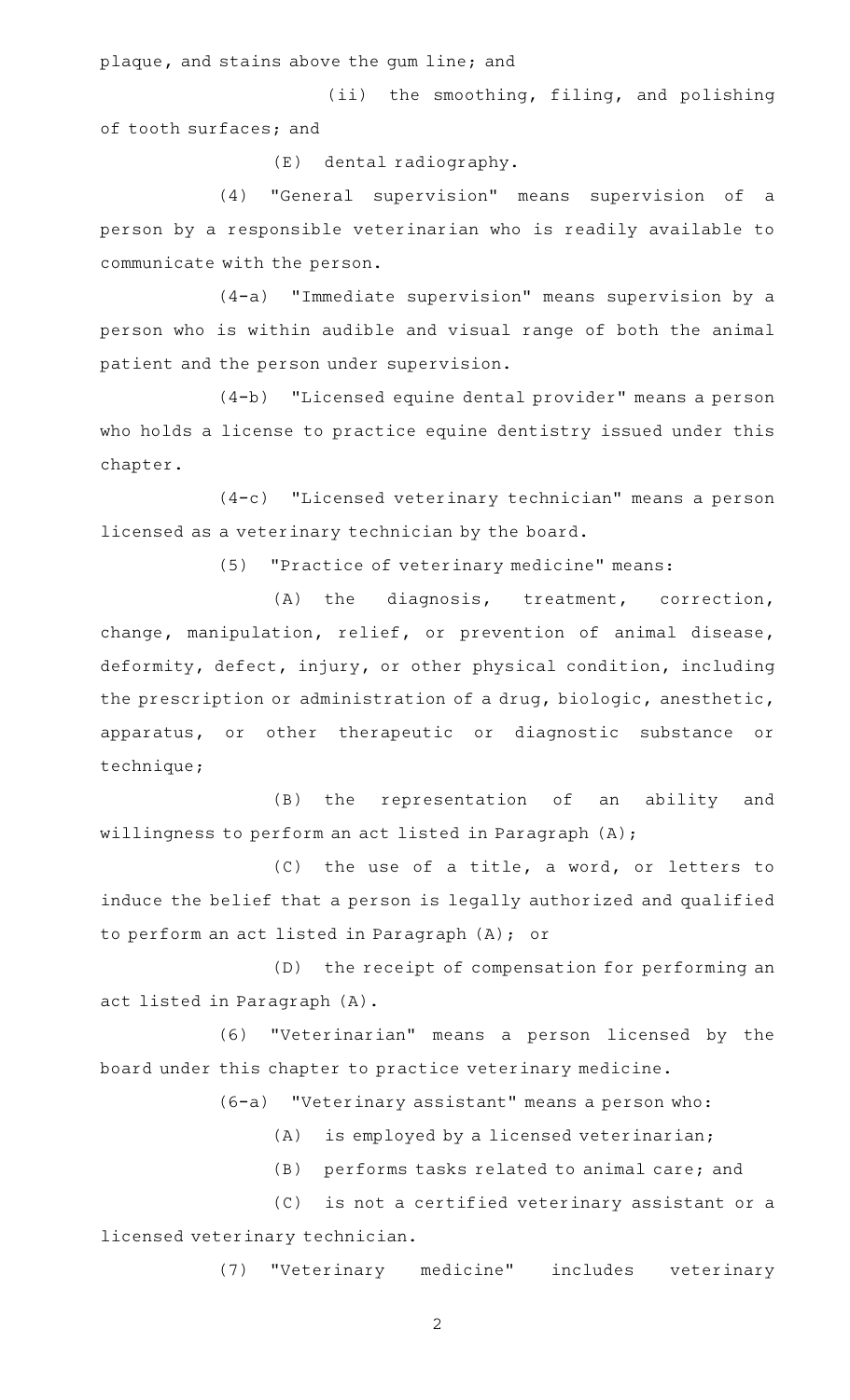surgery, reproduction and obstetrics, dentistry, ophthalmology, dermatology, cardiology, and any other discipline or specialty of veterinary medicine.

Acts 1999, 76th Leg., ch. 388, Sec. 1, eff. Sept. 1, 1999. Amended by:

Acts 2011, 82nd Leg., R.S., Ch. 940 (H.B. [414](http://www.legis.state.tx.us/tlodocs/82R/billtext/html/HB00414F.HTM)), Sec. 1, eff. September 1, 2011.

Acts 2013, 83rd Leg., R.S., Ch. 481 (S.B. [1312](http://www.legis.state.tx.us/tlodocs/83R/billtext/html/SB01312F.HTM)), Sec. 1, eff. September 1, 2013.

Sec. 801.003. APPLICATION OF SUNSET ACT. The State Board of Veterinary Medical Examiners is subject to Chapter [325](http://www.statutes.legis.state.tx.us/GetStatute.aspx?Code=GV&Value=325), Government Code (Texas Sunset Act). Unless continued in existence as provided by that chapter, the board is abolished September 1, 2029.

Acts 1999, 76th Leg., ch. 388, Sec. 1, eff. Sept. 1, 1999. Amended by:

Acts 2005, 79th Leg., Ch. 27 (S.B. [407\)](http://www.legis.state.tx.us/tlodocs/79R/billtext/html/SB00407F.HTM), Sec. 1, eff. September 1, 2005.

Acts 2017, 85th Leg., R.S., Ch. 536 (S.B. [319](http://www.legis.state.tx.us/tlodocs/85R/billtext/html/SB00319F.HTM)), Sec. 3, eff. September 1, 2017.

Acts 2021, 87th Leg., R.S., Ch. 850 (S.B. [713](http://www.legis.state.tx.us/tlodocs/87R/billtext/html/SB00713F.HTM)), Sec. 4.02(a), eff. June 16, 2021.

Sec. 801.004. APPLICATION OF CHAPTER. This chapter does not apply to:

 $(1)$  the treatment or care of an animal in any manner by the owner of the animal, an employee of the owner, or a designated caretaker of the animal, unless the ownership, employment, or designation is established with the intent to violate this chapter;

(2) a person who performs an act prescribed by the board as an accepted livestock management practice, including:

(A) castrating a male animal raised for human consumption;

(B) docking or earmarking an animal raised for human consumption;

(C) dehorning cattle;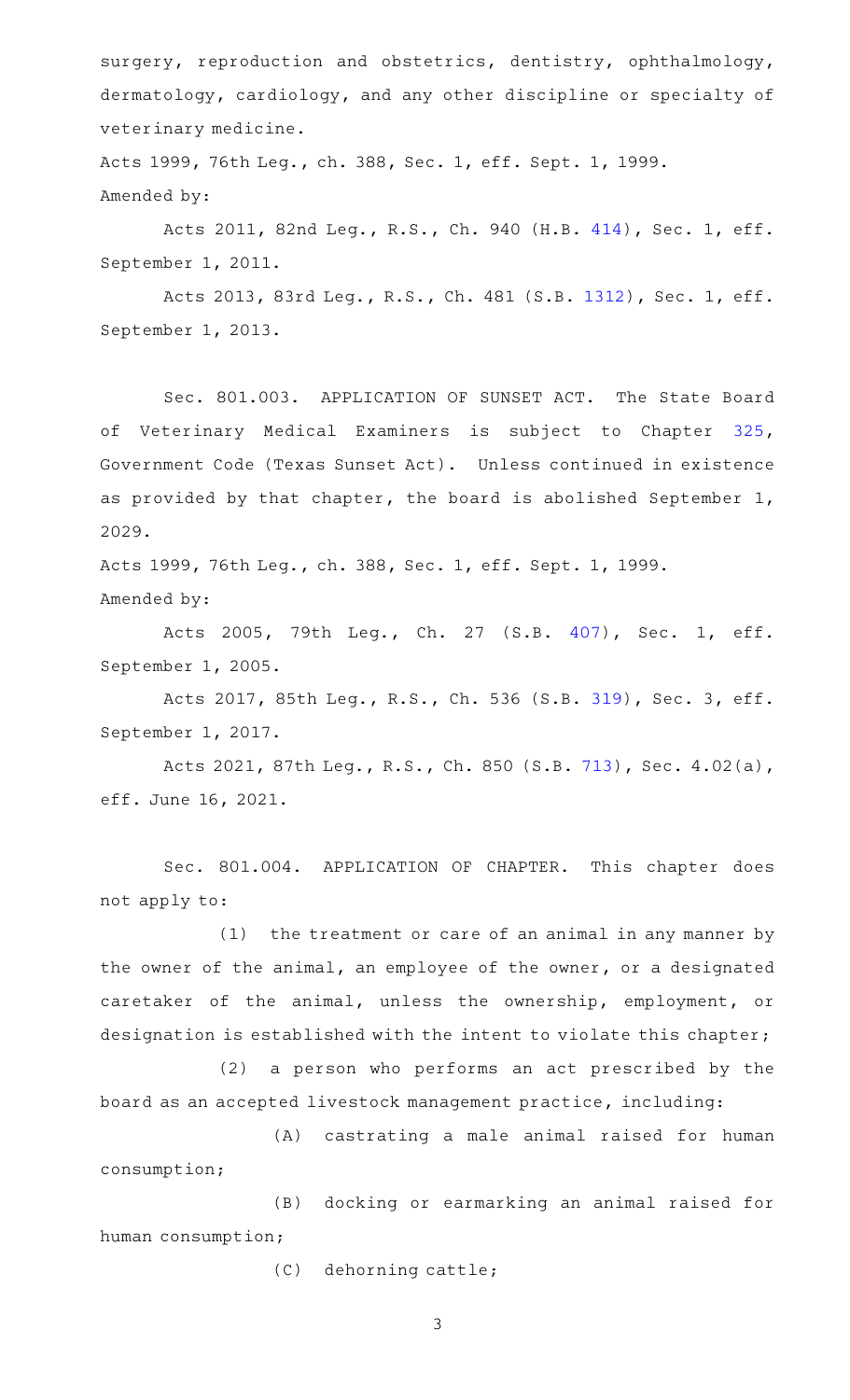(D) aiding in the nonsurgical birth process of a large animal, as defined by board rule;

(E) treating an animal for disease prevention with a nonprescription medicine or vaccine;

(F) branding or identifying an animal in any manner;

(G) artificially inseminating an animal, including training, inseminating, and compensating for services related to artificial insemination; and

 $(H)$  shoeing a horse;

(3) the performance of a cosmetic or production technique to reduce injury in poultry intended for human consumption;

(4) the performance of a duty by a veterinarian's employee if:

 $(A)$  the duty involves food production animals;

(B) the duty does not involve diagnosis, prescription, or surgery;

(C) the employee is under the direction and general supervision of the veterinarian; and

(D) the veterinarian is responsible for the employee 's performance;

(5) the performance of an act by a person who is a full-time student of an accredited college of veterinary medicine if the act is performed under the direct supervision of a veterinarian;

(6) an animal shelter employee who performs euthanasia in the course and scope of the person 's employment if the person has successfully completed training in accordance with Chapter [829](http://www.statutes.legis.state.tx.us/GetStatute.aspx?Code=HS&Value=829), Health and Safety Code;

(7) a person who is engaged in a recognized state-federal cooperative disease eradication or control program or an external parasite control program while the person is performing official duties required by the program;

 $(8)$  a person who, without expectation of compensation, provides emergency care in an emergency or disaster;

(9) a consultation given to a veterinarian in this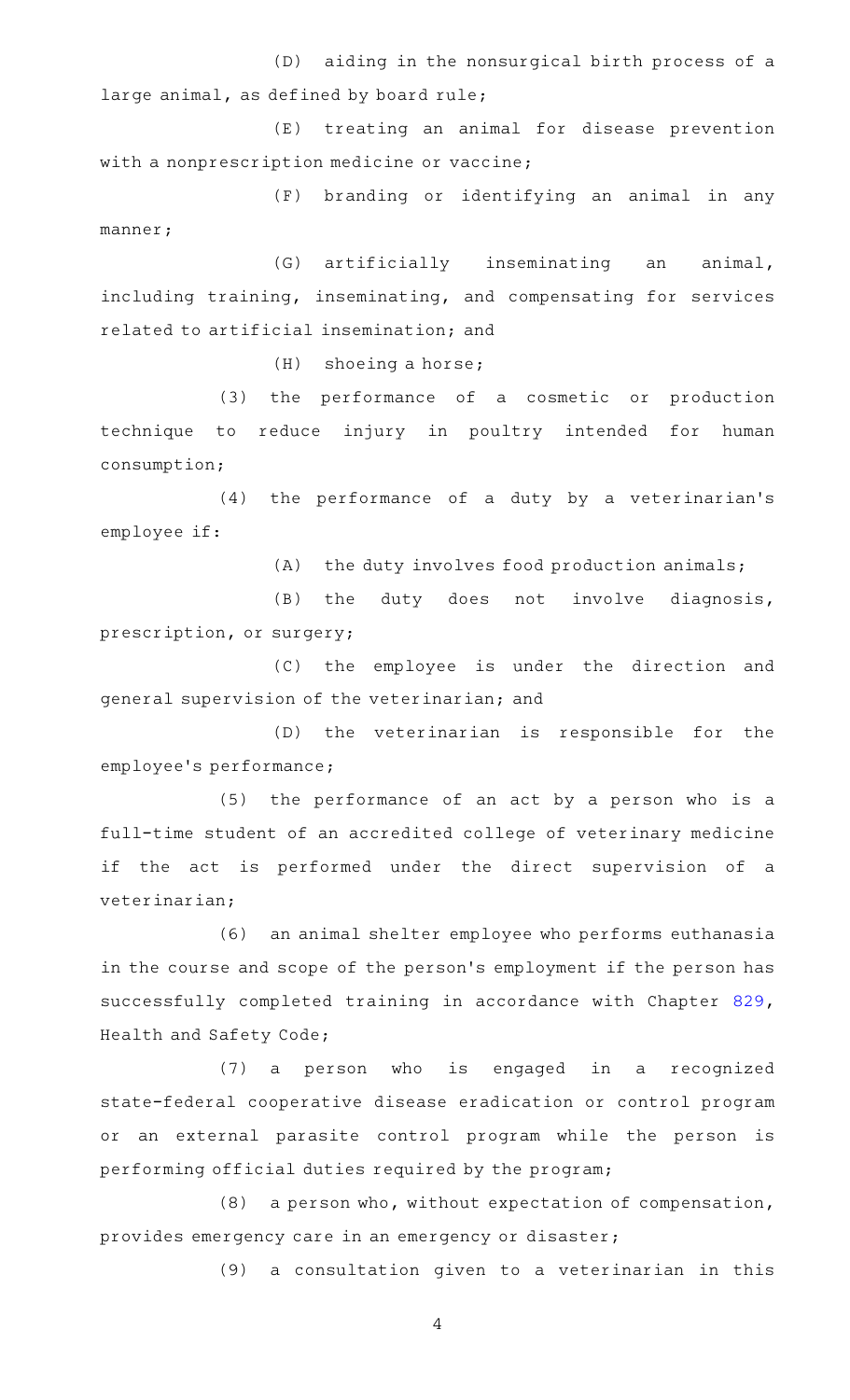(A) resides in another state; and

(B) is lawfully qualified to practice veterinary medicine under the laws of that state; or

(10) a licensed health care professional who, without expectation of compensation and under the direct supervision of a veterinarian on staff, provides treatment or care to an animal owned by or in the possession, control, or custody of an entity accredited by the Association of Zoos and Aquariums or one of the following organizations that has a veterinarian on staff:

(A) the Global Federation of Animal Sanctuaries;

or

(B) the Zoological Association of America. Acts 1999, 76th Leg., ch. 388, Sec. 1, eff. Sept. 1, 1999. Amended by:

Acts 2007, 80th Leg., R.S., Ch. 1331 (S.B. [1562](http://www.legis.state.tx.us/tlodocs/80R/billtext/html/SB01562F.HTM)), Sec. 4, eff. September 1, 2007.

Acts 2011, 82nd Leg., R.S., Ch. 411 (S.B. [811](http://www.legis.state.tx.us/tlodocs/82R/billtext/html/SB00811F.HTM)), Sec. 1, eff. September 1, 2011.

Acts 2017, 85th Leg., R.S., Ch. 536 (S.B. [319](http://www.legis.state.tx.us/tlodocs/85R/billtext/html/SB00319F.HTM)), Sec. 4, eff. September 1, 2017.

Acts 2017, 85th Leg., R.S., Ch. 717 (S.B. [721](http://www.legis.state.tx.us/tlodocs/85R/billtext/html/SB00721F.HTM)), Sec. 1, eff. June 12, 2017.

#### SUBCHAPTER B. STATE BOARD OF VETERINARY MEDICAL EXAMINERS

Sec. 801.051. BOARD; MEMBERSHIP. (a) The State Board of Veterinary Medical Examiners consists of nine members appointed by the governor with the advice and consent of the senate as follows:

(1) five veterinarian members, including:

(A) one veterinarian member who is associated with an animal shelter; and

(B) one veterinarian member who has at least three years of experience practicing veterinary medicine in this state on horses, livestock, or other large animals;

(2) one licensed veterinary technician member; and

(3) three members who represent the public.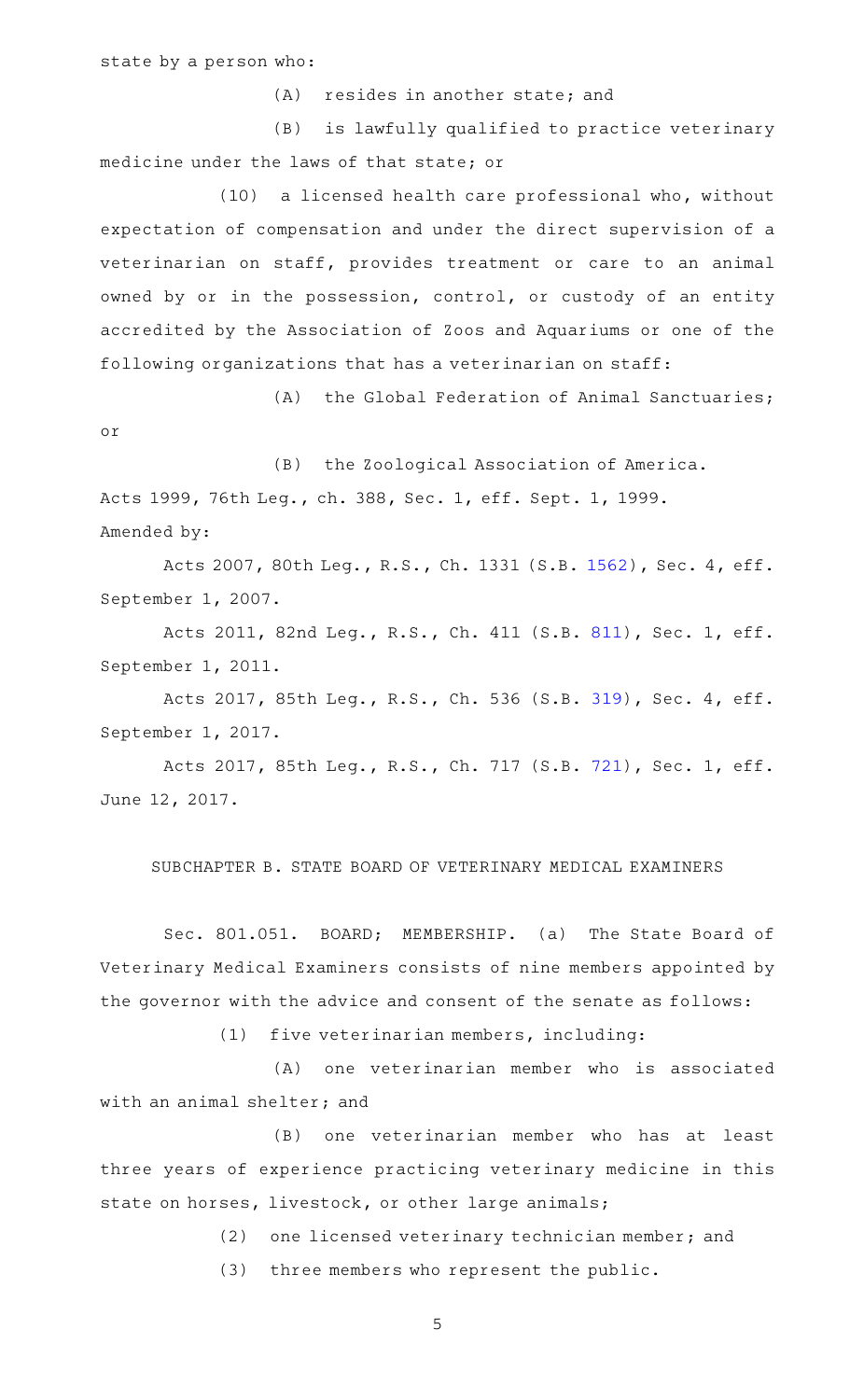(b) The board may include not more than one veterinarian member who is a faculty member of a college of veterinary medicine.

(c) Appointments to the board shall be made without regard to the race, color, disability, sex, religion, age, or national origin of the appointee.

Acts 1999, 76th Leg., ch. 388, Sec. 1, eff. Sept. 1, 1999.

Amended by:

Acts 2017, 85th Leg., R.S., Ch. 536 (S.B. [319](http://www.legis.state.tx.us/tlodocs/85R/billtext/html/SB00319F.HTM)), Sec. 5, eff. September 1, 2017.

Sec. 801.052. MEMBERSHIP ELIGIBILITY. (a) A person is eligible for appointment as a veterinarian member of the board if the person:

(1) has resided and practiced veterinary medicine in this state for the six years preceding the date of appointment;

 $(2)$  is of good repute; and

(3) is not the holder of a special license issued under Section [801.256.](http://www.statutes.legis.state.tx.us/GetStatute.aspx?Code=OC&Value=801.256)

(b) A person is not eligible for appointment as a public member of the board if the person:

(1) is licensed by an occupational regulatory agency in the field of health care;

(2) is employed by or participates in the management of a business entity or other organization that:

(A) provides health care services;

(B) sells, manufactures, or distributes health care supplies or equipment; or

(C) is regulated by or receives funds from the board;

(3) owns or controls, directly or indirectly, more than a 10 percent interest in a business entity or other organization that:

(A) provides health care services;

(B) sells, manufactures, or distributes health care supplies or equipment; or

(C) is regulated by or receives funds from the board; or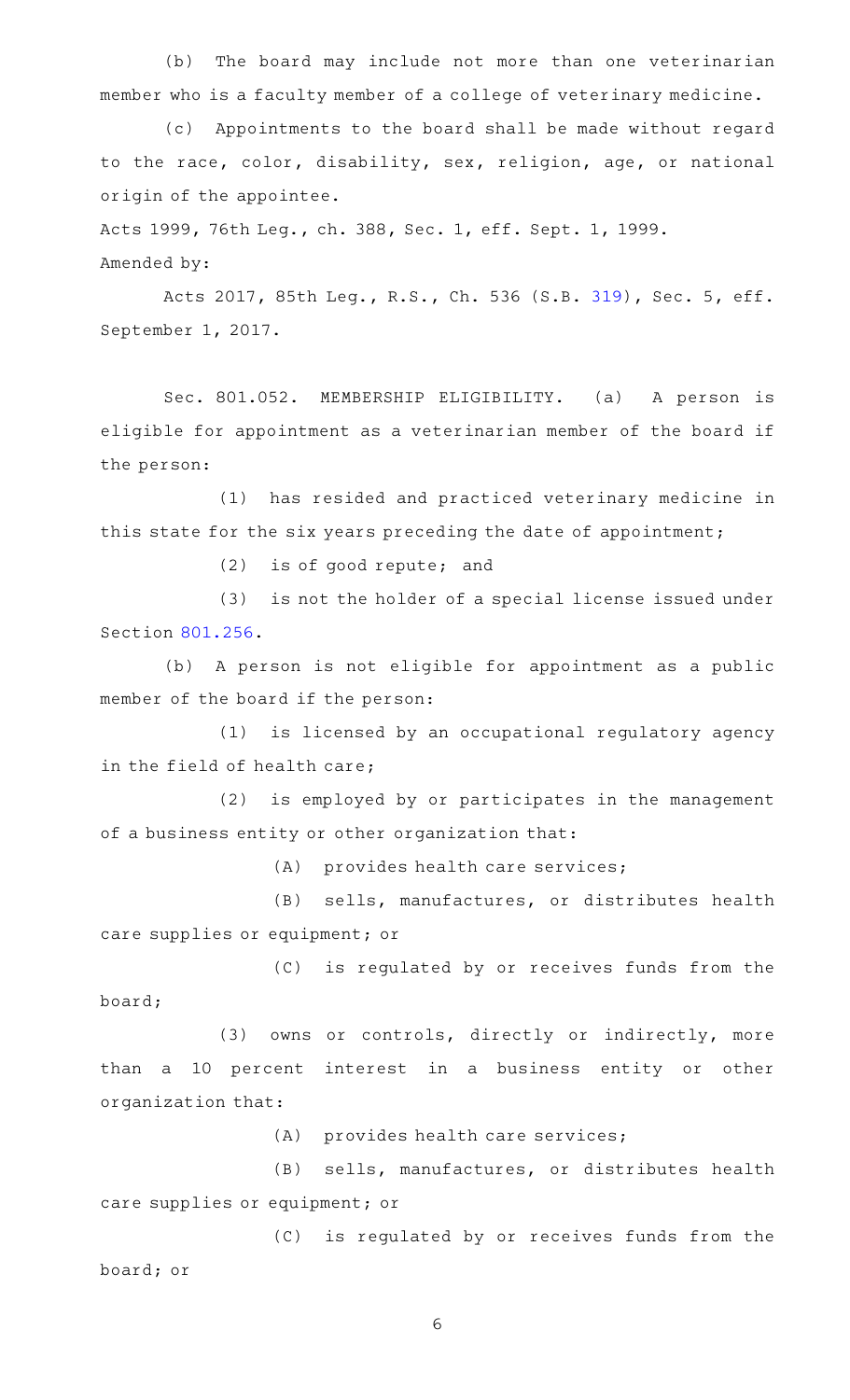(4) uses or receives a substantial amount of tangible goods, services, or funds from the board, other than compensation or reimbursement authorized by law for board membership, attendance, or expenses.

(c)AAA person is not eligible for appointment as a public member of the board if the person 's spouse:

(1) is licensed by an occupational regulatory agency in the field of veterinary medicine;

(2) is employed by or participates in the management of a business entity or other organization that:

 $(A)$  provides veterinary health care services;

(B) sells, manufactures, or distributes veterinary health care supplies or equipment; or

(C) is regulated by or receives funds from the board;

(3) owns or controls, directly or indirectly, more than a 10 percent interest in a business entity or other organization that:

 $(A)$  provides veterinary health care services;

(B) sells, manufactures, or distributes veterinary health care supplies or equipment; or

(C) is regulated by or receives funds from the board; or

(4) uses or receives a substantial amount of tangible goods, services, or funds from the board, other than compensation or reimbursement authorized by law for board membership, attendance, or expenses.

Acts 1999, 76th Leg., ch. 388, Sec. 1, eff. Sept. 1, 1999. Amended by:

Acts 2005, 79th Leg., Ch. 27 (S.B. [407\)](http://www.legis.state.tx.us/tlodocs/79R/billtext/html/SB00407F.HTM), Sec. 2, eff. September 1, 2005.

Sec. 801.053. MEMBERSHIP AND EMPLOYEE RESTRICTIONS. (a) In this section, "Texas trade association" means a cooperative and voluntarily joined statewide association of business or professional competitors in this state designed to assist its members and its industry or profession in dealing with mutual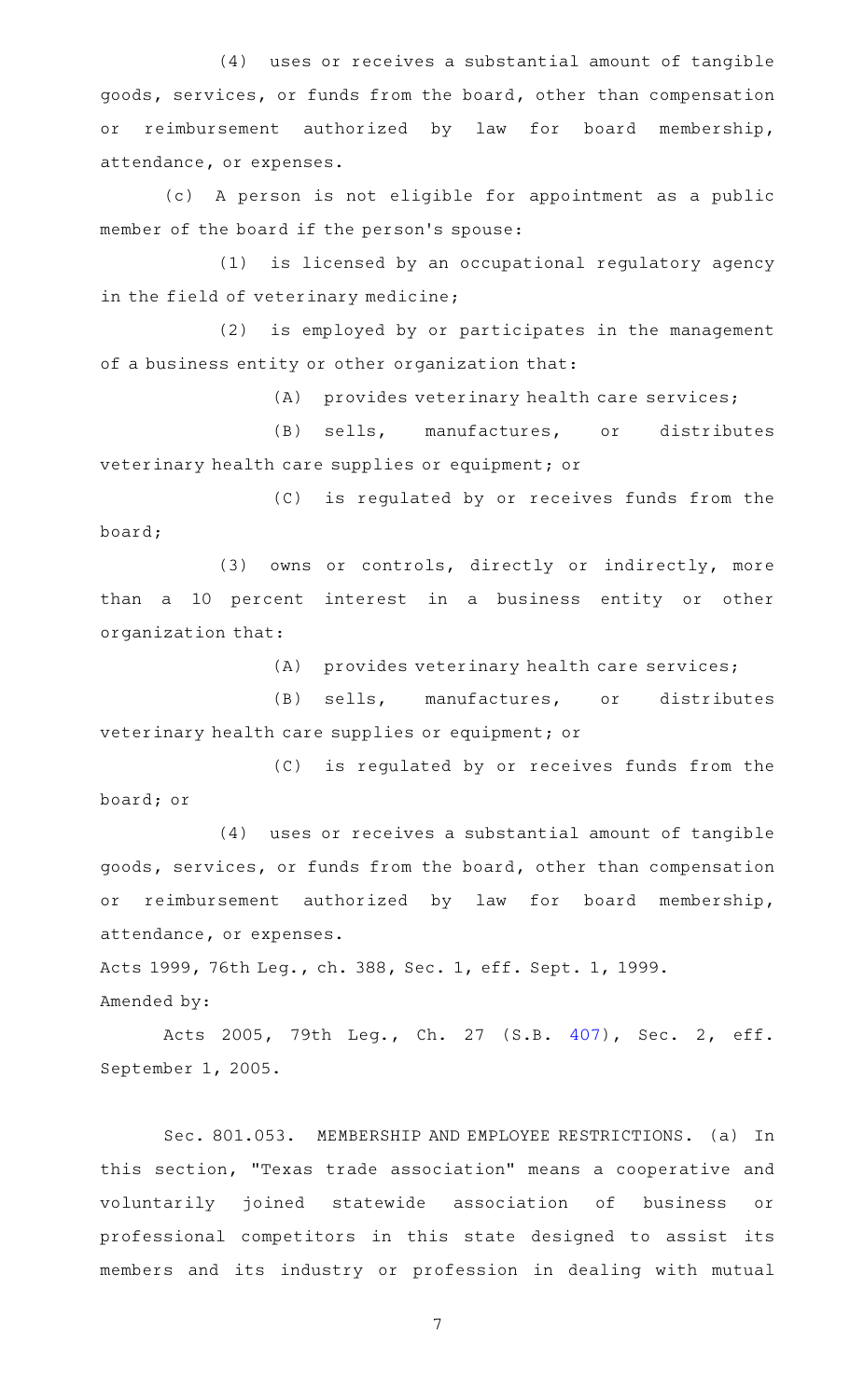business or professional problems and in promoting their common interest.

(b) A person may not be a member of the board and may not be an employee of the board employed in a "bona fide executive, administrative, or professional capacity," as that phrase is used for purposes of establishing an exemption to the overtime provisions of the federal Fair Labor Standards Act of 1938 (29 U.S.C. Section 201 et seq.), if:

 $(1)$  the person is an officer, employee, or paid consultant of a Texas trade association in the field of health care; or

 $(2)$  the person's spouse is an officer, manager, or paid consultant of a Texas trade association in the field of veterinary medicine.

(c) A person may not be a member of the board or act as the general counsel to the board if the person is required to register as a lobbyist under Chapter [305](http://www.statutes.legis.state.tx.us/GetStatute.aspx?Code=GV&Value=305), Government Code, because of the person 's activities for compensation on behalf of a profession related to the operation of the board.

Acts 1999, 76th Leg., ch. 388, Sec. 1, eff. Sept. 1, 1999.

Amended by:

Acts 2005, 79th Leg., Ch. 27 (S.B. [407\)](http://www.legis.state.tx.us/tlodocs/79R/billtext/html/SB00407F.HTM), Sec. 3, eff. September 1, 2005.

Sec. 801.054. TERMS; VACANCY. (a) Members of the board are appointed for staggered six-year terms.

(b) If a vacancy occurs because of the death or resignation of a board member, the governor shall appoint a replacement to fill the unexpired term.

Acts 1999, 76th Leg., ch. 388, Sec. 1, eff. Sept. 1, 1999.

Sec. 801.055. OFFICERS. (a) The governor shall designate a member of the board as the presiding officer of the board to serve in that capacity at the pleasure of the governor.

(b) At the first meeting of the board each year, the board shall elect from its members any other officer the board considers necessary or convenient.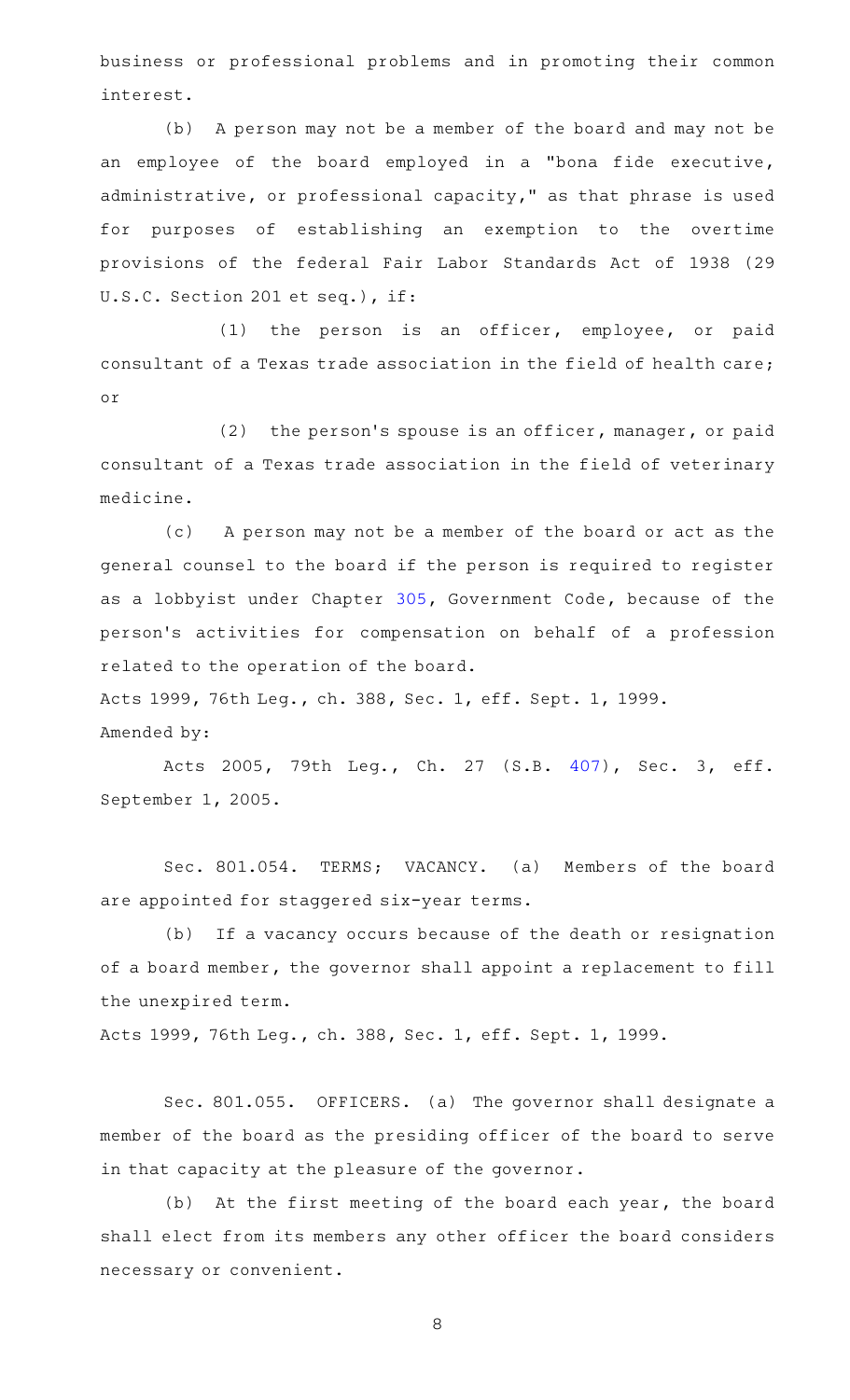Acts 1999, 76th Leg., ch. 388, Sec. 1, eff. Sept. 1, 1999. Amended by:

Acts 2005, 79th Leg., Ch. 27 (S.B. [407\)](http://www.legis.state.tx.us/tlodocs/79R/billtext/html/SB00407F.HTM), Sec. 4, eff. September 1, 2005.

Sec. 801.056. GROUNDS FOR REMOVAL. (a) It is a ground for removal from the board that a member:

(1) does not have at the time of taking office the qualifications required by Section [801.052;](http://www.statutes.legis.state.tx.us/GetStatute.aspx?Code=OC&Value=801.052)

(2) does not maintain during service on the board the qualifications required by Section [801.052;](http://www.statutes.legis.state.tx.us/GetStatute.aspx?Code=OC&Value=801.052)

(3) is ineligible for membership under Section [801.052](http://www.statutes.legis.state.tx.us/GetStatute.aspx?Code=OC&Value=801.052) or [801.053;](http://www.statutes.legis.state.tx.us/GetStatute.aspx?Code=OC&Value=801.053)

 $(4)$  cannot, because of illness or disability, discharge the member 's duties for a substantial part of the member 's term; or

(5) is absent from more than half of the regularly scheduled board meetings that the member is eligible to attend during a calendar year without an excuse approved by a majority vote of the board.

(b) The validity of an action of the board is not affected by the fact that it is taken when a ground for removal of a board member exists.

(c) If the executive director has knowledge that a potential ground for removal exists, the executive director shall notify the presiding officer of the board of the potential ground. The presiding officer shall then notify the governor and the attorney general that a potential ground for removal exists. If the potential ground for removal involves the presiding officer, the executive director shall notify the next highest ranking officer of the board, who shall then notify the governor and the attorney general that a potential ground for removal exists. Acts 1999, 76th Leg., ch. 388, Sec. 1, eff. Sept. 1, 1999. Amended by:

Acts 2005, 79th Leg., Ch. 27 (S.B. [407\)](http://www.legis.state.tx.us/tlodocs/79R/billtext/html/SB00407F.HTM), Sec. 5, eff. September 1, 2005.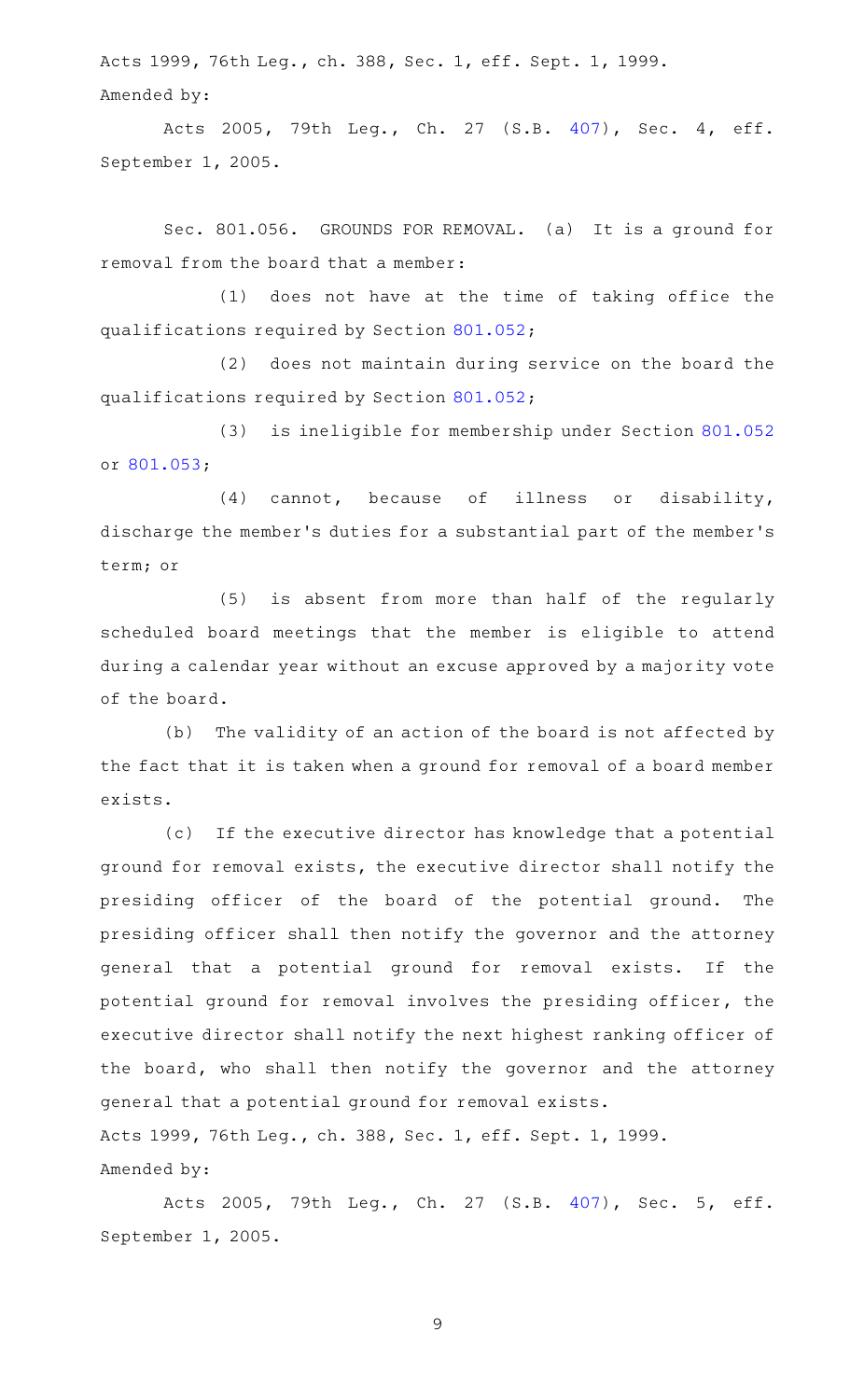Sec. 801.057. TRAINING. (a) A person who is appointed to and qualifies for office as a member of the board may not vote, deliberate, or be counted as a member in attendance at a meeting of the board until the person completes a training program that complies with this section.

(b) The training program must provide the person with information regarding:

 $(1)$  the law governing board operations;

 $(2)$  the programs, functions, rules, and budget of the board;

(3) the scope of and limitations on the rulemaking authority of the board;

(4) the types of board rules, interpretations, and enforcement actions that may implicate federal antitrust law by limiting competition or impacting prices charged by persons engaged in a profession or business the board regulates, including rules, interpretations, and enforcement actions that:

(A) regulate the scope of practice of persons in a profession or business the board regulates;

(B) restrict advertising by persons in a profession or business the board regulates;

(C) affect the price of goods or services provided by persons in a profession or business the board regulates; or

(D) restrict participation in a profession or business the board regulates;

(5) the results of the most recent formal audit of the board;

 $(6)$  the requirements of:

(A) laws relating to open meetings, public information, administrative procedure, and disclosing conflicts of interest; and

(B) other laws applicable to members of the board in performing their duties; and

(7) any applicable ethics policies adopted by the board or the Texas Ethics Commission.

(c)AAA person appointed to the board is entitled to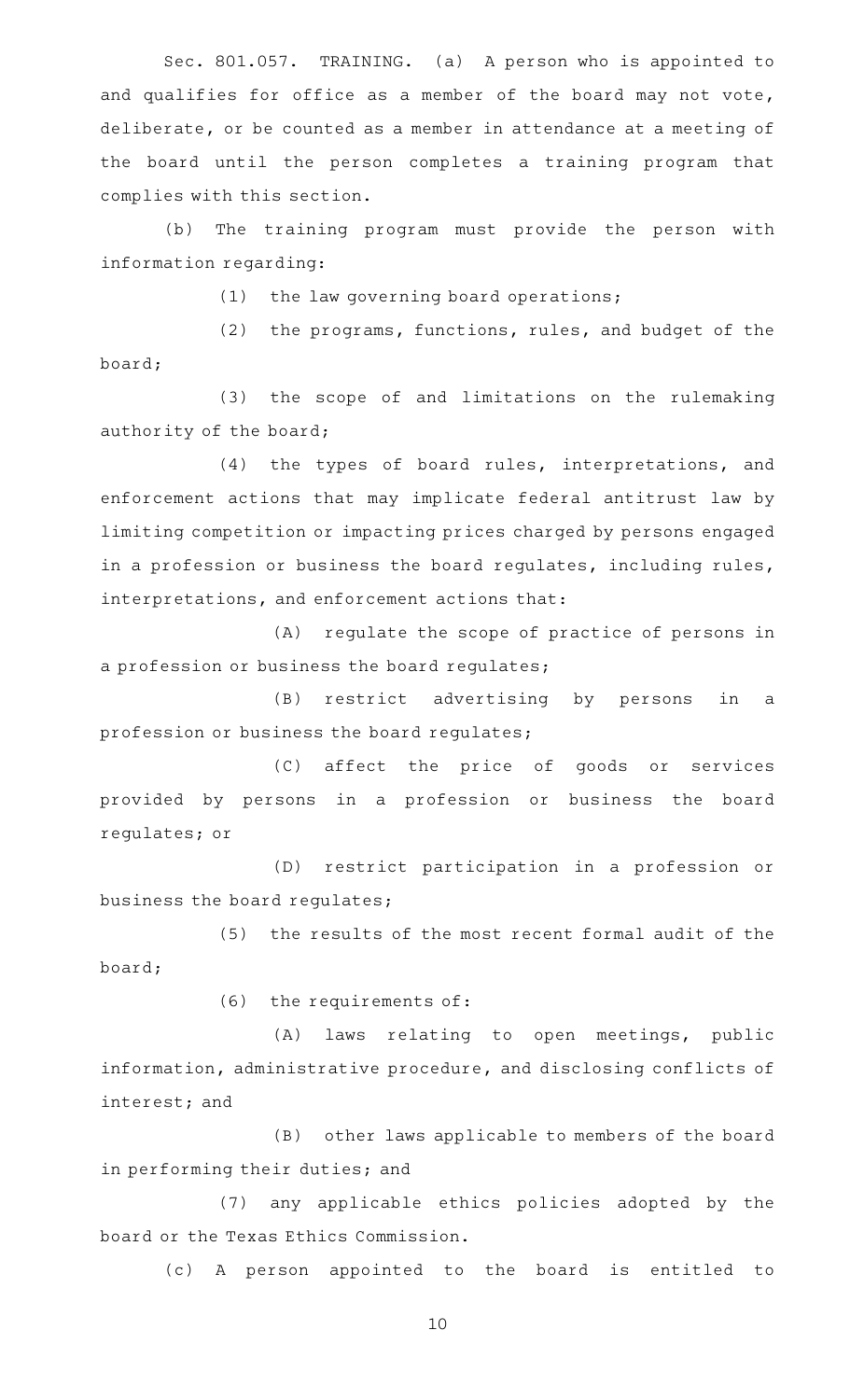reimbursement, as provided by the General Appropriations Act, for the travel expenses incurred in attending the training program regardless of whether the attendance at the program occurs before or after the person qualifies for office.

(d) The executive director of the board shall create a training manual that includes the information required by Subsection (b). The executive director shall distribute a copy of the training manual annually to each board member. On receipt of the training manual, each board member shall sign and submit to the executive director a statement acknowledging receipt of the training manual.

Acts 1999, 76th Leg., ch. 388, Sec. 1, eff. Sept. 1, 1999. Amended by:

Acts 2005, 79th Leg., Ch. 27 (S.B. [407\)](http://www.legis.state.tx.us/tlodocs/79R/billtext/html/SB00407F.HTM), Sec. 6, eff. September 1, 2005.

Acts 2017, 85th Leg., R.S., Ch. 536 (S.B. [319](http://www.legis.state.tx.us/tlodocs/85R/billtext/html/SB00319F.HTM)), Sec. 6, eff. September 1, 2017.

Sec. 801.058. PER DIEM; REIMBURSEMENT. A board member is entitled to receive:

(1) a per diem, as set by legislative appropriation, for each day that the member engages in board business; and

(2) reimbursement for travel expenses, as prescribed by the General Appropriations Act, including expenses for meals and lodging.

Acts 1999, 76th Leg., ch. 388, Sec. 1, eff. Sept. 1, 1999.

Sec. 801.059. OATH OF OFFICE. Before assuming the duties of office, each board member shall file with the secretary of state a signed copy of the constitutional oath of office taken by the member.

Acts 1999, 76th Leg., ch. 388, Sec. 1, eff. Sept. 1, 1999.

# SUBCHAPTER C. EXECUTIVE DIRECTOR AND PERSONNEL

Sec. 801.101. EXECUTIVE DIRECTOR. The board may employ an executive director.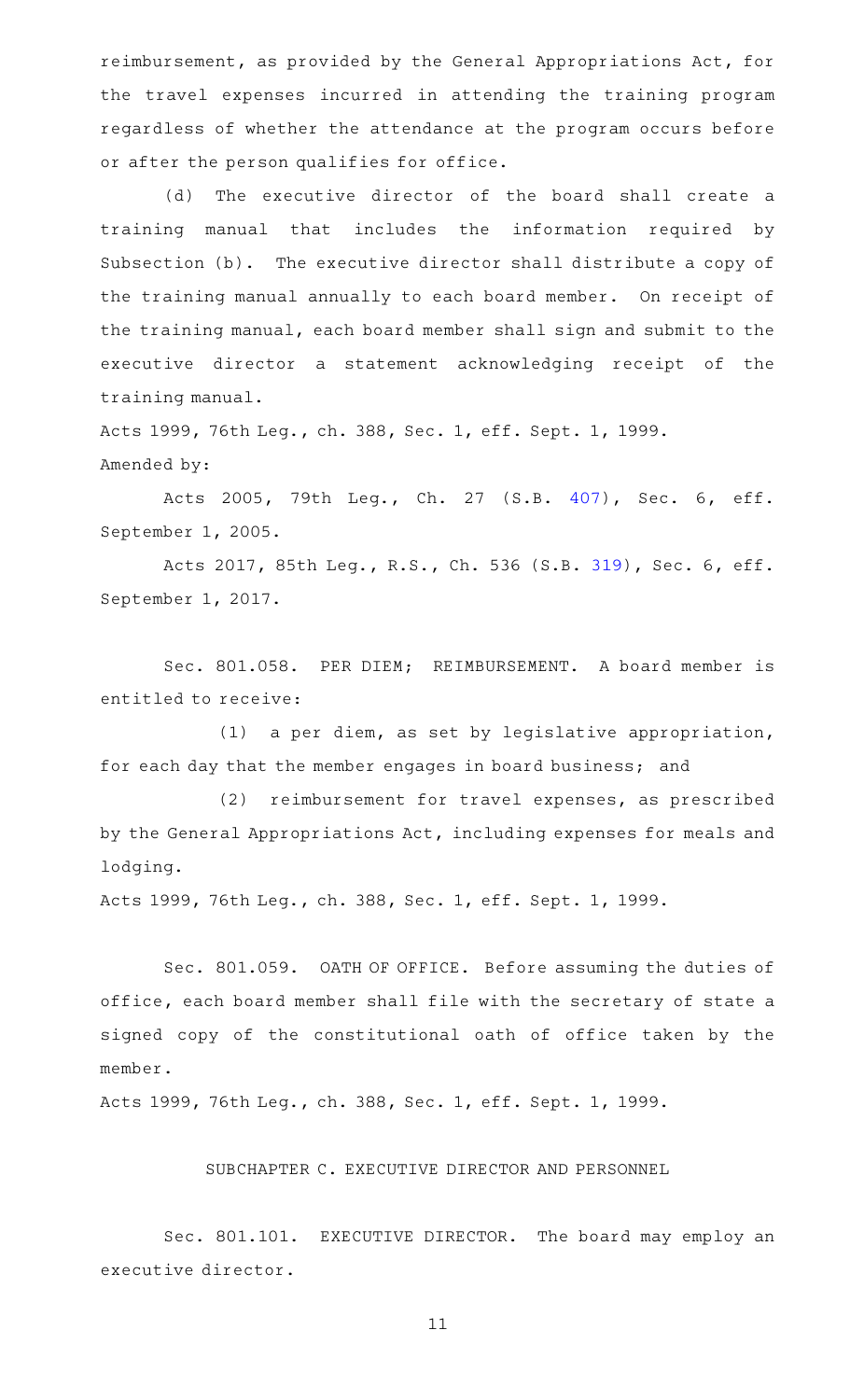Acts 1999, 76th Leg., ch. 388, Sec. 1, eff. Sept. 1, 1999.

Sec. 801.102. CERTAIN DUTIES OF EXECUTIVE DIRECTOR. (a) The executive director is responsible for:

(1) safekeeping the money collected under this chapter; and

(2) properly disbursing the veterinary fund account established by this chapter.

(b) Repealed by Acts 2003, 78th Leg., ch. 285, Sec. 31(39). Acts 1999, 76th Leg., ch. 388, Sec. 1, eff. Sept. 1, 1999. Amended by Acts 2003, 78th Leg., ch. 285, Sec. 25, 31(39), eff. Sept. 1, 2003.

Sec. 801.103. PERSONNEL. The board may employ personnel to administer this chapter.

Acts 1999, 76th Leg., ch. 388, Sec. 1, eff. Sept. 1, 1999.

Sec. 801.104. DIVISION OF RESPONSIBILITIES. The board shall develop and implement policies that clearly separate the policymaking responsibilities of the board and the management responsibilities of the executive director and the staff of the board.

Acts 1999, 76th Leg., ch. 388, Sec. 1, eff. Sept. 1, 1999. Amended by:

Acts 2005, 79th Leg., Ch. 27 (S.B. [407\)](http://www.legis.state.tx.us/tlodocs/79R/billtext/html/SB00407F.HTM), Sec. 7, eff. September 1, 2005.

Sec. 801.105. QUALIFICATIONS AND STANDARDS OF CONDUCT INFORMATION. The board shall provide as often as necessary to its members and employees information regarding their:

(1) qualifications for office or employment under this chapter; and

(2) responsibilities under applicable laws relating to standards of conduct for state officers or employees. Acts 1999, 76th Leg., ch. 388, Sec. 1, eff. Sept. 1, 1999.

Sec. 801.106. CAREER LADDER PROGRAM; PERFORMANCE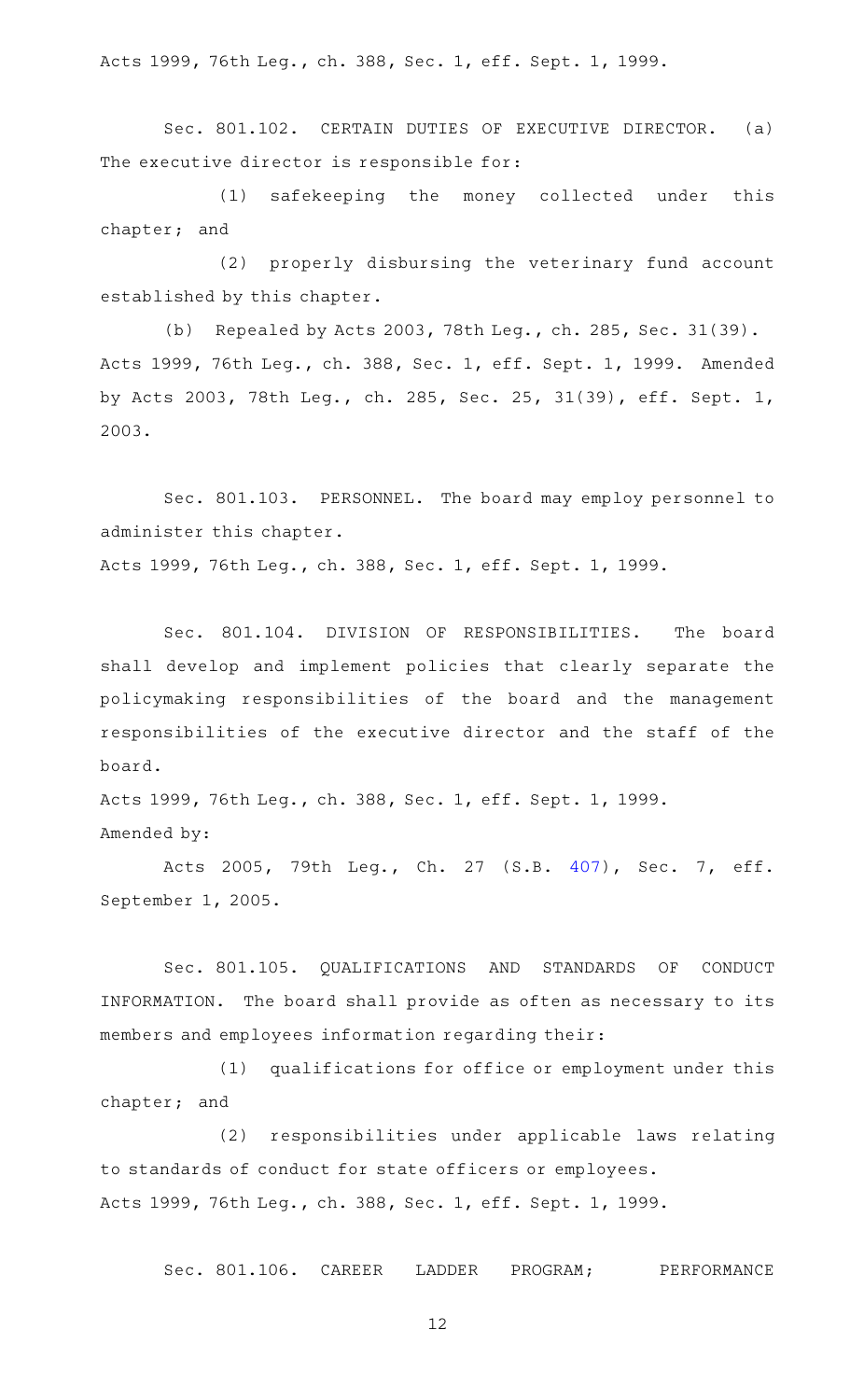EVALUATIONS. (a) The executive director or the executive director 's designee shall develop an intra-agency career ladder program. The program must require intra-agency postings of all nonentry level positions concurrently with any public posting.

(b) The executive director or the executive director's designee shall develop a system of annual performance evaluations based on measurable job tasks. All merit pay authorized by the executive director must be based on the system established under this subsection.

Acts 1999, 76th Leg., ch. 388, Sec. 1, eff. Sept. 1, 1999.

Sec. 801.107. EQUAL EMPLOYMENT OPPORTUNITY POLICY; REPORT. (a) The executive director or the executive director 's designee shall prepare and maintain a written policy statement to ensure implementation of an equal employment opportunity program under which all personnel transactions are made without regard to race, color, disability, sex, religion, age, or national origin. The policy statement must include:

(1) personnel policies, including policies relating to recruitment, evaluation, selection, application, training, and promotion of personnel, that are in compliance with Chapter [21](http://www.statutes.legis.state.tx.us/GetStatute.aspx?Code=LA&Value=21), Labor Code;

(2) a comprehensive analysis of the board workforce that meets federal and state guidelines;

(3) procedures by which a determination can be made of the significant underuse in the board workforce of all persons for whom federal or state guidelines encourage a more equitable balance; and

(4) reasonable methods to appropriately address those areas of significant underuse.

(b) A policy statement prepared under Subsection (a) must be:

 $(1)$  prepared to cover an annual period;

 $(2)$  updated annually;

(3) reviewed by the Commission on Human Rights for compliance with Subsection (a)(1); and

(4) filed with the governor.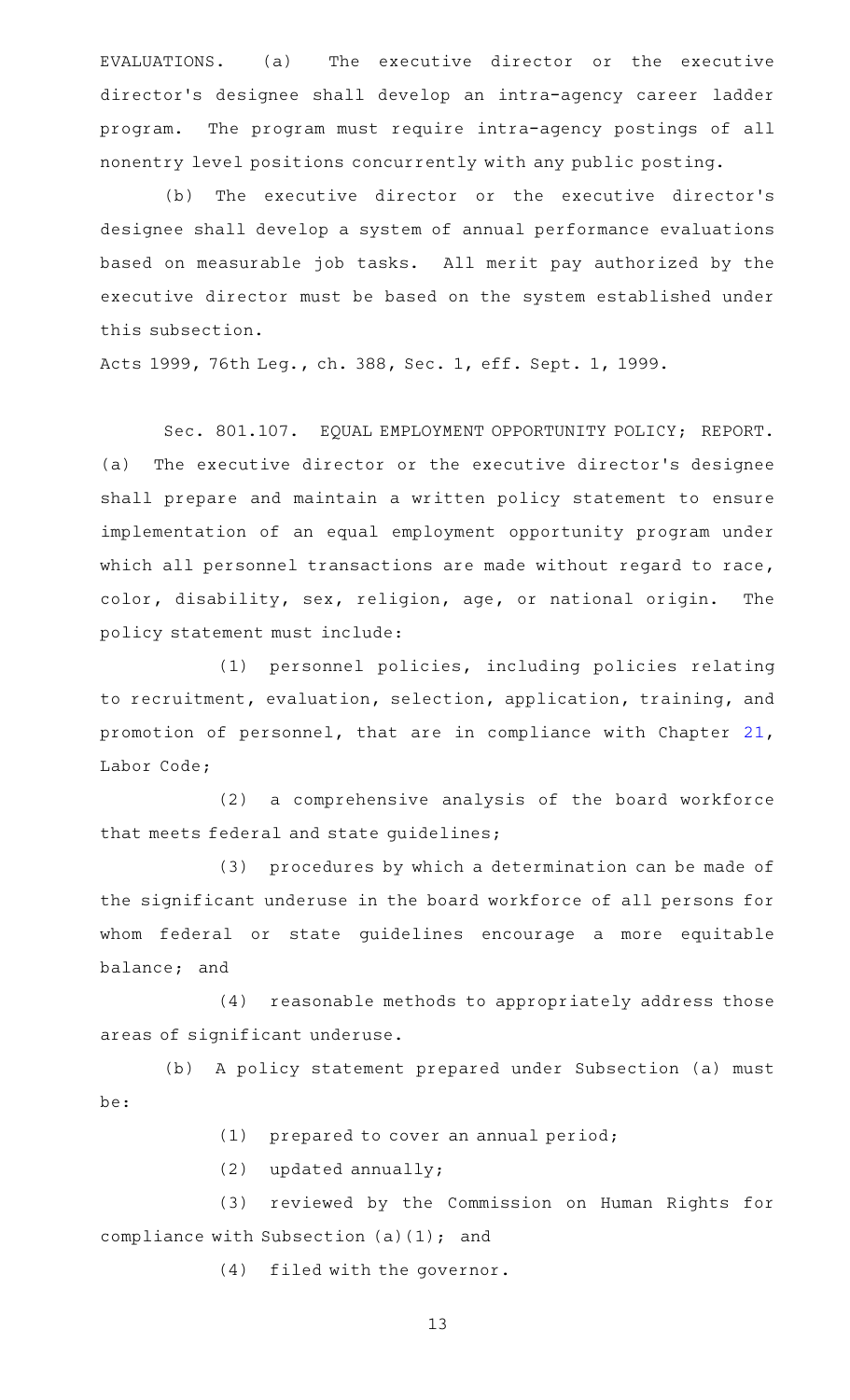(c) The governor shall deliver a biennial report to the legislature based on the information received under Subsection (b). The report may be made separately or as part of other biennial reports to the legislature.

Acts 1999, 76th Leg., ch. 388, Sec. 1, eff. Sept. 1, 1999.

# SUBCHAPTER D. BOARD POWERS AND DUTIES

Sec. 801.151. RULES. (a) The board may adopt rules as necessary to administer this chapter.

(b) The board may adopt rules of professional conduct appropriate to establish and maintain a high standard of integrity, skills, and practice in the veterinary medicine profession.

(c) The board shall adopt rules to:

 $(1)$  protect the public;

 $(2)$  ensure that alternate therapies, including ultrasound diagnosis and therapy, magnetic field therapy, holistic medicine, homeopathy, chiropractic treatment, acupuncture, and laser therapy, are performed only by a veterinarian or under the supervision of a veterinarian;

(3) ensure that equine dentistry is performed only by a veterinarian who is active and in good standing or by a licensed equine dental provider who is active and in good standing under the appropriate level of supervision of a veterinarian who is active and in good standing and who has established a veterinarian-client-patient relationship with the owner or other caretaker of an animal in accordance with Section [801.351](http://www.statutes.legis.state.tx.us/GetStatute.aspx?Code=OC&Value=801.351); and

(4) provide for the licensing and regulation of licensed veterinary technicians.

(d) The board may adopt rules regarding the work of a person who works under the supervision of a veterinarian.

(e) The board shall adopt rules to implement a jurisprudence examination for licensed equine dental providers and licensed veterinary technicians, including rules relating to the development and administration of the examination, examination fees, guidelines for reexamination, examination grading, and provision of notice of examination results.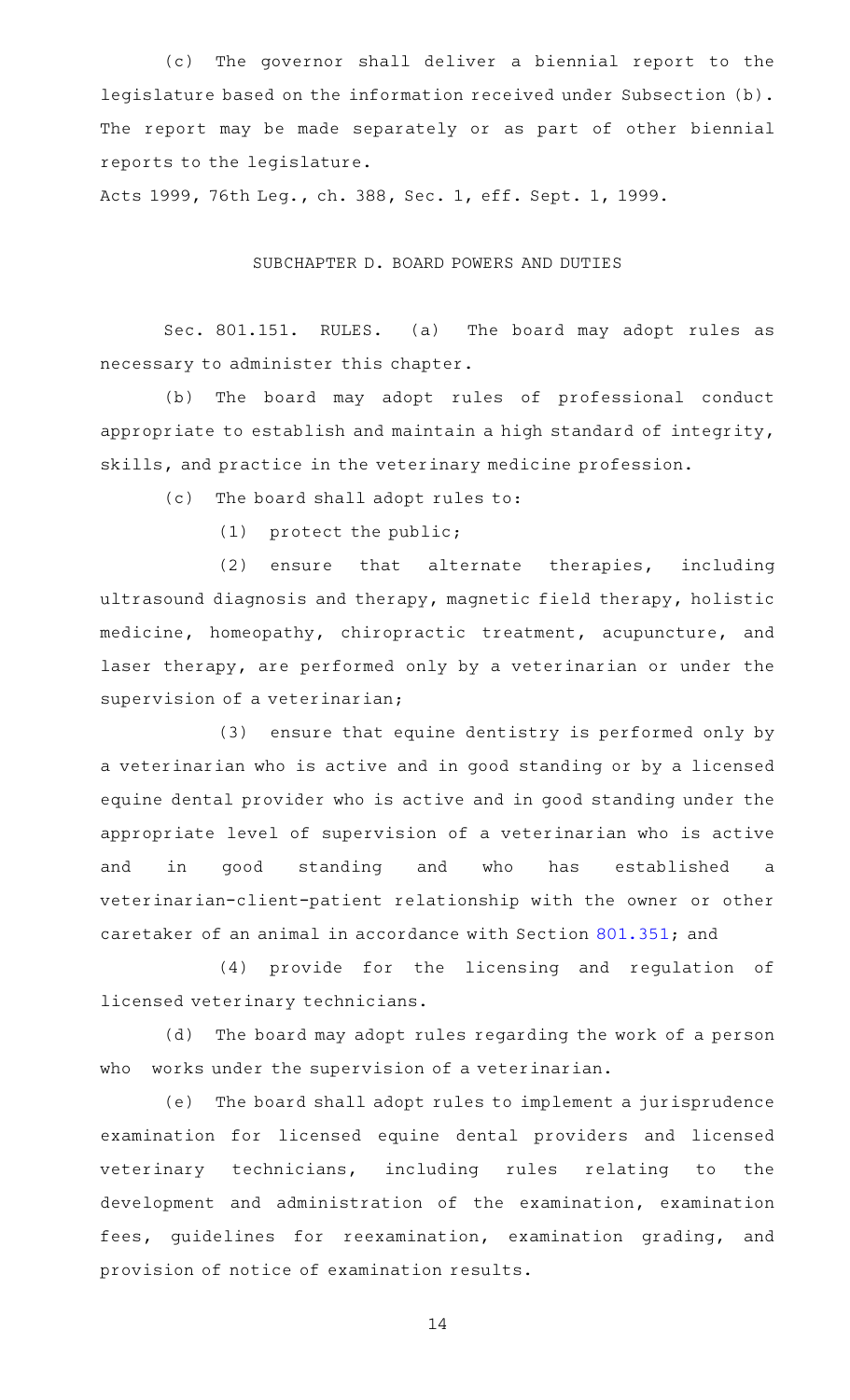(f) The board may not adopt rules that unreasonably restrict the selection by the owner or other caretaker of an animal of a licensed equine dental provider who is in good standing to provide equine dental services.

Acts 1999, 76th Leg., ch. 388, Sec. 1, eff. Sept. 1, 1999. Amended by:

Acts 2011, 82nd Leg., R.S., Ch. 940 (H.B. [414](http://www.legis.state.tx.us/tlodocs/82R/billtext/html/HB00414F.HTM)), Sec. 2, eff. September 1, 2011.

Acts 2013, 83rd Leg., R.S., Ch. 481 (S.B. [1312](http://www.legis.state.tx.us/tlodocs/83R/billtext/html/SB01312F.HTM)), Sec. 2, eff. September 1, 2013.

Sec. 801.152. EXCEPTIONS TO RULE. (a) The board may consider an exception to a rule adopted by the board on the request of a person subject to board regulation.

(b) After notice and hearing, the board may approve an exception to a board rule.

Acts 1999, 76th Leg., ch. 388, Sec. 1, eff. Sept. 1, 1999.

Sec. 801.153. RULES RESTRICTING ADVERTISING OR COMPETITIVE BIDDING. (a) The board may not adopt a rule restricting advertising or competitive bidding by a person regulated by the board except to prohibit a false, misleading, or deceptive practice by that person.

(b) In its rules to prohibit a false, misleading, or deceptive practice, the board may not include a rule that:

(1) restricts the person's use of any advertising medium;

(2) restricts the person's personal appearance or the use of the person's voice in an advertisement;

(3) relates to the size or duration of an advertisement by the person; or

(4) restricts the person's advertisement under a trade name.

Acts 1999, 76th Leg., ch. 388, Sec. 1, eff. Sept. 1, 1999.

Sec. 801.154. FEES. The board by rule shall set fees in amounts that are reasonable and necessary so that the fees, in the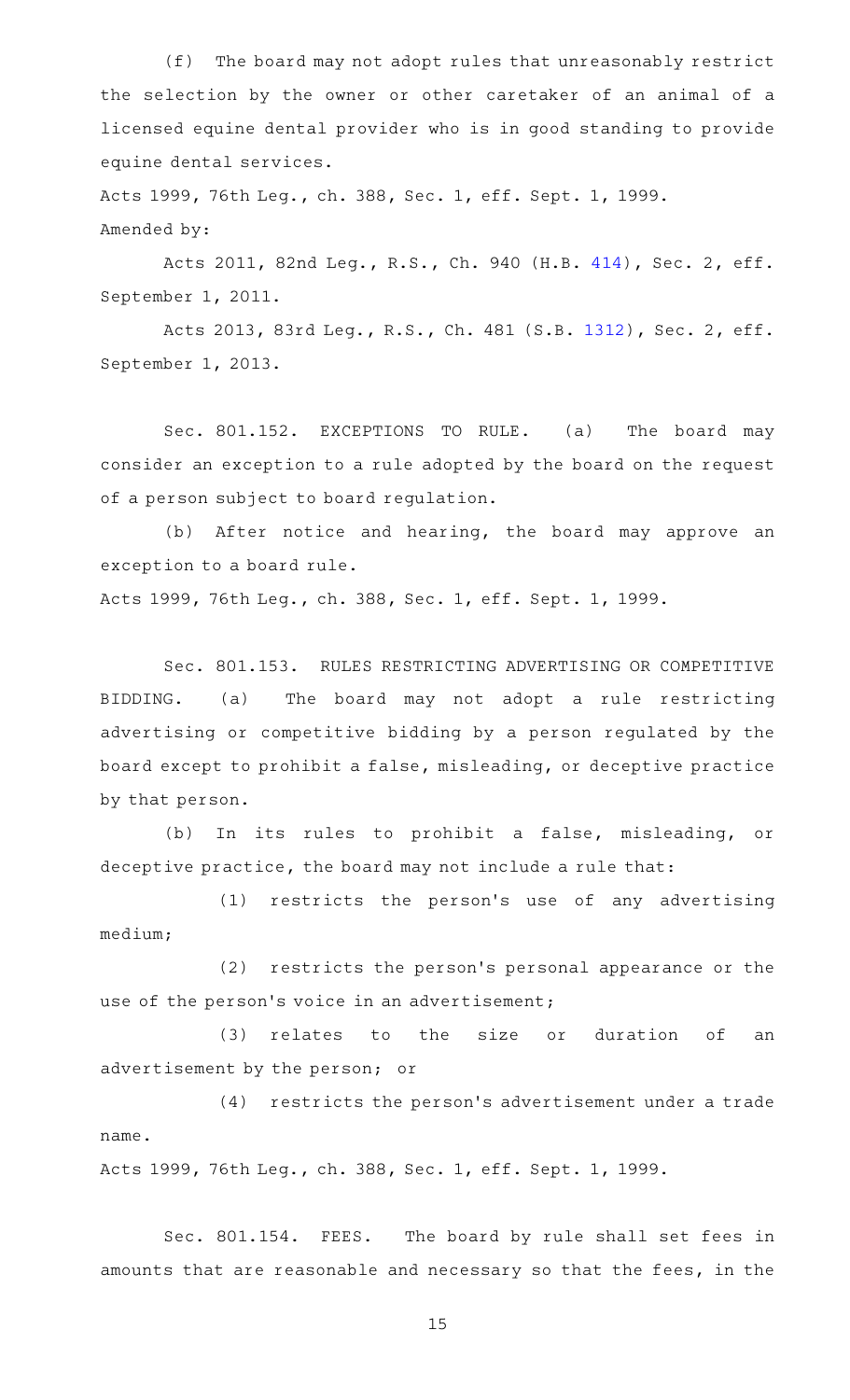aggregate, cover the costs of administering this chapter. Acts 1999, 76th Leg., ch. 388, Sec. 1, eff. Sept. 1, 1999. Amended by:

Acts 2011, 82nd Leg., R.S., Ch. 940 (H.B. [414](http://www.legis.state.tx.us/tlodocs/82R/billtext/html/HB00414F.HTM)), Sec. 3, eff. September 1, 2011.

Acts 2015, 84th Leg., R.S., Ch. 448 (H.B. [7](http://www.legis.state.tx.us/tlodocs/84R/billtext/html/HB00007F.HTM)), Sec. 31(l)(6), eff. September 1, 2015.

Acts 2017, 85th Leg., R.S., Ch. 536 (S.B. [319](http://www.legis.state.tx.us/tlodocs/85R/billtext/html/SB00319F.HTM)), Sec. 7, eff. September 1, 2017.

Sec. 801.155. PAYMENT OF ADMINISTRATIVE COSTS. Costs incurred by the board in administrating this chapter, including the compensation and expenses of board members and employees, may be paid only from fees collected under this chapter. Acts 1999, 76th Leg., ch. 388, Sec. 1, eff. Sept. 1, 1999.

Sec. 801.156. REGISTRY. (a) The board shall maintain a record of each license holder 's:

- $(1)$  name;
- (2) residence address; and
- (3) business address.

(b) A license holder shall notify the board of a change of business address or employer not later than the 60th day after the date the change takes effect.

Acts 1999, 76th Leg., ch. 388, Sec. 1, eff. Sept. 1, 1999. Amended by:

Acts 2011, 82nd Leg., R.S., Ch. 940 (H.B. [414](http://www.legis.state.tx.us/tlodocs/82R/billtext/html/HB00414F.HTM)), Sec. 4, eff. September 1, 2011.

Sec. 801.157. PEER ASSISTANCE PROGRAM. (a) The board shall establish or approve a peer assistance program for veterinarians. The peer assistance program must comply with Chapter [467,](http://www.statutes.legis.state.tx.us/GetStatute.aspx?Code=HS&Value=467) Health and Safety Code.

(b) The board may order a veterinarian who is subject to disciplinary action under this chapter based on a finding that the veterinarian is impaired by chemical dependency or mental illness to submit to care, counseling, or treatment through the peer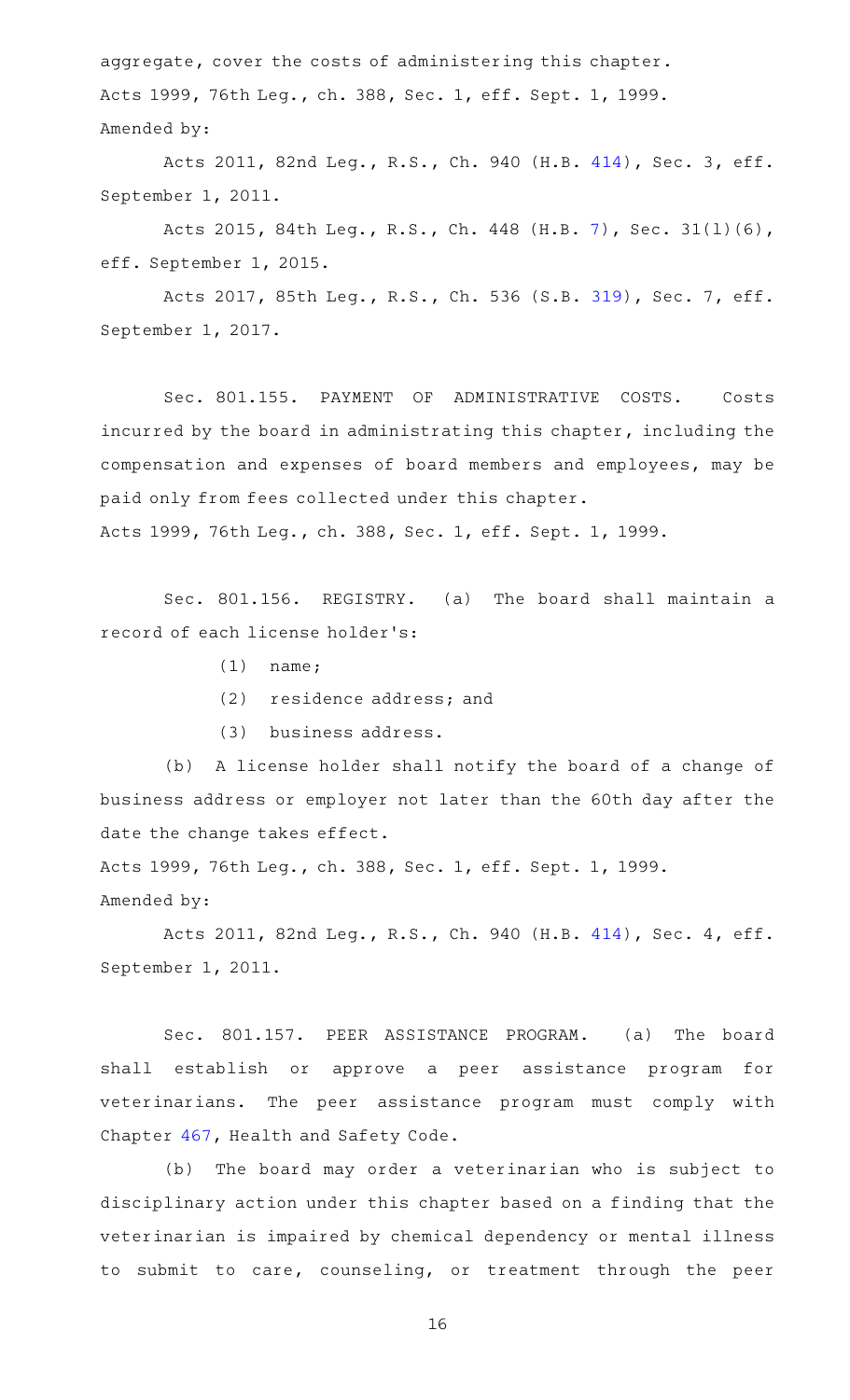assistance program.

Acts 1999, 76th Leg., ch. 388, Sec. 1, eff. Sept. 1, 1999. Amended by:

Acts 2011, 82nd Leg., R.S., Ch. 411 (S.B. [811](http://www.legis.state.tx.us/tlodocs/82R/billtext/html/SB00811F.HTM)), Sec. 2, eff. September 1, 2011.

Sec. 801.158. SUBPOENA. (a) The board may request and, if necessary, compel by subpoena:

(1) the attendance of witnesses for examination under oath; and

(2) the production for inspection or copying of books, accounts, records, papers, correspondence, documents, and other evidence relevant to an investigation of an alleged violation of this chapter.

(b) The board, acting through the attorney general, may bring an action to enforce a subpoena issued under Subsection (a) against a person, including a corporation, organization, business trust, estate, trust, partnership, association, or other legal entity, who fails to comply with the subpoena.

(c) Venue for an action brought under Subsection (b) is in a district court in:

(1) Travis County; or

(2) any county in which the board may hold a hearing.

(d) The court shall order compliance with the subpoena if the court finds that good cause exists to issue the subpoena.

Acts 1999, 76th Leg., ch. 388, Sec. 1, eff. Sept. 1, 1999. Amended by Acts 2001, 77th Leg., ch. 1420, Sec. 14.421(a), eff. Sept. 1, 2001.

Sec. 801.159. BOARD DUTIES REGARDING COMPLAINTS. (a) The board by rule shall:

(1) adopt a form to standardize information relating to complaints filed with the board; and

(2) prescribe information to be provided to a person when the person files a complaint with the board.

(b) The board shall provide reasonable assistance to a person who wishes to file a complaint with the board.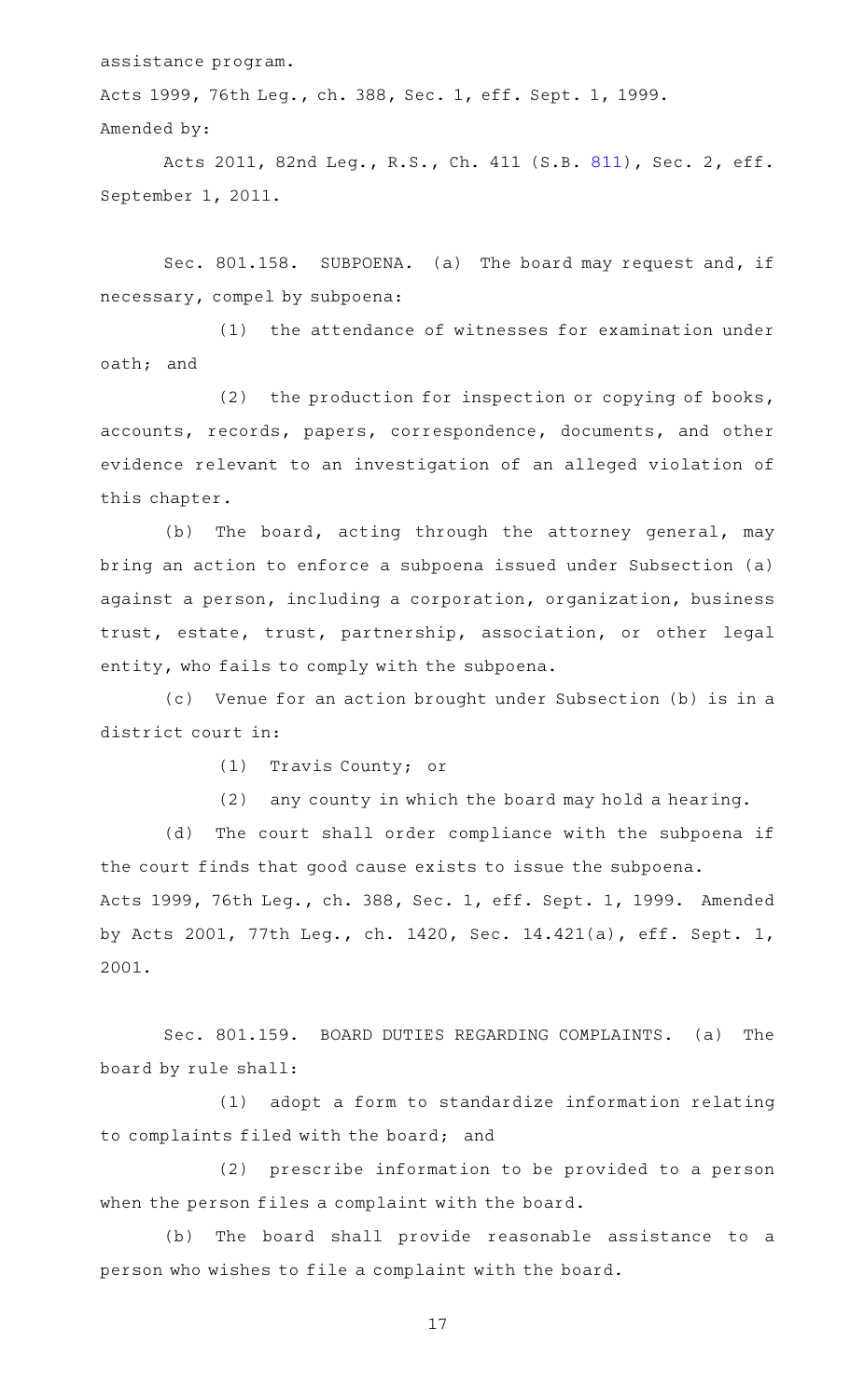Acts 1999, 76th Leg., ch. 388, Sec. 1, eff. Sept. 1, 1999.

Sec. 801.160. ANNUAL REPORT. (a) The board shall file annually with the governor and the presiding officer of each house of the legislature a complete and detailed written report accounting for all funds received and disbursed by the board during the preceding fiscal year.

(b) The report must be in the form and reported in the time provided by the General Appropriations Act. Acts 1999, 76th Leg., ch. 388, Sec. 1, eff. Sept. 1, 1999.

Sec. 801.161. USE OF TECHNOLOGY. The board shall implement a policy requiring the board to use appropriate technological solutions to improve the board's ability to perform its functions. The policy must ensure that the public is able to interact with the board on the Internet.

Added by Acts 2005, 79th Leg., Ch. 27 (S.B. [407](http://www.legis.state.tx.us/tlodocs/79R/billtext/html/SB00407F.HTM)), Sec. 8, eff. September 1, 2005.

Sec. 801.162. ALTERNATIVE RULEMAKING AND DISPUTE RESOLUTION PROCEDURES. (a) The board shall develop and implement a policy to encourage the use of:

(1) negotiated rulemaking procedures under Chapter [2008](http://www.statutes.legis.state.tx.us/GetStatute.aspx?Code=GV&Value=2008), Government Code, for the adoption of board rules; and

(2) appropriate alternative dispute resolution procedures under Chapter [2009,](http://www.statutes.legis.state.tx.us/GetStatute.aspx?Code=GV&Value=2009) Government Code, to assist in the resolution of internal and external disputes under the board's jurisdiction.

(b) The board's procedures relating to alternative dispute resolution must conform, to the extent possible, to any model guidelines issued by the State Office of Administrative Hearings for the use of alternative dispute resolution by state agencies.

(c) The board shall designate a trained person to:

(1) coordinate the implementation of the policy adopted under Subsection (a);

(2) serve as a resource for any training needed to implement the procedures for negotiated rulemaking or alternative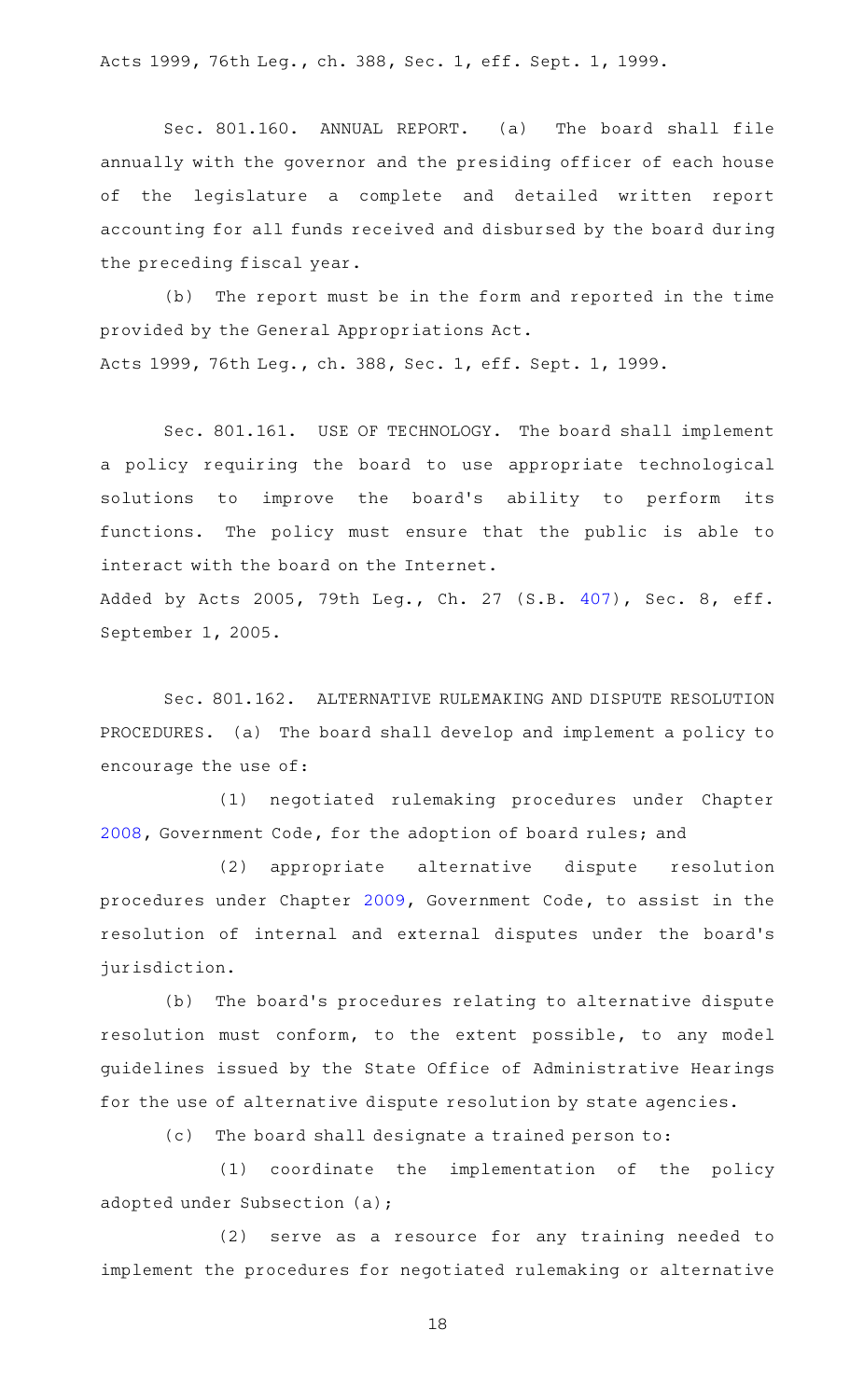# dispute resolution; and

(3) collect data concerning the effectiveness of those procedures, as implemented by the board. Added by Acts 2005, 79th Leg., Ch. 27 (S.B. [407](http://www.legis.state.tx.us/tlodocs/79R/billtext/html/SB00407F.HTM)), Sec. 8, eff. September 1, 2005.

Sec. 801.163. ADVISORY COMMITTEES. (a) The board may appoint advisory committees to perform advisory functions as assigned by the board.

(b) An advisory committee shall provide independent expertise on board functions and policies, but may not be involved in setting board policy.

(c) The board shall adopt rules regarding the purpose, structure, and use of an advisory committee, including rules on:

(1) the purpose, role, responsibility, and goal of an advisory committee;

(2) the size and quorum requirements for an advisory committee;

(3) the composition and representation of an advisory committee;

(4) the qualifications of advisory committee members, including any experience requirements or requirements that members represent specific geographic regions of the state;

(5) the appointment procedures for an advisory committee;

(6) the terms of service for advisory committee members;

(7) the training requirements for advisory committee members, if necessary;

(8) the method the board will use to receive public input on issues addressed by an advisory committee; and

(9) the development of board policies and procedures to ensure that an advisory committee meets the requirements for open meetings under Chapter [551,](http://www.statutes.legis.state.tx.us/GetStatute.aspx?Code=GV&Value=551) Government Code, including notice requirements.

(d) To the extent of any conflict with Chapter [2110](http://www.statutes.legis.state.tx.us/GetStatute.aspx?Code=GV&Value=2110), Government Code, this section and board rules adopted under this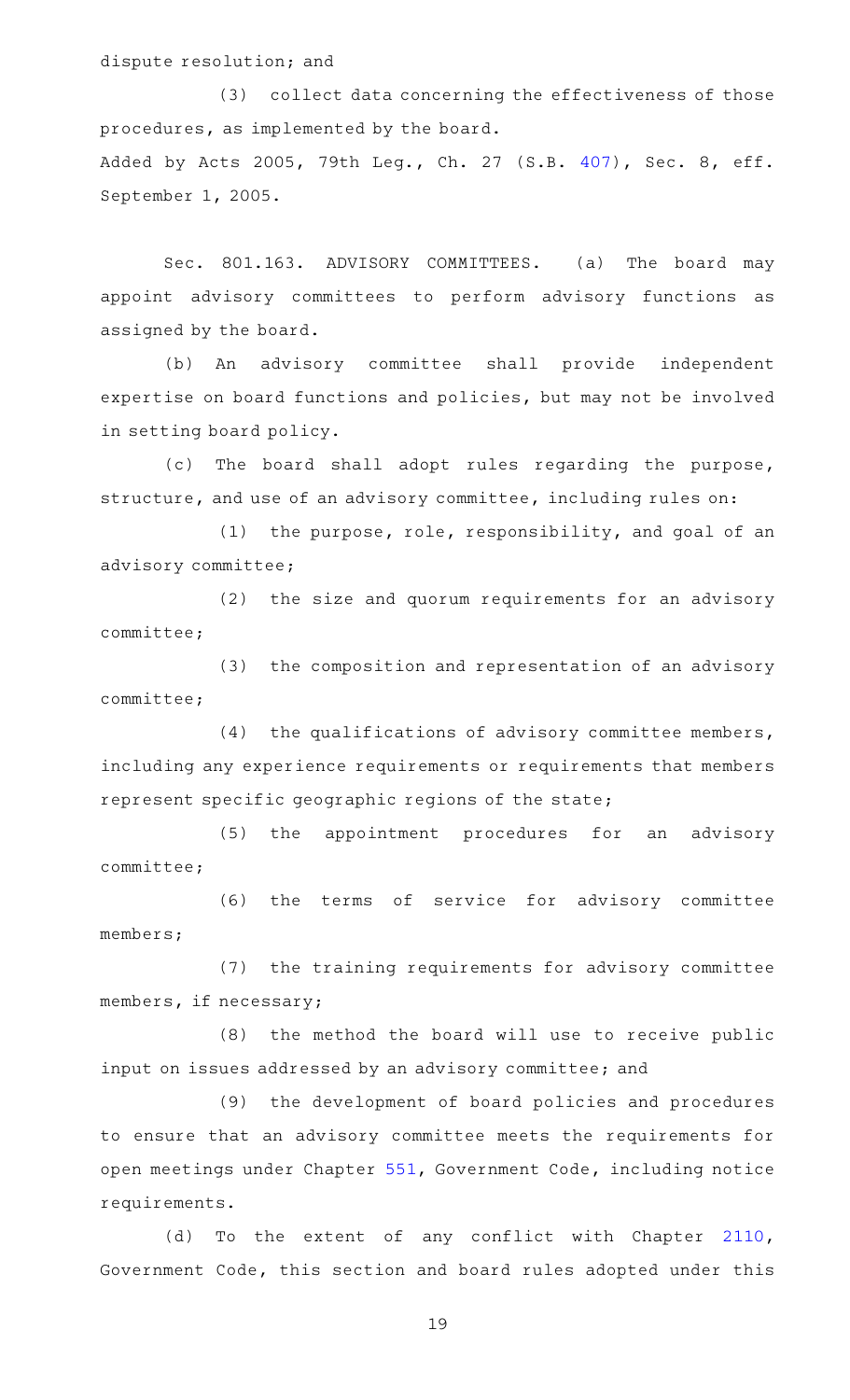section control.

Added by Acts 2013, 83rd Leg., R.S., Ch. 481 (S.B. [1312](http://www.legis.state.tx.us/tlodocs/83R/billtext/html/SB01312F.HTM)), Sec. 3, eff. September 1, 2013.

Sec. 801.164. RISK-BASED INSPECTIONS RELATED TO CONTROLLED SUBSTANCES PRACTICES. The board may conduct a risk-based inspection of a veterinarian 's practice based on information obtained from the veterinarian or another source concerning the veterinarian's use, handling, prescribing, dispensing, or delivery of controlled substances.

Added by Acts 2017, 85th Leg., R.S., Ch. 536 (S.B. [319](http://www.legis.state.tx.us/tlodocs/85R/billtext/html/SB00319F.HTM)), Sec. 8, eff. September 1, 2017.

SUBCHAPTER E. PUBLIC ACCESS AND INFORMATION; COMPLAINT PROCEDURES

Sec. 801.201. PUBLIC INTEREST INFORMATION. (a) The board shall prepare information of public interest describing the functions of the board and the procedures by which complaints are filed with and resolved by the board.

(b) The board shall make the information available to the public and appropriate state agencies. Acts 1999, 76th Leg., ch. 388, Sec. 1, eff. Sept. 1, 1999.

Sec. 801.202. PUBLIC PARTICIPATION. (a) The board shall develop and implement policies that provide the public with a reasonable opportunity to appear before the board and to speak on any issue under the board's jurisdiction.

(b) The board shall prepare and maintain a written plan that describes how a person who does not speak English may be provided reasonable access to the board 's programs.

Acts 1999, 76th Leg., ch. 388, Sec. 1, eff. Sept. 1, 1999.

Sec. 801.203. COMPLAINTS. (a) The board by rule shall establish methods by which consumers and service recipients are notified of the name, mailing address, and telephone number of the board for the purpose of directing complaints to the board.

(b) The board shall list with its regular telephone number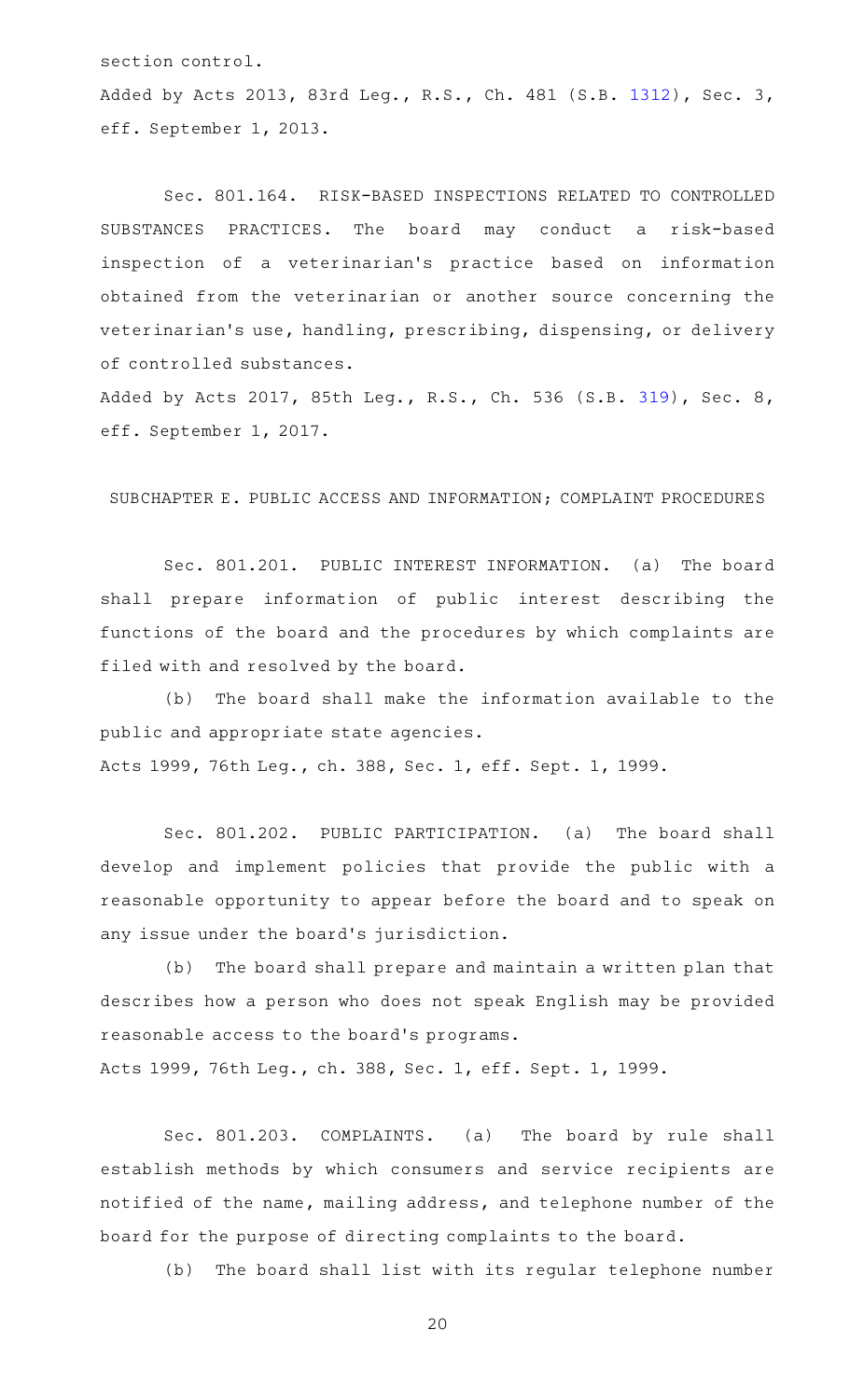any toll-free telephone number established under other state law for presenting a complaint about a license holder. Acts 1999, 76th Leg., ch. 388, Sec. 1, eff. Sept. 1, 1999. Amended by:

Acts 2011, 82nd Leg., R.S., Ch. 940 (H.B. [414](http://www.legis.state.tx.us/tlodocs/82R/billtext/html/HB00414F.HTM)), Sec. 5, eff. September 1, 2011.

Sec. 801.204. RECORDS OF COMPLAINTS. (a) The board shall maintain a system to promptly and efficiently act on complaints filed with the board. The board shall maintain information about parties to the complaint, the subject matter of the complaint, a summary of the results of the review or investigation of the complaint, and its disposition.

(b) The board shall make information available describing its procedures for complaint investigation and resolution.

(c) The board shall periodically notify the complaint parties of the status of the complaint until final disposition. Acts 1999, 76th Leg., ch. 388, Sec. 1, eff. Sept. 1, 1999. Amended by:

Acts 2005, 79th Leg., Ch. 27 (S.B. [407\)](http://www.legis.state.tx.us/tlodocs/79R/billtext/html/SB00407F.HTM), Sec. 9, eff. September 1, 2005.

Sec. 801.205. GENERAL RULES REGARDING COMPLAINT INVESTIGATION AND DISPOSITION. The board shall adopt rules relating to the investigation of complaints filed with the board. The rules must:

 $(1)$  distinguish between categories of complaints;

(2) ensure that complaints are not dismissed without appropriate consideration;

 $(3)$  require that the board be advised of a complaint that is dismissed;

(4) ensure that the person who filed the complaint has the opportunity to explain the allegations made in the complaint; and

(5) prescribe guidelines concerning the categories of complaints that require the use of a private investigator and the procedures for the board to obtain the services of a private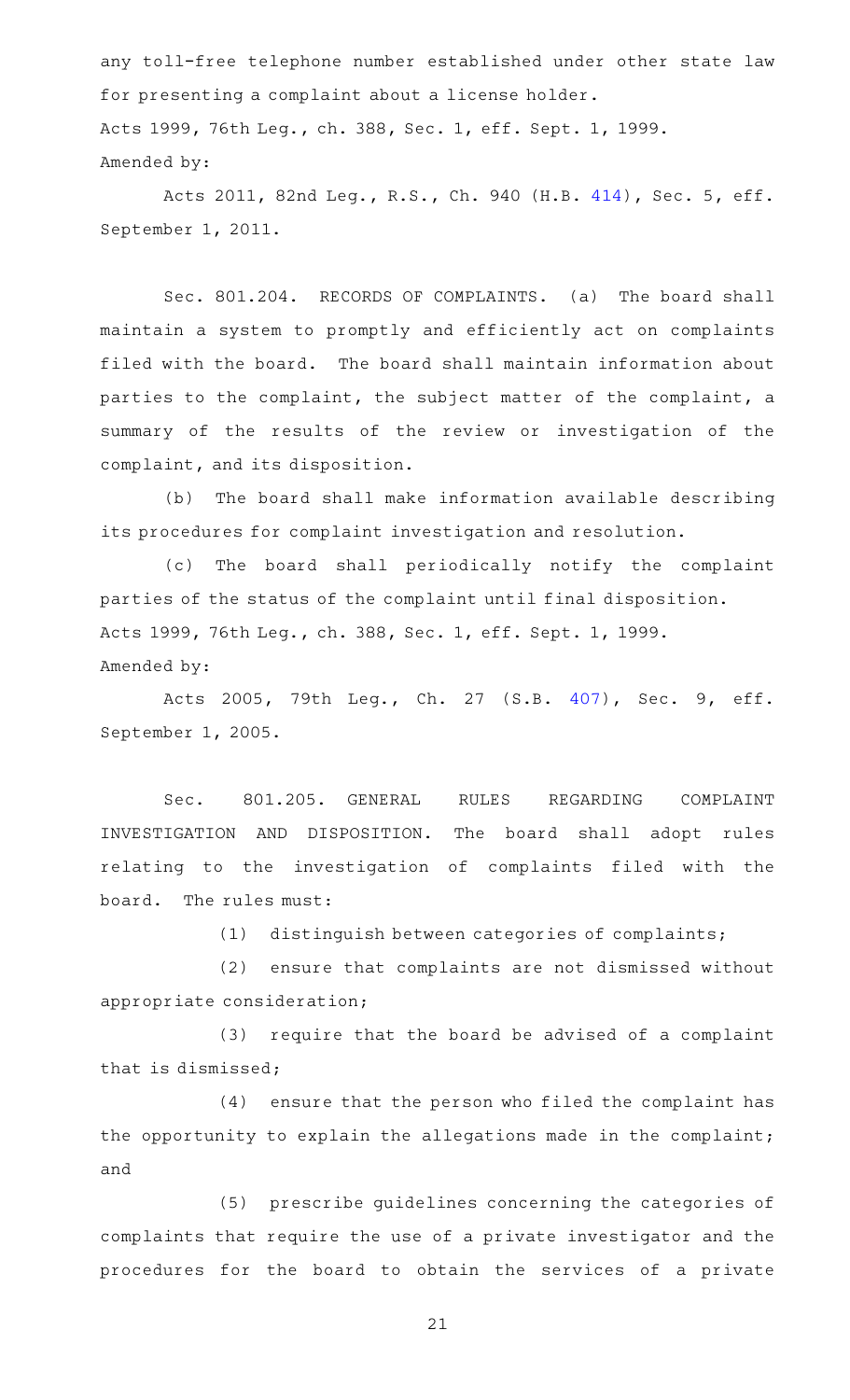investigator.

Acts 1999, 76th Leg., ch. 388, Sec. 1, eff. Sept. 1, 1999. Amended by:

Acts 2017, 85th Leg., R.S., Ch. 536 (S.B. [319](http://www.legis.state.tx.us/tlodocs/85R/billtext/html/SB00319F.HTM)), Sec. 9, eff. September 1, 2017.

Sec. 801.2051. PRIORITY OF COMPLAINTS. The board shall prioritize complaints to resolve the more serious complaints first. Added by Acts 2005, 79th Leg., Ch. 27 (S.B. [407\)](http://www.legis.state.tx.us/tlodocs/79R/billtext/html/SB00407F.HTM), Sec. 10, eff. September 1, 2005.

Sec. 801.2055. COMPLAINTS REQUIRING MEDICAL EXPERTISE. (a) A complaint that requires medical expertise to review must be reviewed by one or more veterinarians designated by the board. The veterinarian reviewers shall determine whether to dismiss the complaint or refer it to an informal proceeding under Section [801.408.](http://www.statutes.legis.state.tx.us/GetStatute.aspx?Code=OC&Value=801.408)

 $(b)$  If the veterinarian reviewers determine to:

 $(1)$  dismiss the complaint, the dismissal must be approved by the board at a public meeting; or

 $(2)$  refer the complaint to an informal proceeding, the complaint is referred to an informal proceeding under Section [801.408.](http://www.statutes.legis.state.tx.us/GetStatute.aspx?Code=OC&Value=801.408)

(c) If the board designates more than one veterinarian reviewer and the reviewers do not agree to dismiss or refer the complaint to an informal proceeding, the complaint is referred to an informal proceeding under Section [801.408.](http://www.statutes.legis.state.tx.us/GetStatute.aspx?Code=OC&Value=801.408)

(d)AAA veterinarian board member who reviews a complaint under this section may not participate in any subsequent disciplinary proceeding related to the complaint. Added by Acts 2005, 79th Leg., Ch. 27 (S.B. [407\)](http://www.legis.state.tx.us/tlodocs/79R/billtext/html/SB00407F.HTM), Sec. 10, eff. September 1, 2005.

Amended by:

Acts 2017, 85th Leg., R.S., Ch. 536 (S.B. [319\)](http://www.legis.state.tx.us/tlodocs/85R/billtext/html/SB00319F.HTM), Sec. 10, eff. September 1, 2017.

Sec. 801.2056. COMPLAINTS NOT REQUIRING MEDICAL EXPERTISE.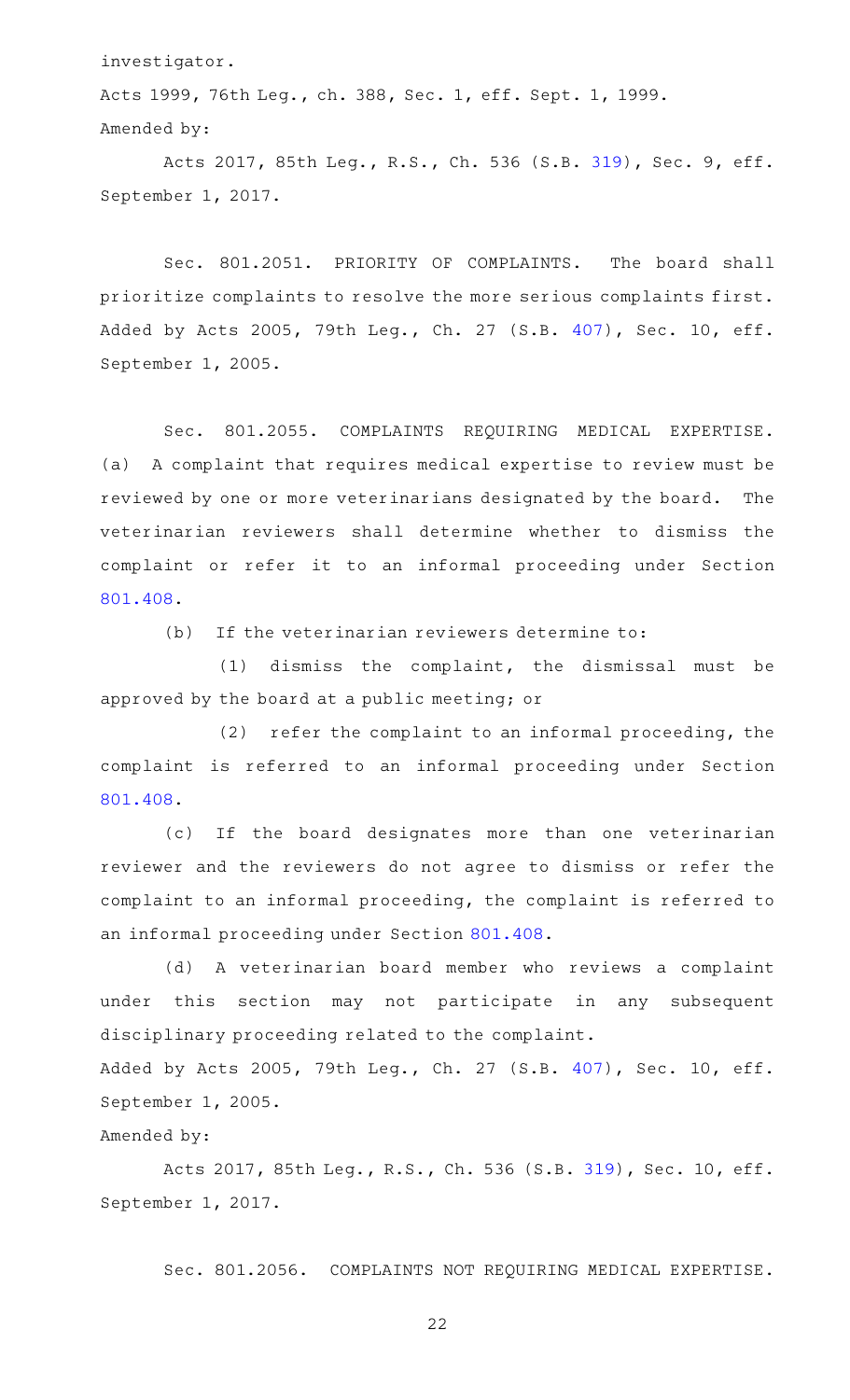(a) The board may delegate to a committee of board staff the authority to dismiss or enter into an agreed settlement of a complaint that does not require medical expertise. The disposition determined by the committee must be approved by the board at a public meeting.

(b) A complaint delegated under this section shall be referred for informal proceedings under Section [801.408](http://www.statutes.legis.state.tx.us/GetStatute.aspx?Code=OC&Value=801.408) if:

(1) the committee determines that the complaint should not be dismissed or settled;

 $(2)$  the committee is unable to reach an agreed settlement; or

(3) the license holder who is the subject of the complaint requests that the complaint be referred for informal proceedings.

Added by Acts 2005, 79th Leg., Ch. 27 (S.B. [407\)](http://www.legis.state.tx.us/tlodocs/79R/billtext/html/SB00407F.HTM), Sec. 10, eff. September 1, 2005.

Amended by:

Acts 2011, 82nd Leg., R.S., Ch. 940 (H.B. [414](http://www.legis.state.tx.us/tlodocs/82R/billtext/html/HB00414F.HTM)), Sec. 6, eff. September 1, 2011.

Sec. 801.206. DISPOSITION OF COMPLAINT. (a) The board shall:

(1) dispose of each complaint in a timely manner; and

(2) establish a schedule for conducting each phase of the complaint process that is under the control of the board not later than the 30th day after the date the board receives the complaint.

(b) Each party to the complaint shall be notified of the projected time requirements for the complaint. Each party shall be notified of a change in the schedule not later than the seventh day after the date the change is made.

(c) The executive director shall notify the board of a complaint that is not resolved within the time prescribed by the board for resolving the complaint so that the board may take necessary action on the complaint.

Acts 1999, 76th Leg., ch. 388, Sec. 1, eff. Sept. 1, 1999.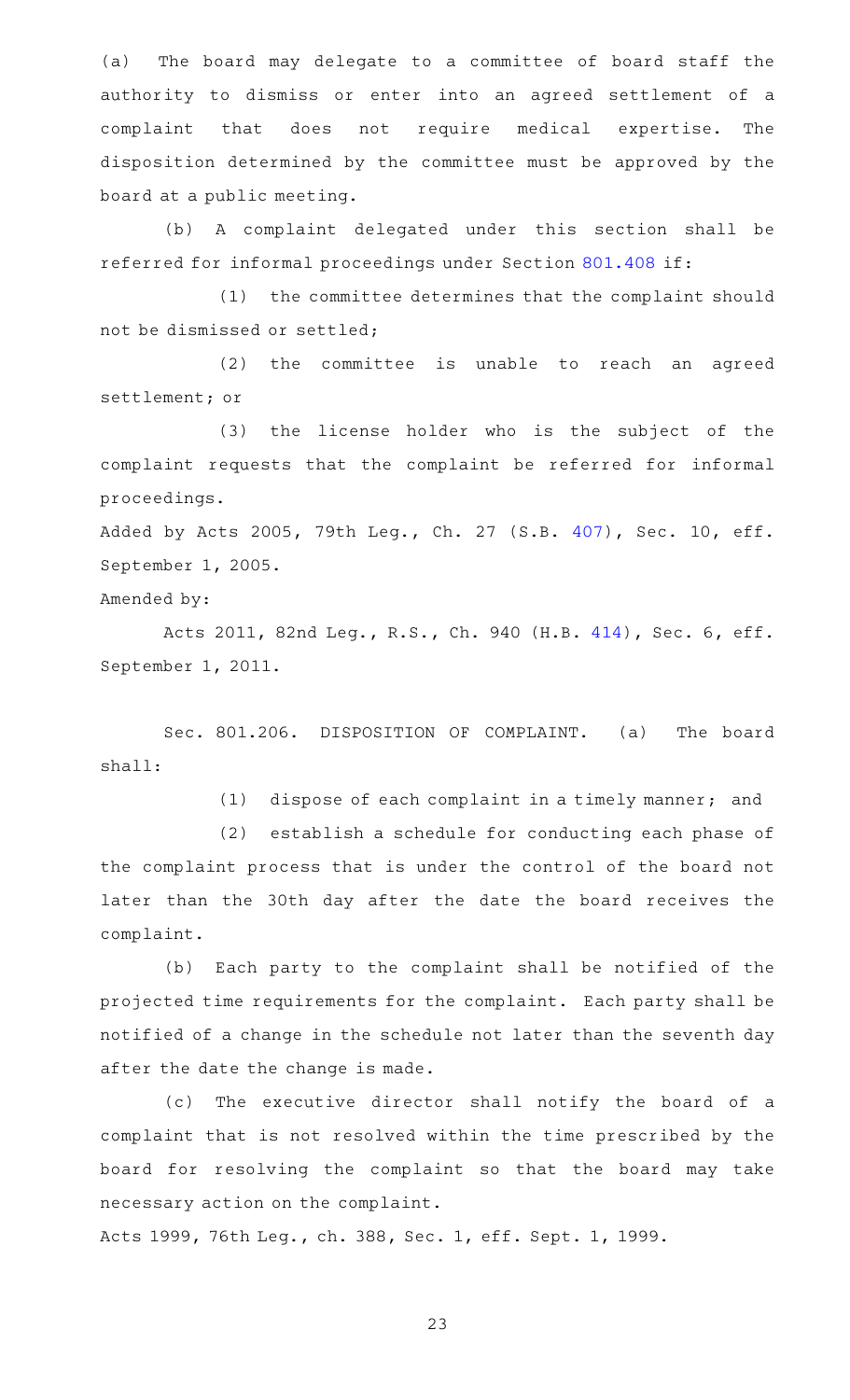Sec. 801.207. PUBLIC RECORD; EXCEPTION. (a) Except as provided by Subsection (b), a board record is a public record and is available for public inspection during normal business hours.

(b) Except as provided by Subsection  $(b-1)$ , each complaint, investigation file and record, and other investigation report and all other investigative information in the possession of or received or gathered by the board or the board 's employees or agents relating to a license holder, an application for license, or a criminal investigation or proceeding is privileged and confidential and is not subject to discovery, subpoena, or other means of legal compulsion for release to anyone other than the board or the board's employees or agents involved in discipline of a license holder.

 $(b-1)$  Not later than the 14th day before the date of an informal proceeding under Section [801.408](http://www.statutes.legis.state.tx.us/GetStatute.aspx?Code=OC&Value=801.408), the board shall provide to the license holder who is the subject of the complaint a copy of the record of any review conducted under Section [801.2055](http://www.statutes.legis.state.tx.us/GetStatute.aspx?Code=OC&Value=801.2055) of a complaint requiring medical expertise. The board shall redact the name of each veterinarian who conducted the review.

(c) Except as provided by Subsection  $(b-1)$ , the board shall protect the identity of a complainant to the extent possible.

(d) Not later than the 30th day after the date of receipt of a written request from a license holder who is the subject of a formal complaint initiated and filed under this subchapter or from the license holder 's counsel of record, and subject to any other privilege or restriction set forth by rule, statute, or legal precedent, and unless good cause is shown for delay, the board shall provide the license holder with access to all information in its possession that the board intends to offer into evidence in presenting its case in chief at the contested hearing on the complaint. The board is not required to provide:

(1) a board investigative report or memorandum;

(2) the identity of a nontestifying complainant; or

(3) attorney-client communications, attorney work product, or other materials covered by a privilege recognized by the Texas Rules of Civil Procedure or the Texas Rules of Evidence.

(e) Furnishing information under Subsection (d) does not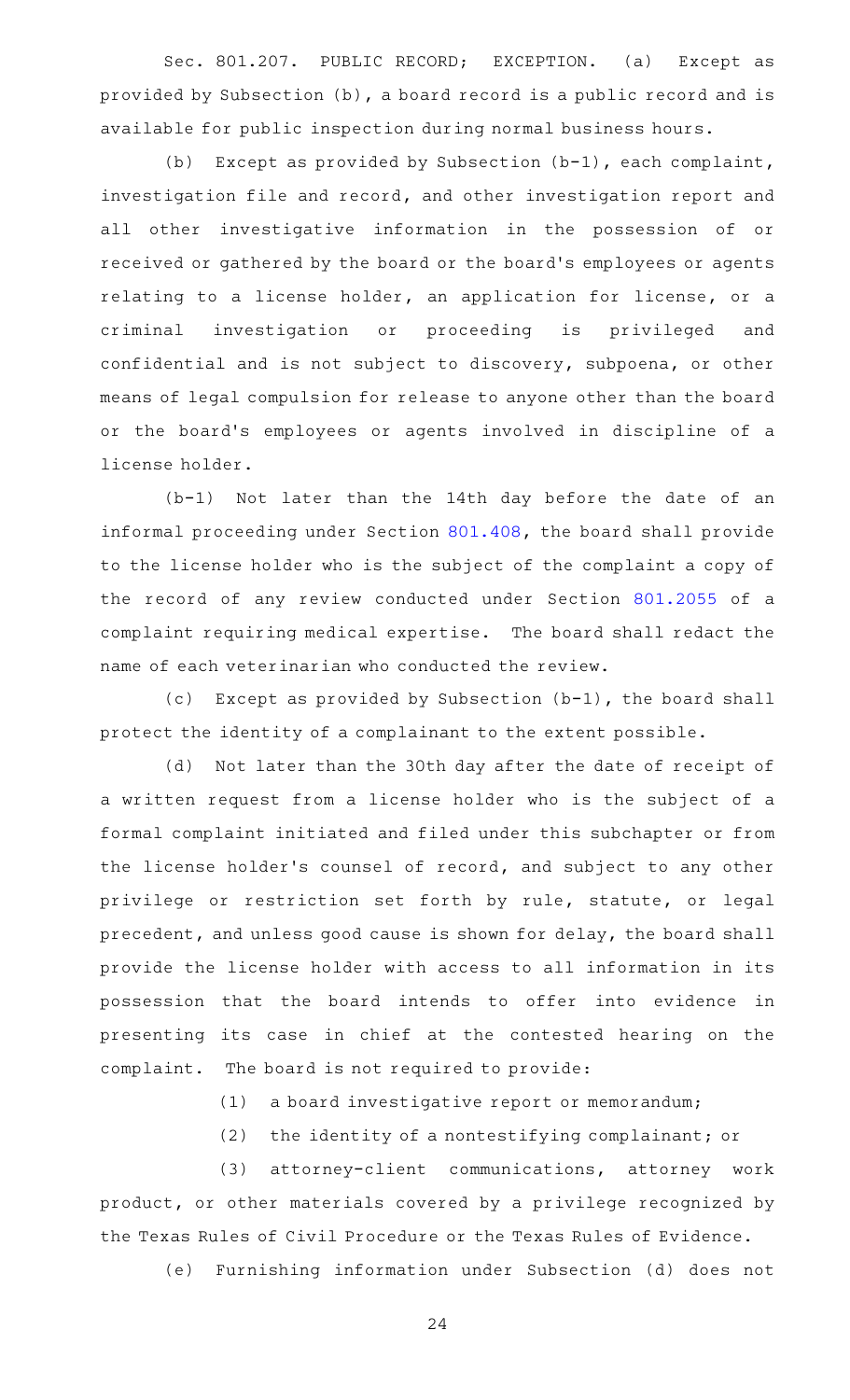constitute a waiver of privilege or confidentiality under this chapter or other applicable law.

Acts 1999, 76th Leg., ch. 388, Sec. 1, eff. Sept. 1, 1999. Amended by:

Acts 2017, 85th Leg., R.S., Ch. 536 (S.B. [319\)](http://www.legis.state.tx.us/tlodocs/85R/billtext/html/SB00319F.HTM), Sec. 11, eff. September 1, 2017.

Acts 2021, 87th Leg., R.S., Ch. 419 (H.B. [3442](http://www.legis.state.tx.us/tlodocs/87R/billtext/html/HB03442F.HTM)), Sec. 1, eff. September 1, 2021.

Sec. 801.208. NOTIFICATION TO COMPLAINANT REGARDING COMPLAINT DISPOSITION. (a) The board shall promptly notify a complainant of the final disposition of the complaint, including notice:

 $(1)$  that the complaint was dismissed;

 $(2)$  that a penalty, disciplinary action, or other sanction was imposed; or

(3) that the complaint was disposed of in another manner and the nature of that disposition.

(b) The board shall include with the notification a copy of any public sanction imposed by the board.

(c) The board shall include in the notification an explanation of each reason for the disposition, including, as applicable, in plain, easily understandable language, each reason the conduct alleged in the complaint did or did not constitute grounds for the imposition of a penalty, disciplinary action, or other sanction.

(d) The notification may not include information that is confidential under Section [801.207](http://www.statutes.legis.state.tx.us/GetStatute.aspx?Code=OC&Value=801.207)(b). Added by Acts 2017, 85th Leg., R.S., Ch. 536 (S.B. [319\)](http://www.legis.state.tx.us/tlodocs/85R/billtext/html/SB00319F.HTM), Sec. 12, eff. September 1, 2017.

Sec. 801.209. REQUIREMENTS FOR CERTAIN COMPLAINTS. (a) In this section:

(1) "Anonymous complaint" means a complaint that lacks sufficient information to identify the source or the name of the person who filed the complaint.

(2) "Insurance professional" means a person licensed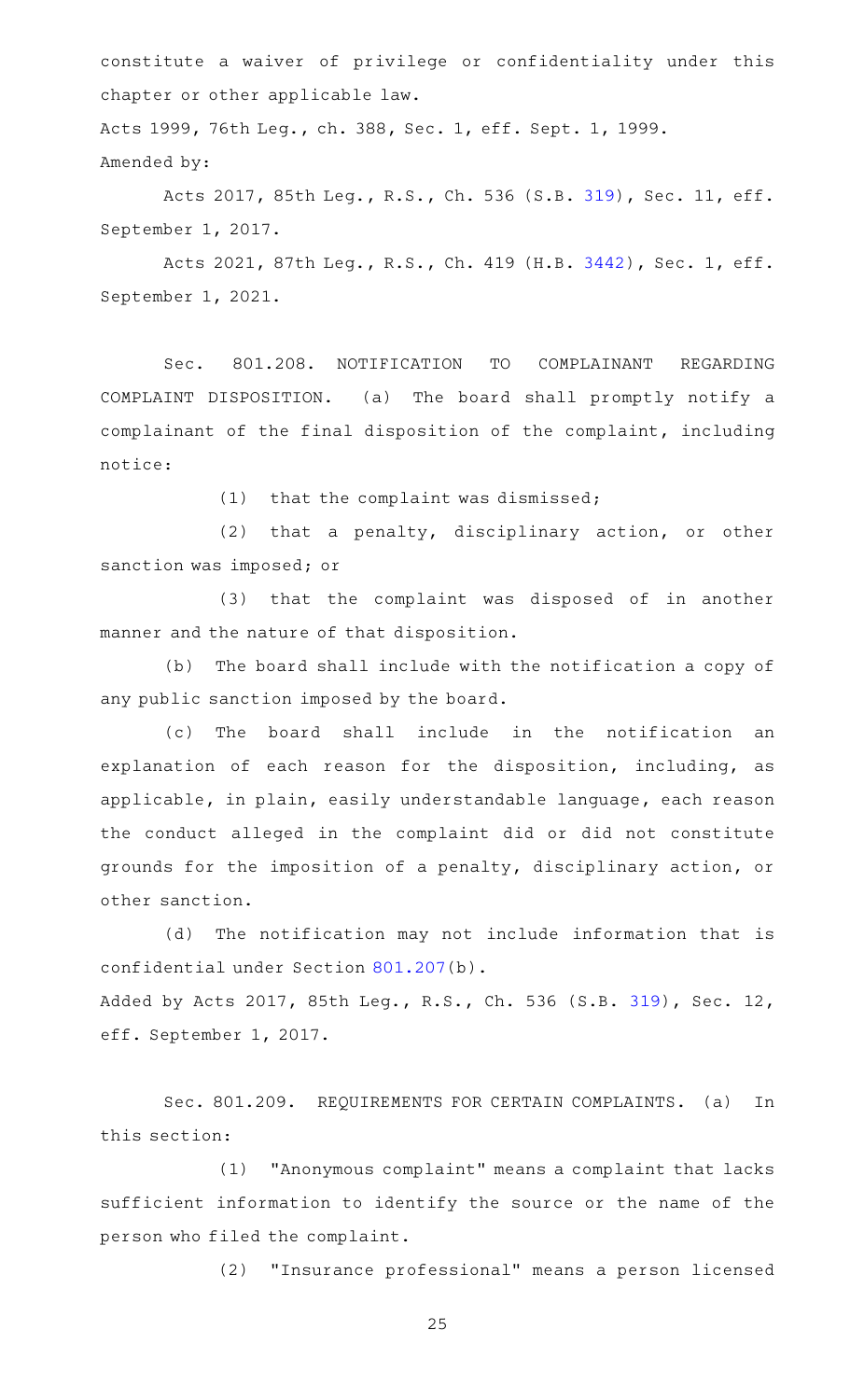under Title 13, Insurance Code.

(3) "Insurer" means an insurance company or other entity authorized to engage in the business of insurance under Title 6, Insurance Code.

(b) The board may not accept anonymous complaints.

(c) Notwithstanding any confidentiality requirements under Chapter [552](http://www.statutes.legis.state.tx.us/GetStatute.aspx?Code=GV&Value=552), Government Code, or this chapter, a complaint filed with the board against a license holder by a pharmaceutical company or by an insurance professional or insurer relating to insurance covering veterinary services must include the name and address of the pharmaceutical company, insurance professional, or insurer filing the complaint. Not later than the 15th day after the date the complaint is filed with the board, the board shall notify the license holder who is the subject of the complaint of the name and address of the pharmaceutical company, insurance professional, or insurer who filed the complaint, unless the notice would jeopardize an investigation.

Added by Acts 2017, 85th Leg., R.S., Ch. 536 (S.B. [319\)](http://www.legis.state.tx.us/tlodocs/85R/billtext/html/SB00319F.HTM), Sec. 13, eff. September 1, 2017.

# SUBCHAPTER F. LICENSE REQUIREMENTS

Sec. 801.251. LICENSE REQUIRED FOR PRACTICE OF VETERINARY MEDICINE. Except as provided by Section [801.004](http://www.statutes.legis.state.tx.us/GetStatute.aspx?Code=OC&Value=801.004), a person may not practice, or offer or attempt to practice, veterinary medicine unless the person holds a license to practice veterinary medicine issued under this chapter.

Acts 1999, 76th Leg., ch. 388, Sec. 1, eff. Sept. 1, 1999. Amended by:

Acts 2011, 82nd Leg., R.S., Ch. 940 (H.B. [414](http://www.legis.state.tx.us/tlodocs/82R/billtext/html/HB00414F.HTM)), Sec. 7, eff. September 1, 2011.

Sec. 801.252. ELIGIBILITY REQUIREMENTS FOR LICENSE TO PRACTICE VETERINARY MEDICINE. The board shall issue a license to practice veterinary medicine to a person who is qualified to be licensed to practice veterinary medicine under this chapter. A person is qualified to be licensed to practice veterinary medicine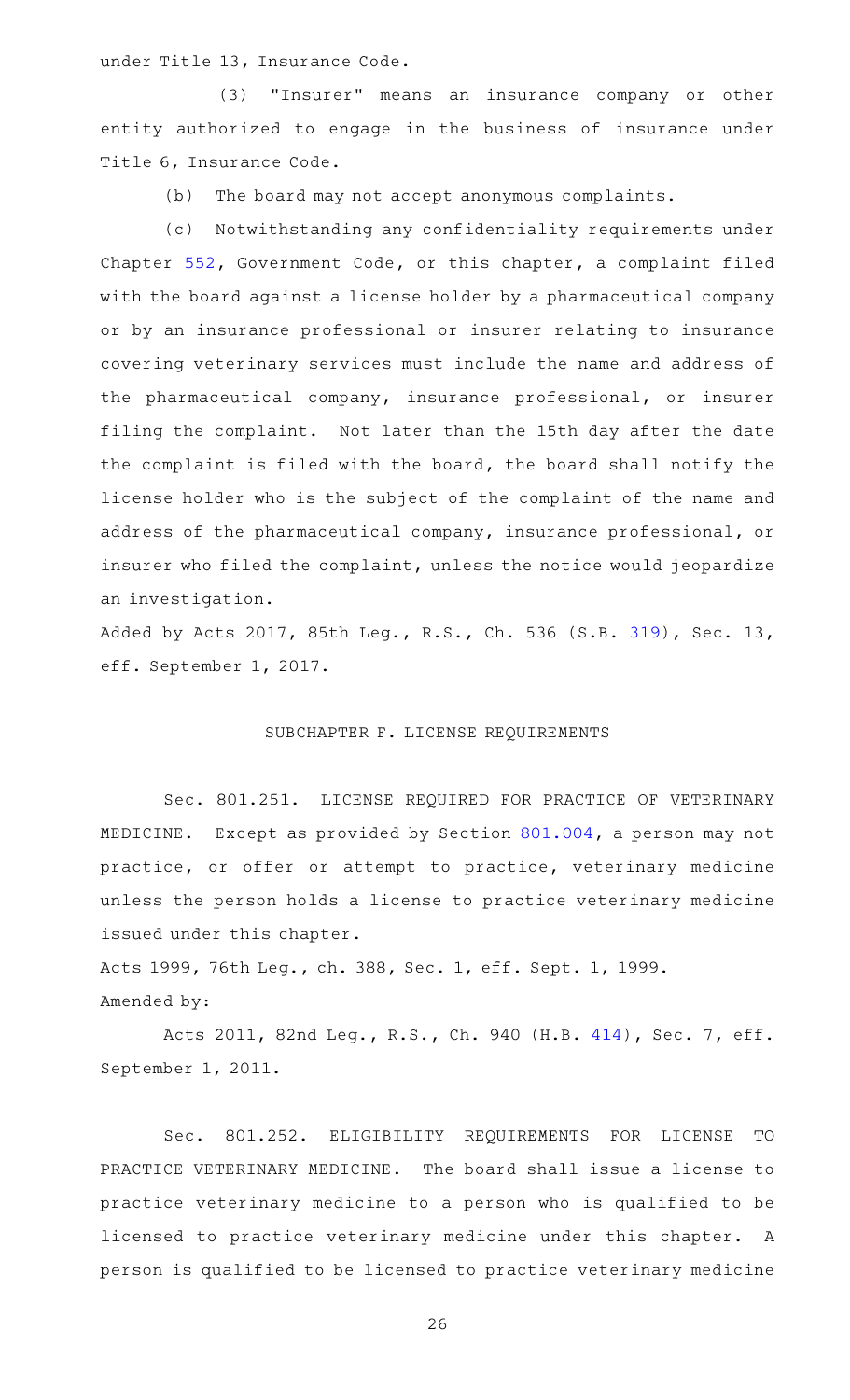if:

 $(1)$  the person has attained the age of majority;

(2) the person is a graduate of a board-approved school or college of veterinary medicine;

(3) the person successfully completes the licensing examination for veterinarians conducted by the board; and

 $(4)$  the board does not refuse to issue a license to the person under Section [801.401.](http://www.statutes.legis.state.tx.us/GetStatute.aspx?Code=OC&Value=801.401)

Acts 1999, 76th Leg., ch. 388, Sec. 1, eff. Sept. 1, 1999.

Amended by:

Acts 2011, 82nd Leg., R.S., Ch. 940 (H.B. [414](http://www.legis.state.tx.us/tlodocs/82R/billtext/html/HB00414F.HTM)), Sec. 7, eff. September 1, 2011.

Sec. 801.253. LICENSING EXAMINATIONS FOR VETERINARIANS.

Text of subsection as amended by Acts 2011, 82nd Leg., R.S., Ch. 411 (S.B. [811](http://www.legis.state.tx.us/tlodocs/82R/billtext/html/SB00811F.HTM)), Sec. 3

(a) The board shall conduct licensing examinations at least twice each year as provided by board rule. The examination shall be conducted at a time and place the board determines is convenient for applicants.

Text of subsection as amended by Acts 2011, 82nd Leg., R.S., Ch. 940 (H.B. [414](http://www.legis.state.tx.us/tlodocs/82R/billtext/html/HB00414F.HTM)), Sec. 9

(a) The board shall conduct licensing examinations for veterinarians as provided by board rule. The board shall conduct the examination at a time and place the board determines is convenient for applicants.

(b) The board shall provide notice of a licensing examination by publication in a newspaper or periodical.

(c) The board shall examine each qualified applicant who attends the examination.

Acts 1999, 76th Leg., ch. 388, Sec. 1, eff. Sept. 1, 1999. Amended by:

Acts 2011, 82nd Leg., R.S., Ch. 411 (S.B. [811](http://www.legis.state.tx.us/tlodocs/82R/billtext/html/SB00811F.HTM)), Sec. 3, eff.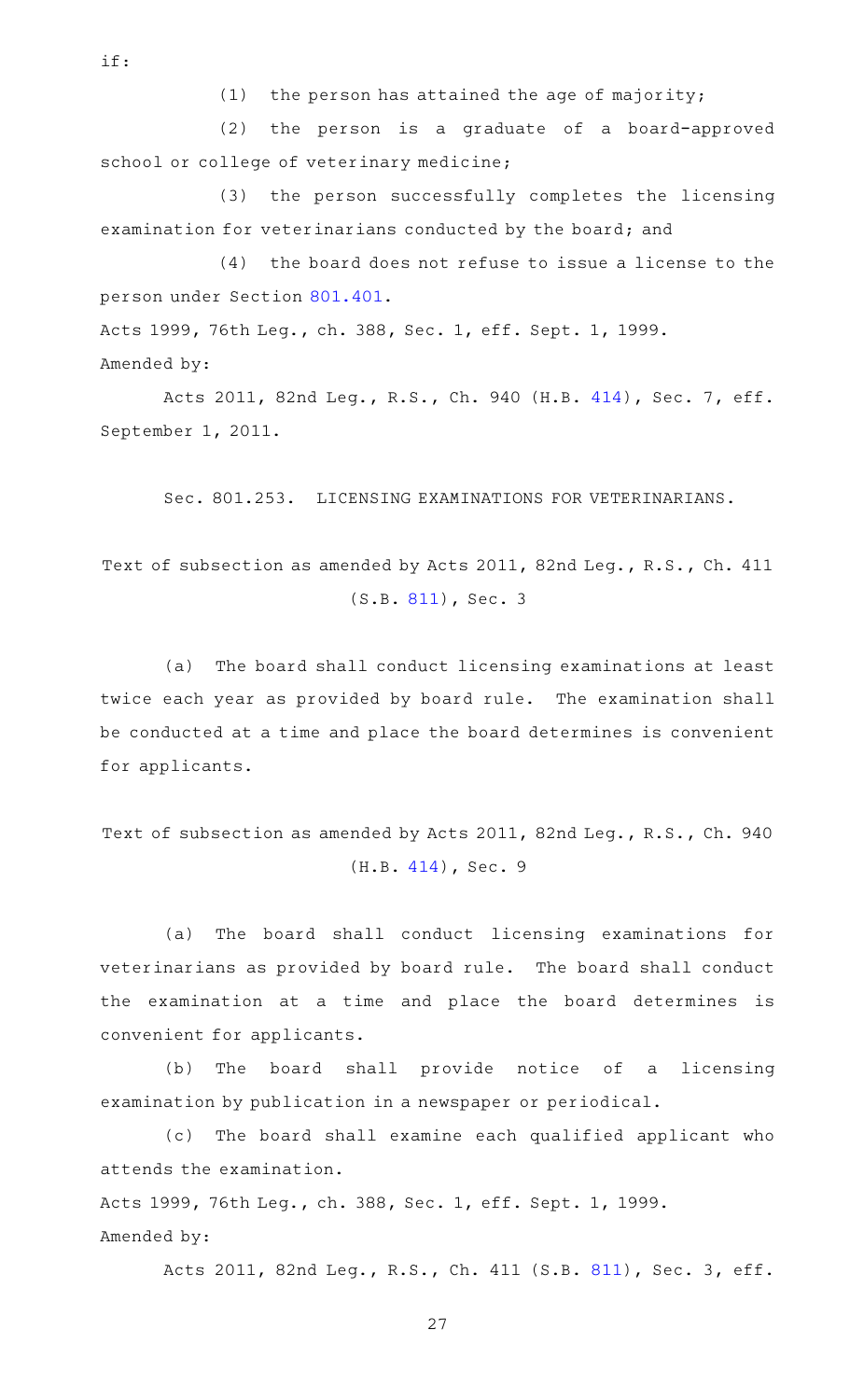September 1, 2011.

Acts 2011, 82nd Leg., R.S., Ch. 940 (H.B. [414](http://www.legis.state.tx.us/tlodocs/82R/billtext/html/HB00414F.HTM)), Sec. 8, eff. September 1, 2011.

Acts 2011, 82nd Leg., R.S., Ch. 940 (H.B. [414](http://www.legis.state.tx.us/tlodocs/82R/billtext/html/HB00414F.HTM)), Sec. 9, eff. September 1, 2011.

Sec. 801.254. CONTENT AND CONDUCT OF EXAMINATION. (a) The board shall conduct, or may contract with a board-approved entity to conduct, the licensing examination on subjects relating to veterinary medicine, including anatomy, pathology, chemistry, obstetrics, public health, veterinary practice, veterinary jurisprudence, physiology and bacteriology, and other subjects regularly taught in reputable schools of veterinary medicine. In this chapter, a reference to an examination conducted by the board includes an examination conducted by a board-approved entity as permitted by this subsection.

(b) The board may conduct a licensing examination in writing, by a practical demonstration of the applicant 's skill, or by a combination of those methods. The board shall arrange for the written portion of the examination, if any, to be validated by an independent testing professional.

(c) To pass the licensing examination, an applicant must demonstrate the standard of proficiency the board determines is essential for a qualified veterinarian.

Acts 1999, 76th Leg., ch. 388, Sec. 1, eff. Sept. 1, 1999. Amended by:

Acts 2005, 79th Leg., Ch. 27 (S.B. [407](http://www.legis.state.tx.us/tlodocs/79R/billtext/html/SB00407F.HTM)), Sec. 11, eff. September 1, 2005.

Acts 2011, 82nd Leg., R.S., Ch. 411 (S.B. [811](http://www.legis.state.tx.us/tlodocs/82R/billtext/html/SB00811F.HTM)), Sec. 4, eff. September 1, 2011.

Sec. 801.255. EXAMINATION RESULTS. (a) The board shall notify each examinee of the results of the examination not later than the 30th day after the date the licensing examination is administered. If an examination is graded or reviewed by a national testing service, the board shall notify the examinee of the results of the examination not later than the 14th day after the date the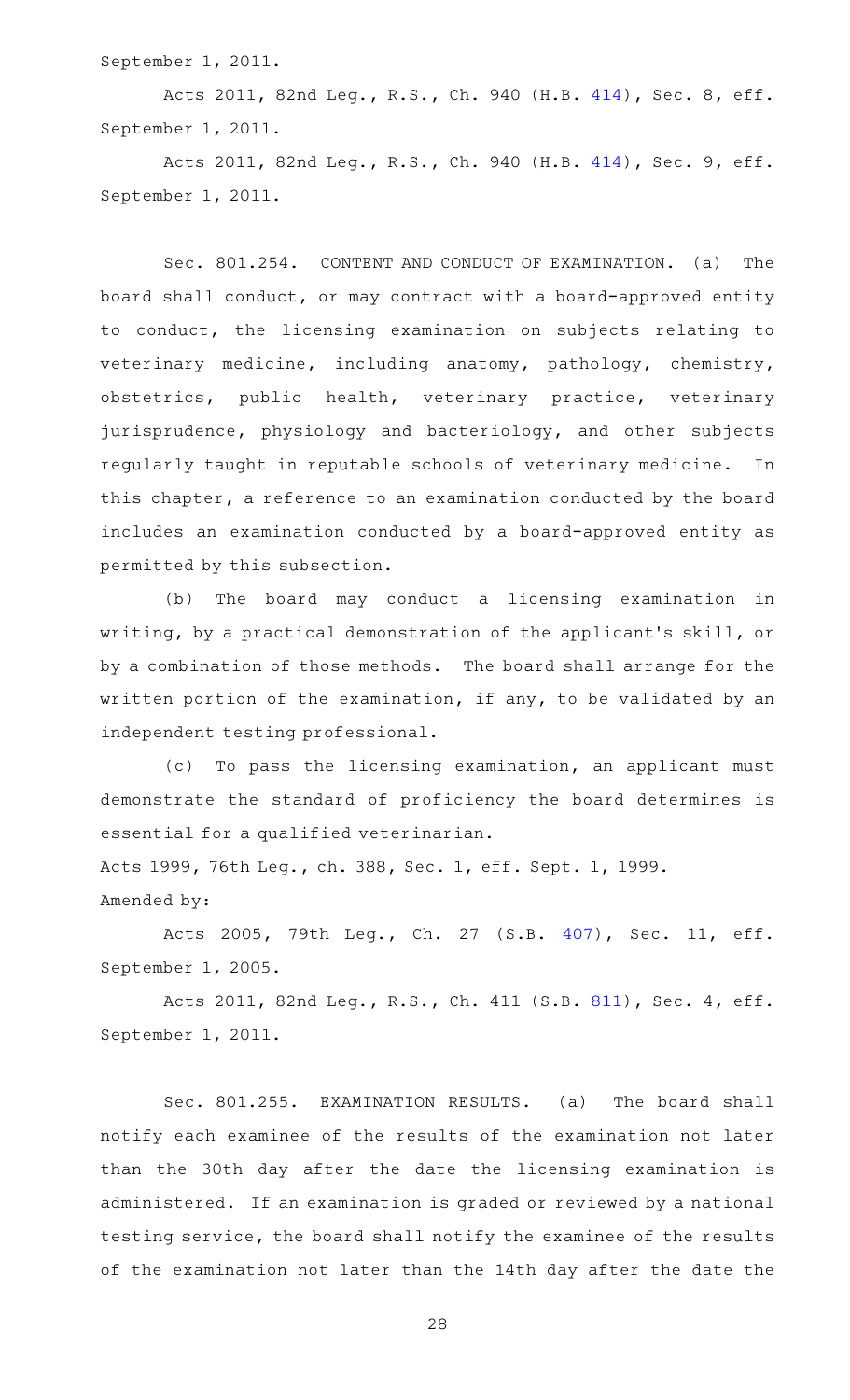board receives the results from the testing service.

(b) If the notice of the examination results graded or reviewed by a national testing service will be delayed longer than 90 days after the examination date, the board shall notify the examinee of the reason for the delay before the 90th day.

(c) If requested in writing by a person who fails an examination, the board shall provide to the person an analysis of the person's performance on the examination. Acts 1999, 76th Leg., ch. 388, Sec. 1, eff. Sept. 1, 1999.

Sec. 801.2555. EXAMINATION FEE REFUND. (a) The board shall refund the examination fee paid by an applicant who:

(1) provides advance notice of the applicant's inability to take the examination; or

 $(2)$  is unable to take the examination because of an emergency.

(b) The board shall adopt rules that establish the required notification period and the emergency situations that warrant a refund.

Added by Acts 2005, 79th Leg., Ch. 27 (S.B. [407\)](http://www.legis.state.tx.us/tlodocs/79R/billtext/html/SB00407F.HTM), Sec. 12, eff. September 1, 2005.

Sec. 801.256. SPECIAL LICENSE TO PRACTICE VETERINARY MEDICINE. (a) The board may issue a special license to practice veterinary medicine to an applicant who is:

(1) a member of the faculty or staff of a board-approved veterinary program at an institution of higher education;

(2) a veterinarian employee of the Texas Animal Health Commission;

(3) a veterinarian employee of the Texas Veterinary Medical Diagnostic Laboratory; or

(4) a person licensed to practice veterinary medicine in another jurisdiction, if the board determines that the person's specialty practice is unrepresented or underrepresented in this state.

(b) An applicant is eligible for a special license if: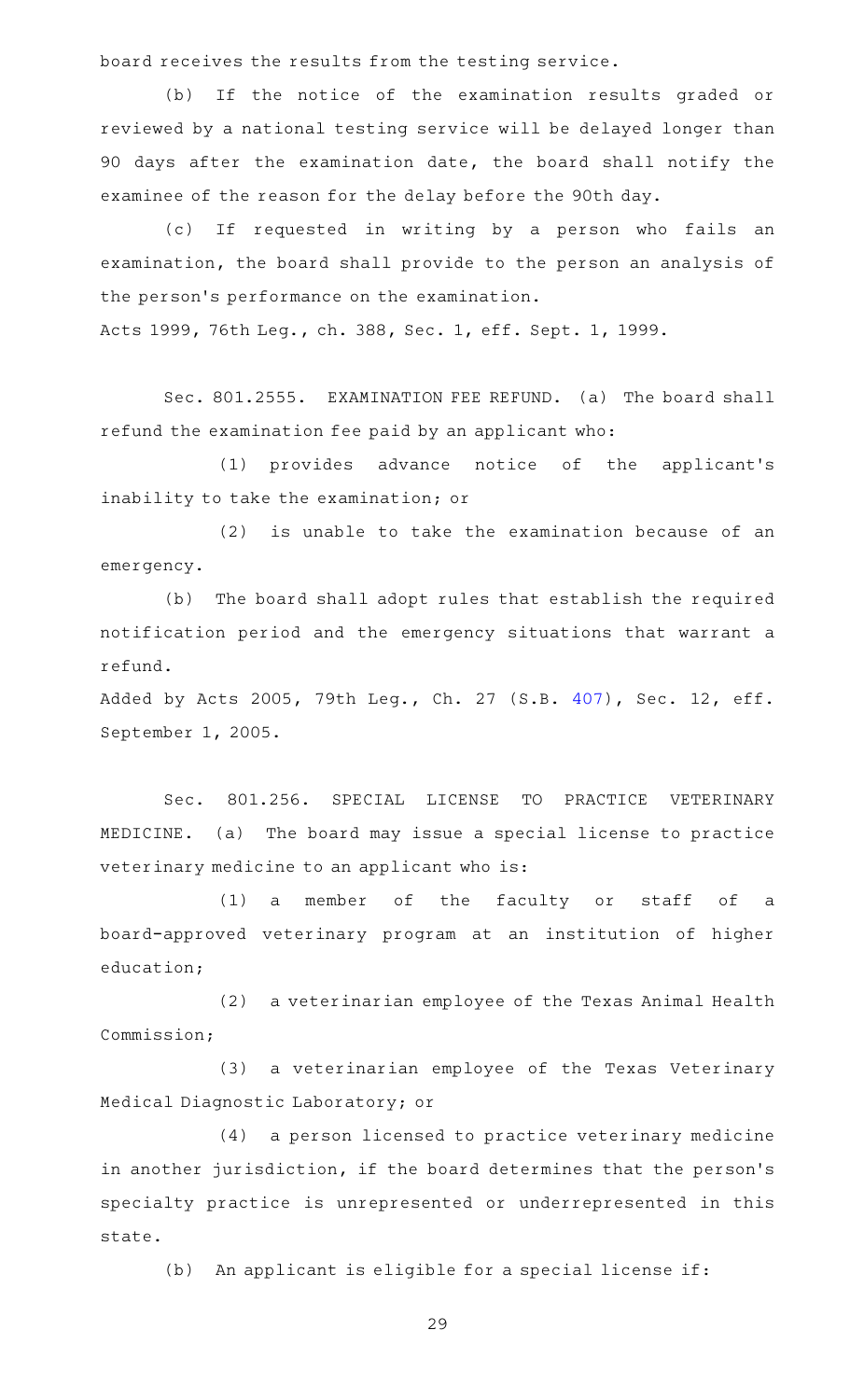$(1)$  the applicant:

(A) is at least 21 years of age and a graduate of a board-approved veterinary medicine program at an institution of higher education; or

(B) provides to the board a written affirmation by a person described under Subsection (f) that the applicant meets a critical need for staffing at the person's institution and is certified by a nationally recognized veterinary speciality board or is eligible for that certification; and

(2) the applicant passes the jurisprudence section of the licensing examination.

(c) The board shall adopt rules relating to the issuance of a special license.

(d) A special license is valid only for the performance of duties within the scope of the special license holder 's employment or practice.

(e) The board may suspend or revoke a special license if:

(1) the special license holder's employment is terminated; or

(2) the special license holder practices outside of the scope of the license.

(f) The following people may provide a statement under Subsection (b)(1)(B):

(1) the dean of a board-approved veterinary medicine program at an institution of higher education in this state;

(2) the executive director of the Texas Animal Health Commission; or

(3) the executive director of the Texas Veterinary Medical Diagnostic Laboratory.

Acts 1999, 76th Leg., ch. 388, Sec. 1, eff. Sept. 1, 1999. Amended by Acts 2001, 77th Leg., ch. 1114, Sec. 1, eff. June 15, 2001. Amended by:

Acts 2011, 82nd Leg., R.S., Ch. 940 (H.B. [414\)](http://www.legis.state.tx.us/tlodocs/82R/billtext/html/HB00414F.HTM), Sec. 10, eff. September 1, 2011.

Acts 2011, 82nd Leg., R.S., Ch. 940 (H.B. [414\)](http://www.legis.state.tx.us/tlodocs/82R/billtext/html/HB00414F.HTM), Sec. 11, eff. September 1, 2011.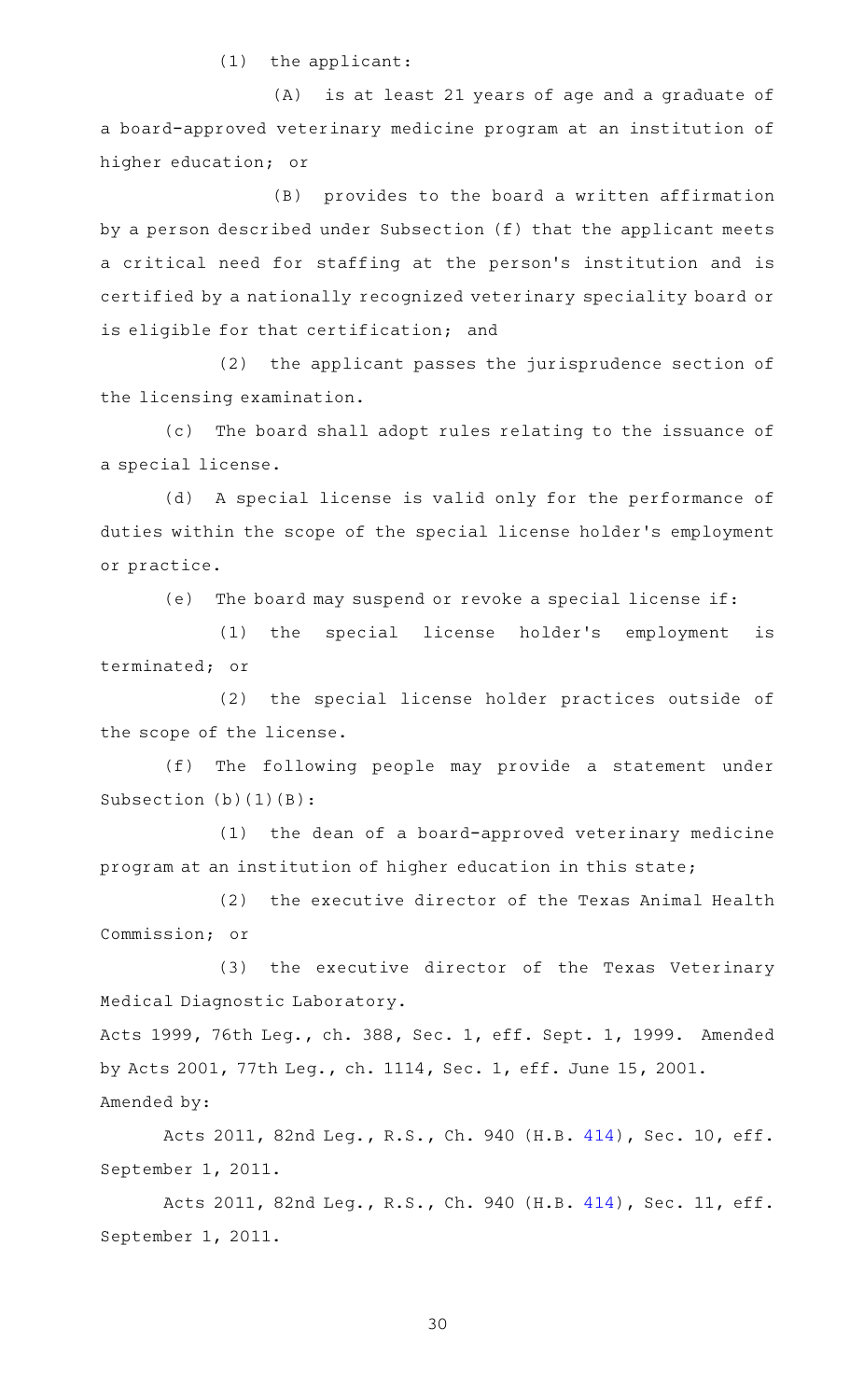Sec. 801.257. PROVISIONAL LICENSE TO PRACTICE VETERINARY MEDICINE. (a) The board may grant a provisional license to practice veterinary medicine to an applicant who presents proof that the applicant:

(1) is licensed in good standing as a veterinarian in another state that:

(A) has licensing requirements substantially equivalent to the requirements of this chapter; and

(B) maintains professional standards the board considers equivalent to the professional standards of this chapter; and

(2) has passed a national or other examination recognized by the board relating to veterinary medicine.

(b) Repealed by Acts 2005, 79th Leg., Ch. 27, Sec. 27(1), eff. September 1, 2005.

(c) A provisional license is valid until the date the board approves or denies the provisional license holder 's application for a license. The board shall issue a license under this chapter to a provisional license holder if:

(1) the provisional license holder passes the licensing examination under Section [801.253;](http://www.statutes.legis.state.tx.us/GetStatute.aspx?Code=OC&Value=801.253)

(2) the board verifies that the provisional license holder has the academic and experience requirements to qualify for a license; and

(3) the provisional license holder satisfies any other license requirement under this chapter.

(d) The board shall complete the processing of a provisional license holder 's application for a license not later than the 180th day after the date the provisional license is issued.

Acts 1999, 76th Leg., ch. 388, Sec. 1, eff. Sept. 1, 1999. Amended by:

Acts 2005, 79th Leg., Ch. 27 (S.B. [407](http://www.legis.state.tx.us/tlodocs/79R/billtext/html/SB00407F.HTM)), Sec. 13, eff. September 1, 2005.

Acts 2005, 79th Leg., Ch. 27 (S.B. [407\)](http://www.legis.state.tx.us/tlodocs/79R/billtext/html/SB00407F.HTM), Sec. 27(1), eff. September 1, 2005.

Acts 2011, 82nd Leg., R.S., Ch. 940 (H.B. [414\)](http://www.legis.state.tx.us/tlodocs/82R/billtext/html/HB00414F.HTM), Sec. 12, eff. September 1, 2011.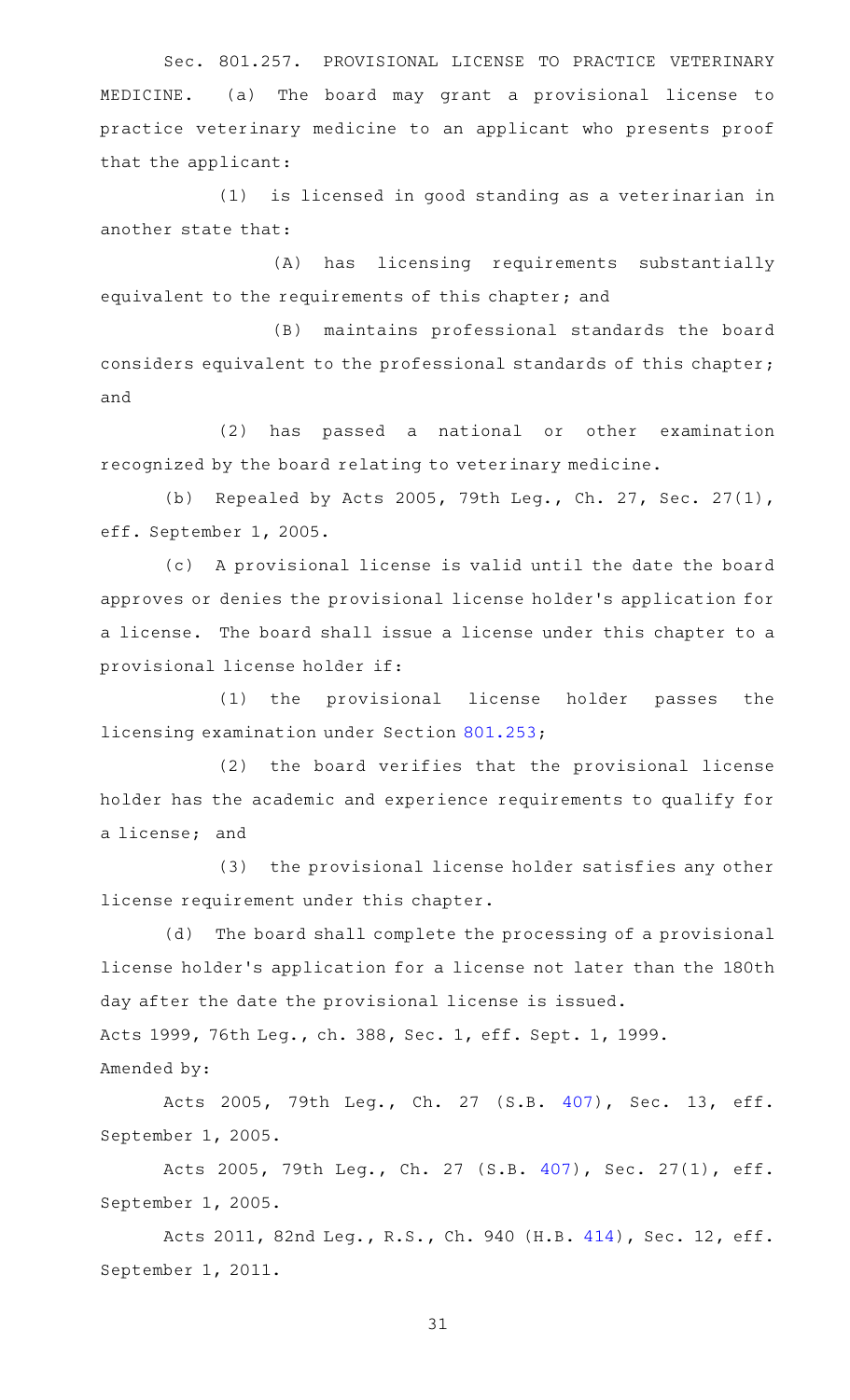Acts 2011, 82nd Leg., R.S., Ch. 940 (H.B. [414\)](http://www.legis.state.tx.us/tlodocs/82R/billtext/html/HB00414F.HTM), Sec. 13, eff. September 1, 2011.

Sec. 801.258. TEMPORARY LICENSE TO PRACTICE VETERINARY MEDICINE. The board by rule may provide for the issuance of a temporary license to practice veterinary medicine to an applicant who:

(1) is licensed in good standing as a veterinarian in another state or foreign country;

(2) meets the eligibility requirements under Sections [801.252\(](http://www.statutes.legis.state.tx.us/GetStatute.aspx?Code=OC&Value=801.252)1) and (2); and

(3) is not subject to denial of a license or to disciplinary action for a ground listed in Section [801.402.](http://www.statutes.legis.state.tx.us/GetStatute.aspx?Code=OC&Value=801.402) Acts 1999, 76th Leg., ch. 388, Sec. 1, eff. Sept. 1, 1999. Amended by:

Acts 2011, 82nd Leg., R.S., Ch. 411 (S.B. [811](http://www.legis.state.tx.us/tlodocs/82R/billtext/html/SB00811F.HTM)), Sec. 5, eff. September 1, 2011.

Acts 2011, 82nd Leg., R.S., Ch. 940 (H.B. [414\)](http://www.legis.state.tx.us/tlodocs/82R/billtext/html/HB00414F.HTM), Sec. 14, eff. September 1, 2011.

Sec. 801.259. LICENSED EQUINE DENTAL PROVIDER DESIGNATIONS. (a) A person may not represent to the public that the person is authorized to perform equine dentistry or use the titles "dentist," "certified equine dental provider," "equine dental provider," "CEDP," or "EDP" unless specifically authorized by Subsection (b).

(b) Only a licensed equine dental provider who is certified in accordance with Section [801.261\(](http://www.statutes.legis.state.tx.us/GetStatute.aspx?Code=OC&Value=801.261)a)(3) may use the title "certified equine dental provider" or the designation "CEDP." Only a licensed equine dental provider who is licensed before September 1, 2013, and who is not certified in accordance with Section [801.261](http://www.statutes.legis.state.tx.us/GetStatute.aspx?Code=OC&Value=801.261)(a)(3) may use the title "equine dental provider" or the designation "EDP."

Added by Acts 2011, 82nd Leg., R.S., Ch. 940 (H.B. [414\)](http://www.legis.state.tx.us/tlodocs/82R/billtext/html/HB00414F.HTM), Sec. 15, eff. September 1, 2011.

Sec. 801.260. REQUIREMENTS TO PERFORM EQUINE DENTISTRY. A person may not perform equine dentistry or offer or attempt to act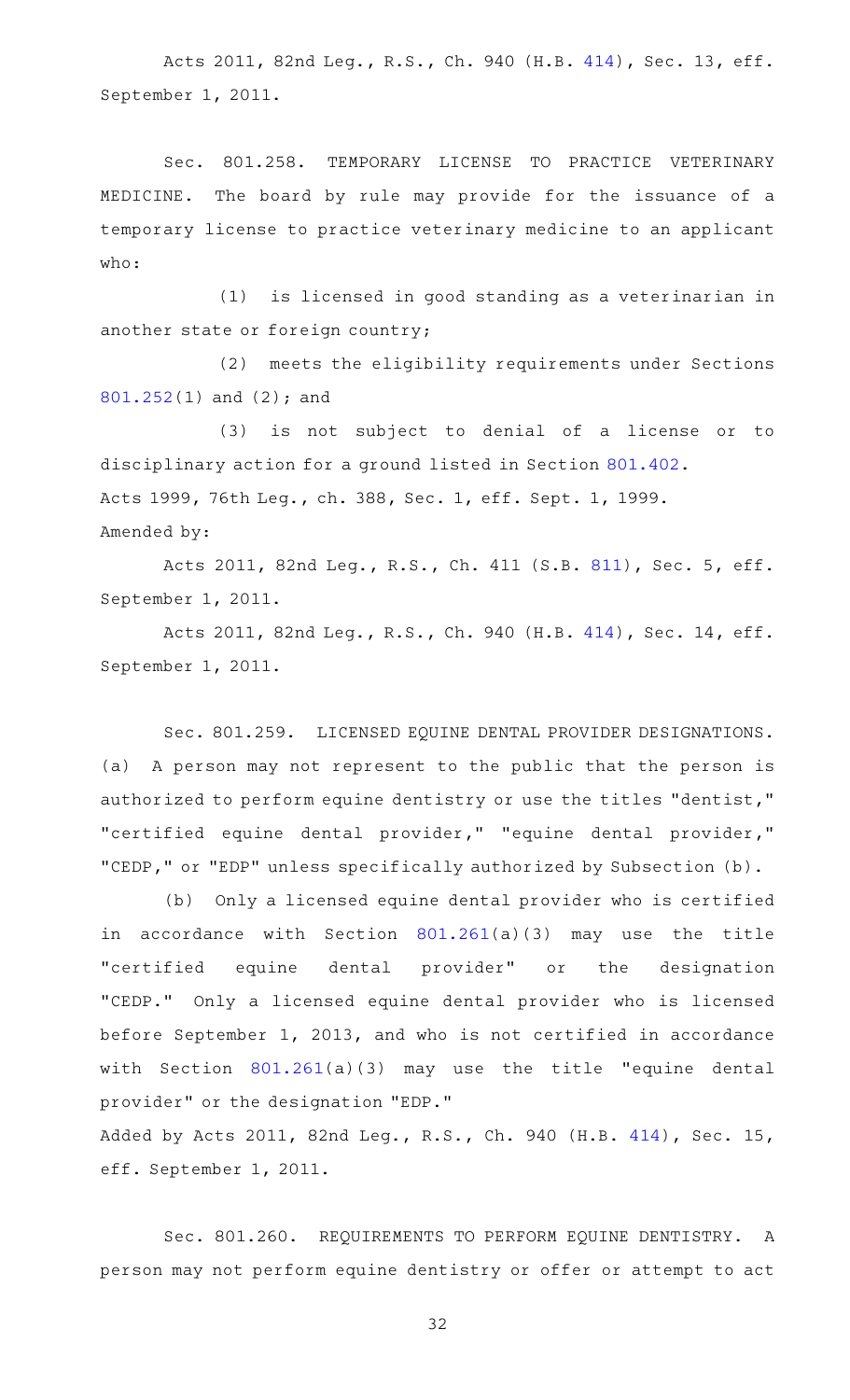as an equine dental provider unless the person is:

 $(1)$  a veterinarian who is active and in good standing;

(2) a licensed equine dental provider who is active and in good standing performing under the supervision of a veterinarian who is active and in good standing; or

(3) a student of an equine dental provider certification program approved by the board who:

(A) is completing the practical requirements of the certification program; and

(B) performs equine dentistry under the direct supervision of a veterinarian who is active and in good standing. Added by Acts 2011, 82nd Leg., R.S., Ch. 940 (H.B. [414\)](http://www.legis.state.tx.us/tlodocs/82R/billtext/html/HB00414F.HTM), Sec. 15, eff. September 1, 2011.

# Amended by:

Acts 2021, 87th Leg., R.S., Ch. 271 (H.B. [3132](http://www.legis.state.tx.us/tlodocs/87R/billtext/html/HB03132F.HTM)), Sec. 1, eff. September 1, 2021.

Sec. 801.261. LICENSED EQUINE DENTAL PROVIDER: APPLICATION, QUALIFICATIONS, AND ISSUANCE. (a) The board shall issue an equine dental provider license to a person who is qualified under this section. A person is qualified to be licensed as an equine dental provider if the person:

(1) passes a jurisprudence examination conducted by the board in accordance with Section [801.264](http://www.statutes.legis.state.tx.us/GetStatute.aspx?Code=OC&Value=801.264);

(2) is not disqualified under this chapter or board rule; and

(3) is certified by the International Association of Equine Dentistry or another board-approved certification entity or organization.

(b) An applicant for an equine dental provider license must submit to the board:

(1) an application on the form prescribed by the board;

(2) information to enable the board to conduct a criminal background check as required by the board; and

(3) any other information required by the board. Added by Acts 2011, 82nd Leg., R.S., Ch. 940 (H.B. [414\)](http://www.legis.state.tx.us/tlodocs/82R/billtext/html/HB00414F.HTM), Sec. 15,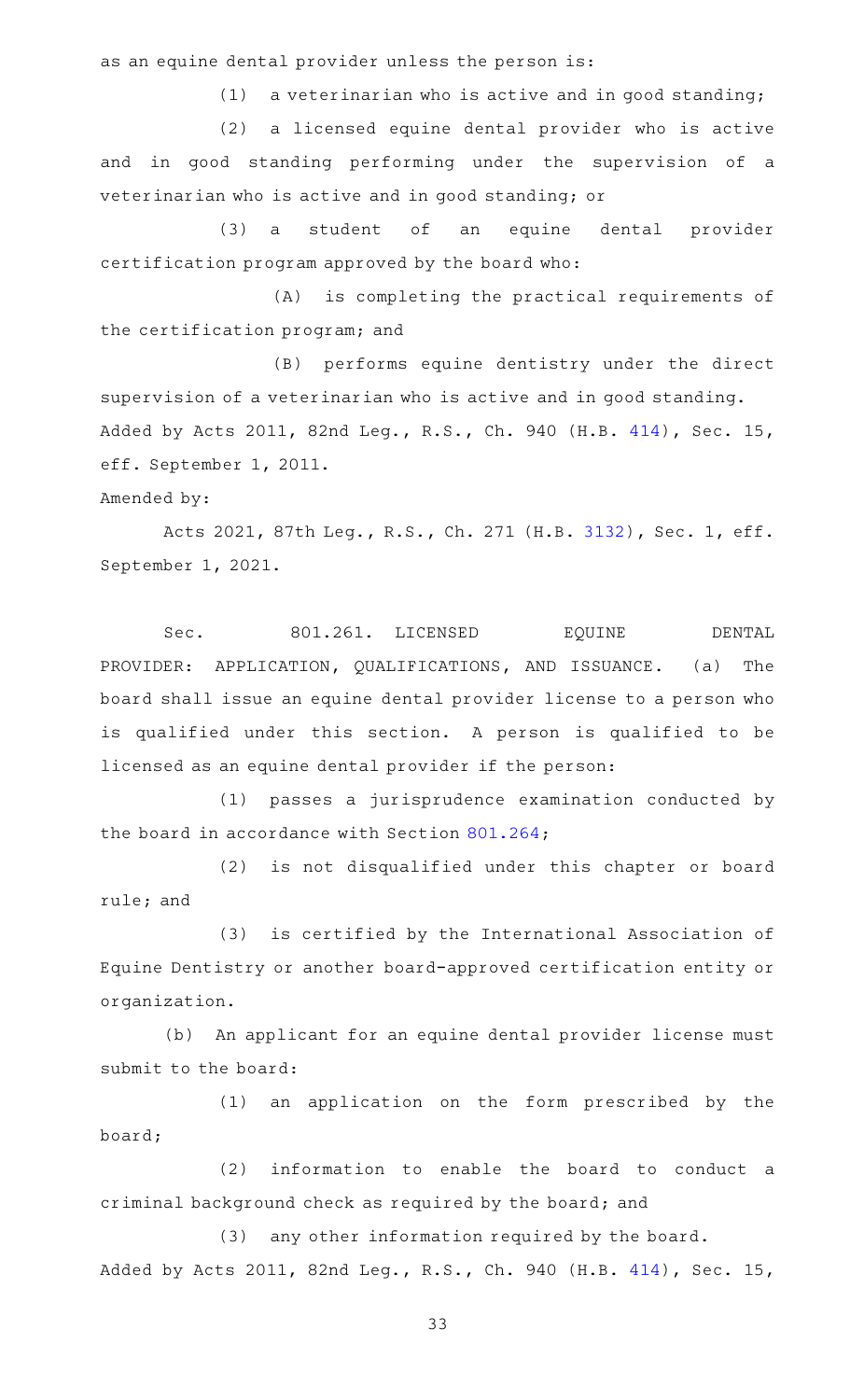eff. September 1, 2011.

Sec. 801.262. SCOPE OF PRACTICE OF LICENSED EQUINE DENTAL PROVIDER. (a) A licensed equine dental provider may not perform equine dentistry unless the provider is active and in good standing and performs equine dentistry under the general supervision of a veterinarian who is active and in good standing.

(b) A licensed equine dental provider may perform only the following equine dental procedures:

- $(1)$  removing sharp enamel points;
- $(2)$  removing small dental overgrowths;
- (3) rostral profiling of the first cheek teeth;
- (4) reducing incisors;
- (5) extracting loose, deciduous teeth;
- (6) removing supragingival calculus;

(7) extracting loose, mobile, or diseased teeth or dental fragments with minimal periodontal attachments by hand and without the use of an elevator; and

(8) removing erupted, non-displaced wolf teeth.

(c) Subsection (b) may not be construed to prohibit an employee of a veterinarian who is not a licensed equine dental provider from performing the equine dental procedures described in Subsection (b) if the employee is under the direct supervision of a veterinarian.

(d) A copy of the dental chart of an equine animal is to be left with the person who authorizes an equine dental procedure and is to be made available to the supervising veterinarian upon request.

Added by Acts 2011, 82nd Leg., R.S., Ch. 940 (H.B. [414\)](http://www.legis.state.tx.us/tlodocs/82R/billtext/html/HB00414F.HTM), Sec. 15, eff. September 1, 2011.

Sec. 801.263. LICENSED EQUINE DENTAL PROVIDER RESPONSIBILITY. A licensed equine dental provider shall be held to the same standard of care as a veterinarian when the provider performs the equine dental procedures described in Section [801.262\(](http://www.statutes.legis.state.tx.us/GetStatute.aspx?Code=OC&Value=801.262)b).

Added by Acts 2011, 82nd Leg., R.S., Ch. 940 (H.B. [414\)](http://www.legis.state.tx.us/tlodocs/82R/billtext/html/HB00414F.HTM), Sec. 15,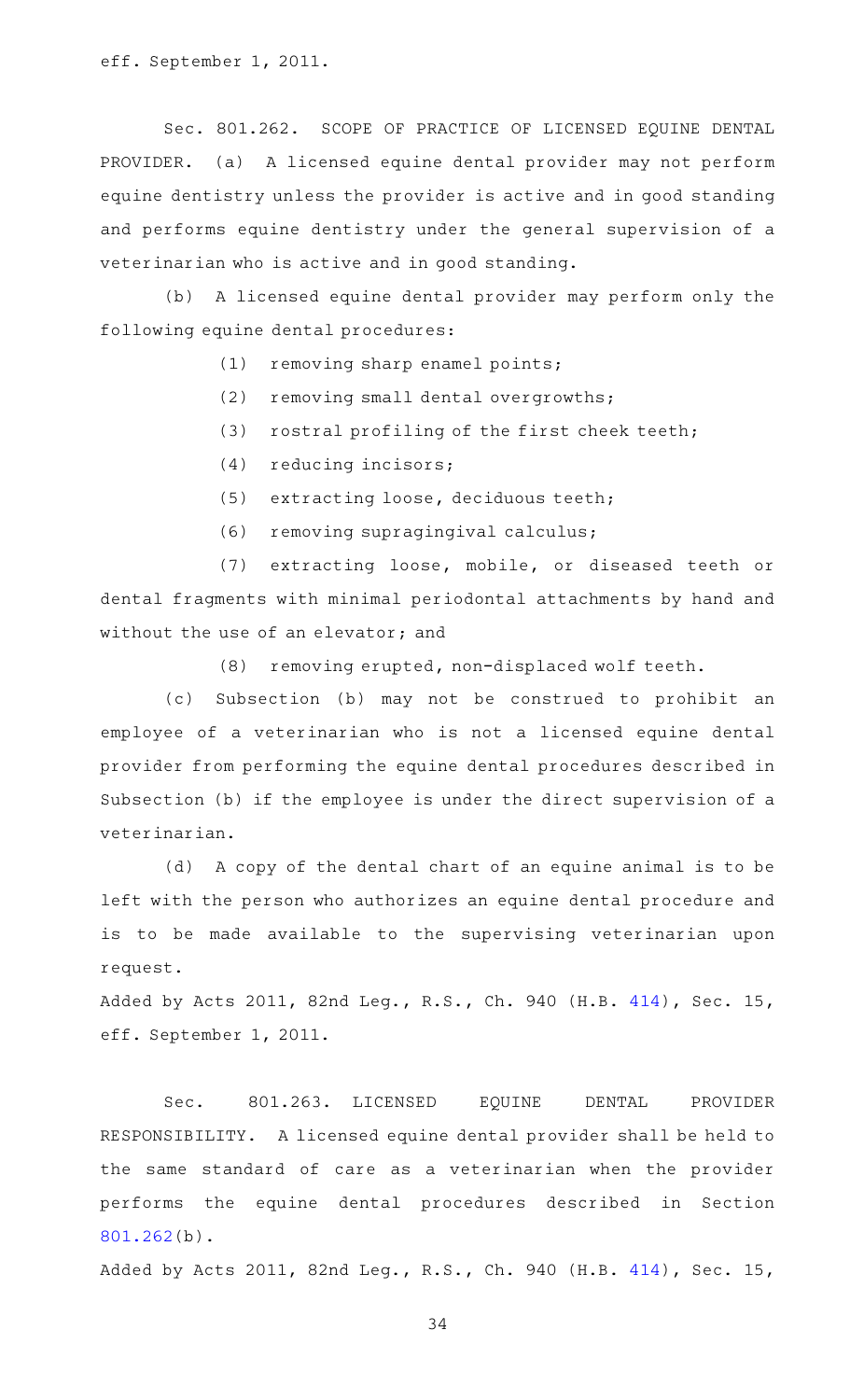eff. September 1, 2011.

Sec. 801.264. JURISPRUDENCE EXAMINATION. (a) The board shall develop and administer a jurisprudence examination for licensed equine dental providers to determine an applicant 's knowledge of this chapter, board rules, and any other applicable laws of this state affecting the applicant 's practice.

(b) The board shall develop and administer a jurisprudence examination for licensed veterinary technicians to determine an applicant 's knowledge of this chapter, board rules, and any other applicable laws of this state affecting the applicant 's employment as a licensed veterinary technician.

Added by Acts 2011, 82nd Leg., R.S., Ch. 940 (H.B. [414\)](http://www.legis.state.tx.us/tlodocs/82R/billtext/html/HB00414F.HTM), Sec. 15, eff. September 1, 2011.

Amended by:

Acts 2013, 83rd Leg., R.S., Ch. 481 (S.B. [1312](http://www.legis.state.tx.us/tlodocs/83R/billtext/html/SB01312F.HTM)), Sec. 4, eff. September 1, 2013.

Sec. 801.265. LICENSED VETERINARY TECHNICIAN: APPLICATION, QUALIFICATIONS, AND ISSUANCE. (a) The board shall issue a veterinary technician license to a person who is qualified under this section. A person is qualified to be licensed as a licensed veterinary technician if the person:

(1) passes a jurisprudence examination conducted by the board in accordance with Section [801.264](http://www.statutes.legis.state.tx.us/GetStatute.aspx?Code=OC&Value=801.264);

(2) is at least 18 years old;

(3) has graduated from a program accredited by the American Veterinary Medical Association;

(4) has passed the Veterinary Technician National Examination; and

(5) is not disqualified under this chapter or board rule.

(b) An applicant for a veterinary technician license must submit to the board:

(1) an application on the form prescribed by the board;

(2) information to enable the board to conduct a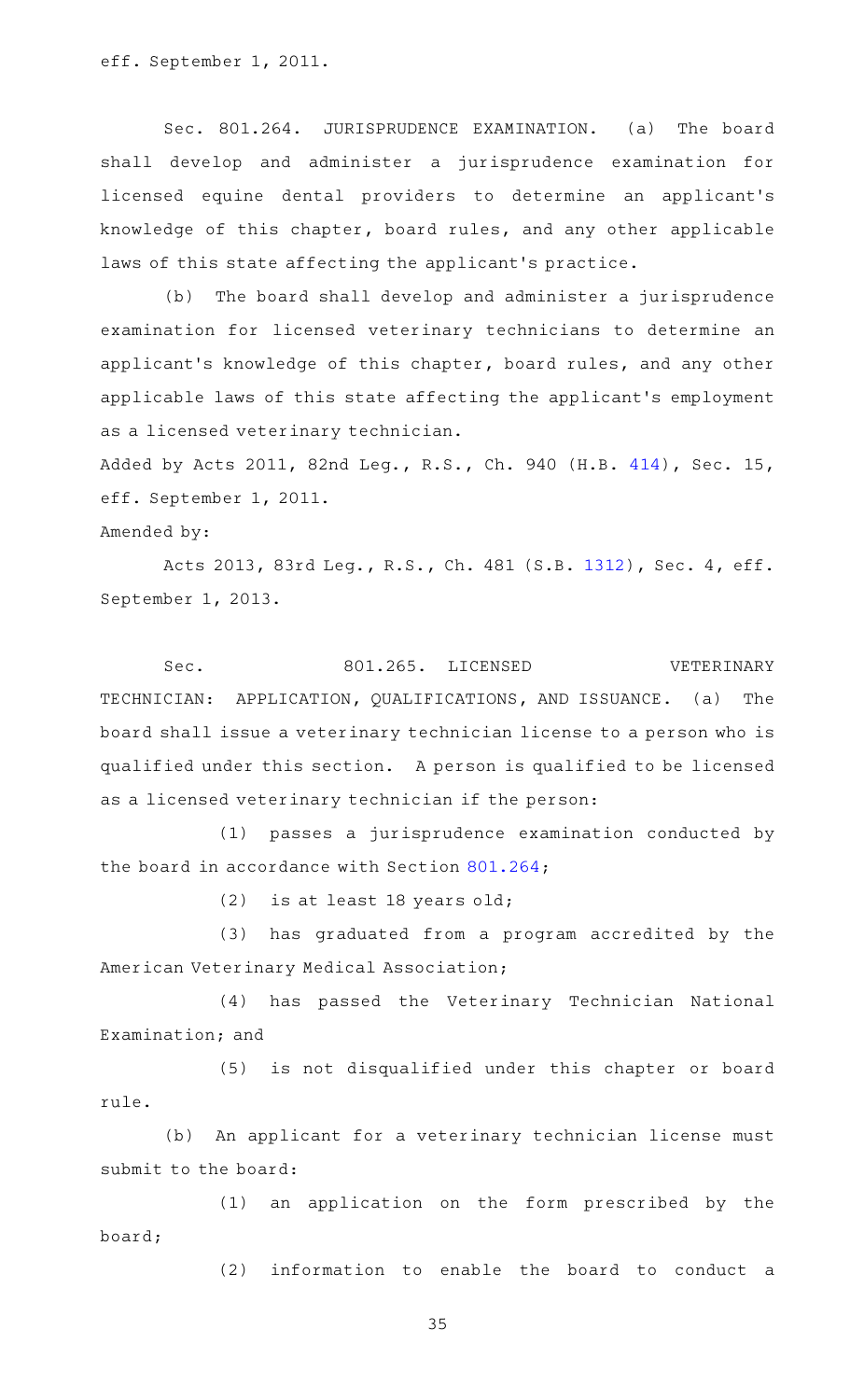criminal background check if required by the board; and

 $(3)$  any other information required by the board. Added by Acts 2013, 83rd Leg., R.S., Ch. 481 (S.B. [1312](http://www.legis.state.tx.us/tlodocs/83R/billtext/html/SB01312F.HTM)), Sec. 5, eff. September 1, 2013.

Sec. 801.266. LICENSED VETERINARY TECHNICIAN LICENSE REQUIRED; DISPLAY OF LICENSE. (a) A person may not use the title "Licensed Veterinary Technician" or "LVT" or advertise or offer services in a manner to lead other people to believe that the person is licensed as a licensed veterinary technician unless the person holds a license under Section [801.265.](http://www.statutes.legis.state.tx.us/GetStatute.aspx?Code=OC&Value=801.265)

(b) If employed by a veterinary hospital, a licensed veterinary technician shall display at that facility the person 's license issued by the board or a legible photocopy of the license. Added by Acts 2013, 83rd Leg., R.S., Ch. 481 (S.B. [1312](http://www.legis.state.tx.us/tlodocs/83R/billtext/html/SB01312F.HTM)), Sec. 5, eff. September 1, 2013.

Sec. 801.267. CRIMINAL HISTORY RECORD INFORMATION FOR LICENSE ISSUANCE. (a) The board shall require that an applicant for a license submit a complete and legible set of fingerprints, on a form prescribed by the board, to the board or to the Department of Public Safety for the purpose of obtaining criminal history record information from the Department of Public Safety and the Federal Bureau of Investigation.

(b) The board may not issue a license to a person who does not comply with the requirement of Subsection (a).

(c) The board shall conduct a criminal history record information check of each applicant for a license using information:

(1) provided by the individual under this section; and

(2) made available to the board by the Department of Public Safety, the Federal Bureau of Investigation, and any other criminal justice agency under Chapter [411,](http://www.statutes.legis.state.tx.us/GetStatute.aspx?Code=GV&Value=411) Government Code.

(d) The board may:

(1) enter into an agreement with the Department of Public Safety to administer a criminal history record information check required under this section; and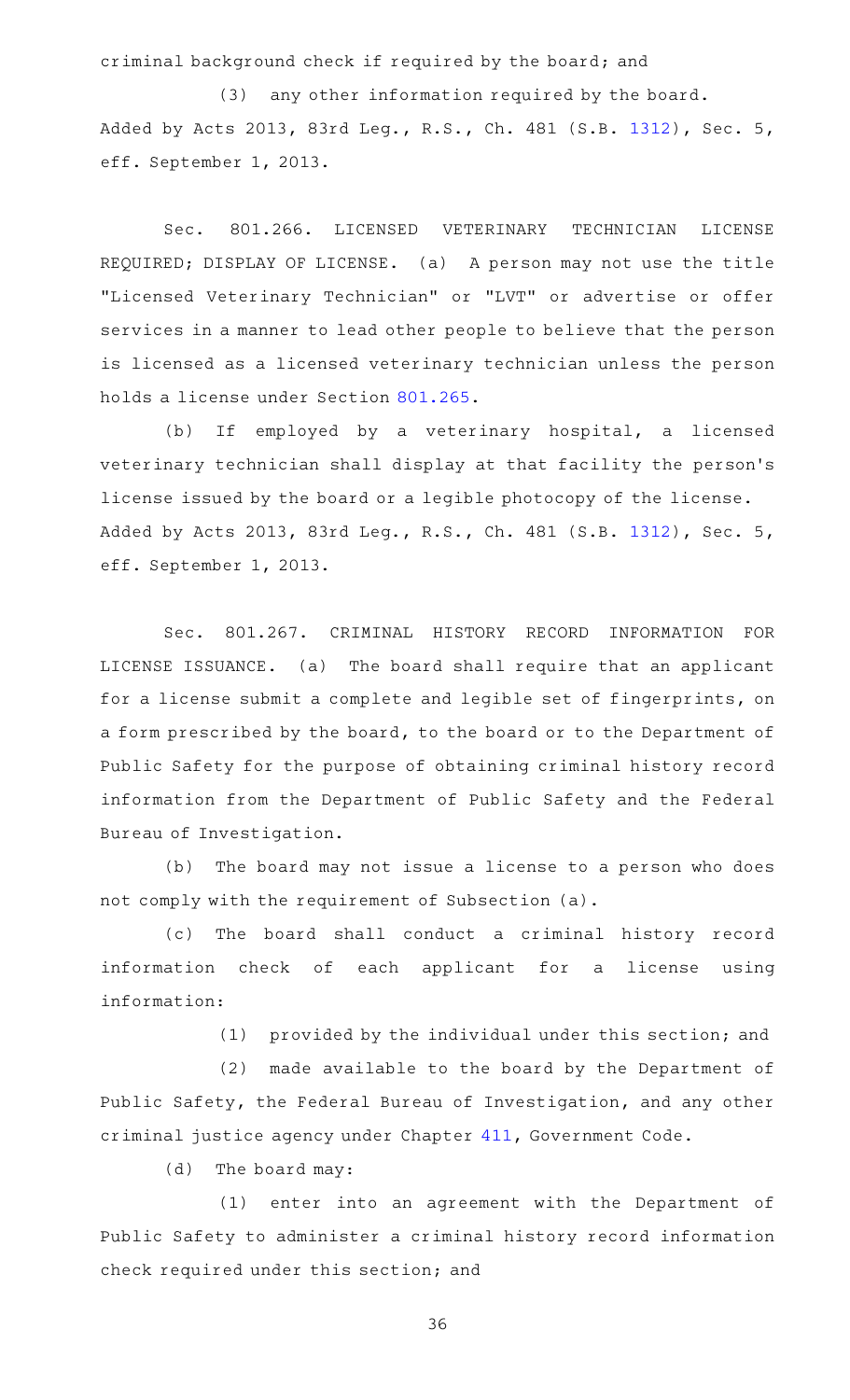(2) authorize the Department of Public Safety to collect from each applicant the costs incurred by the Department of Public Safety in conducting the criminal history record information check.

Added by Acts 2017, 85th Leg., R.S., Ch. 536 (S.B. [319\)](http://www.legis.state.tx.us/tlodocs/85R/billtext/html/SB00319F.HTM), Sec. 14, eff. September 1, 2017.

#### SUBCHAPTER G. LICENSE EXPIRATION AND RENEWAL

Sec. 801.301. LICENSE TERM AND RENEWAL. (a) The board shall provide:

(1) that each type of license under this chapter is valid for a term of one year or two years; and

 $(2)$  for the renewal of a license.

(b) The board by rule may adopt a system under which licenses expire on various dates during the year.

(c) For a year in which the license expiration date is changed, the board shall prorate license fees on a monthly basis so that each license holder pays only that portion of the fee that is allocable to the number of months during which the license is valid. On renewal of the license on the new expiration date, the total license renewal fee is payable.

Acts 1999, 76th Leg., ch. 388, Sec. 1, eff. Sept. 1, 1999. Amended by:

Acts 2017, 85th Leg., R.S., Ch. 536 (S.B. [319\)](http://www.legis.state.tx.us/tlodocs/85R/billtext/html/SB00319F.HTM), Sec. 15, eff. September 1, 2017.

Sec. 801.302. NOTICE OF LICENSE EXPIRATION. Not later than the 30th day before the expiration date of a person's license, the board shall send written notice of the impending license expiration to the person at the person 's last known address according to the board 's records.

Acts 1999, 76th Leg., ch. 388, Sec. 1, eff. Sept. 1, 1999.

Sec. 801.303. PROCEDURE FOR RENEWAL. (a) A person who is otherwise eligible to renew a license may renew an unexpired license by paying the required renewal fee to the board before the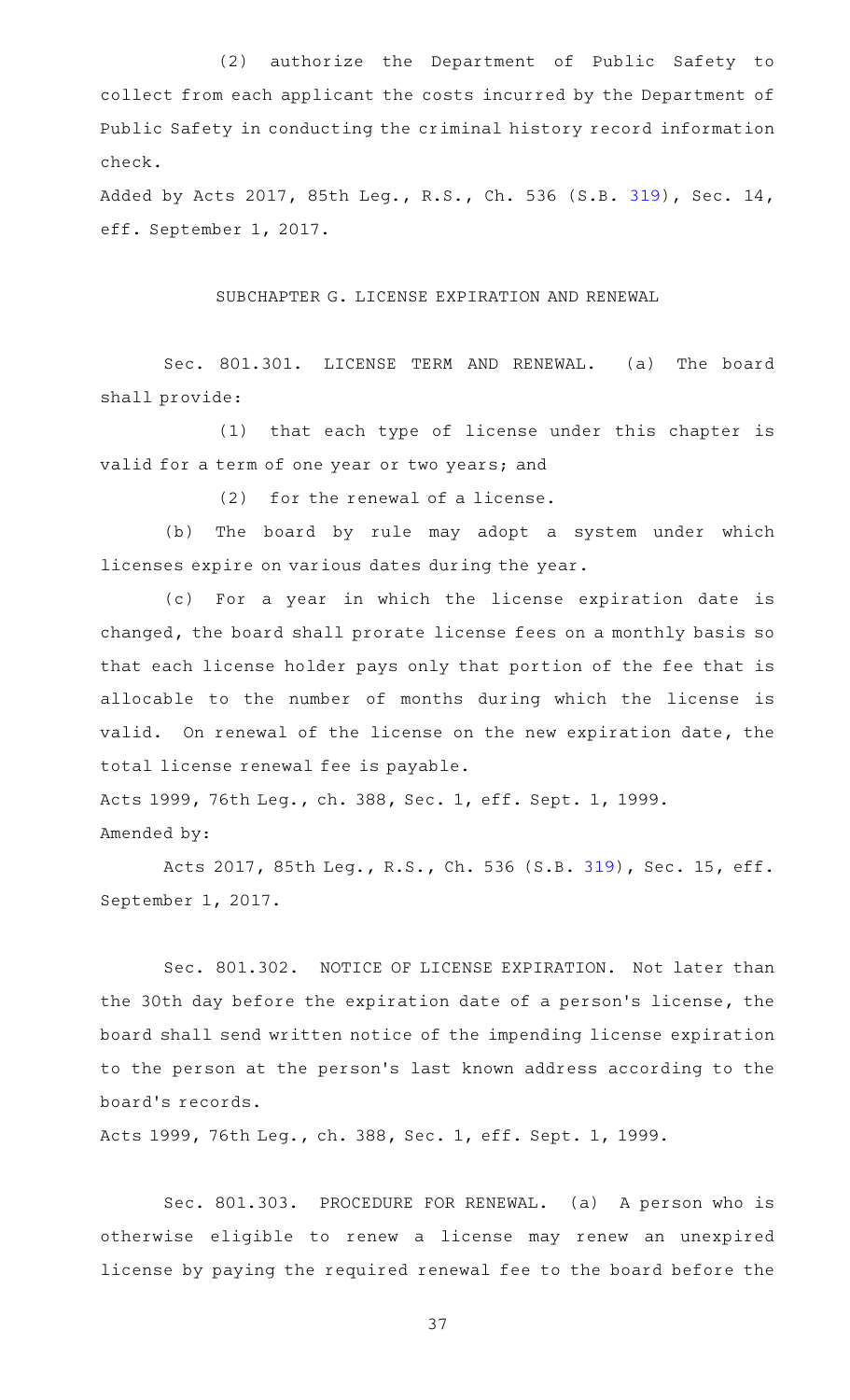expiration date of the license. A person whose license has expired may not engage in activities that require a license until the license has been renewed.

(b) A person whose license has been expired for 90 days or less may renew the license by paying to the board a renewal fee that is equal to 1-1/2 times the renewal fee set by the board under Section [801.154\(](http://www.statutes.legis.state.tx.us/GetStatute.aspx?Code=OC&Value=801.154)a).

(c) A person whose license has been expired for more than 90 days but less than one year may renew the license by paying to the board a renewal fee that is equal to two times the renewal fee set by the board under Section [801.154\(](http://www.statutes.legis.state.tx.us/GetStatute.aspx?Code=OC&Value=801.154)a).

(d) A person whose license has been expired for one year or more may not renew the license. The person may obtain a new license by complying with the requirements and procedures, including the examination requirements, for obtaining an original license. Acts 1999, 76th Leg., ch. 388, Sec. 1, eff. Sept. 1, 1999. Amended by:

Acts 2005, 79th Leg., Ch. 27 (S.B. [407](http://www.legis.state.tx.us/tlodocs/79R/billtext/html/SB00407F.HTM)), Sec. 14, eff. September 1, 2005.

Acts 2011, 82nd Leg., R.S., Ch. 940 (H.B. [414\)](http://www.legis.state.tx.us/tlodocs/82R/billtext/html/HB00414F.HTM), Sec. 16, eff. September 1, 2011.

Acts 2015, 84th Leg., R.S., Ch. 448 (H.B. [7](http://www.legis.state.tx.us/tlodocs/84R/billtext/html/HB00007F.HTM)), Sec. 31(d), eff. September 1, 2015.

Sec. 801.304. FEE EXEMPTION. A veterinarian is exempt from the fee requirements imposed under Section [801.303](http://www.statutes.legis.state.tx.us/GetStatute.aspx?Code=OC&Value=801.303) if the veterinarian:

(1) is on active duty with the Armed Forces of the United States and does not engage in private or civilian practice; or

(2) is permanently and totally retired. Acts 1999, 76th Leg., ch. 388, Sec. 1, eff. Sept. 1, 1999. Amended by:

Acts 2011, 82nd Leg., R.S., Ch. 940 (H.B. [414\)](http://www.legis.state.tx.us/tlodocs/82R/billtext/html/HB00414F.HTM), Sec. 17, eff. September 1, 2011.

Sec. 801.305. RENEWAL OF EXPIRED LICENSE BY OUT-OF-STATE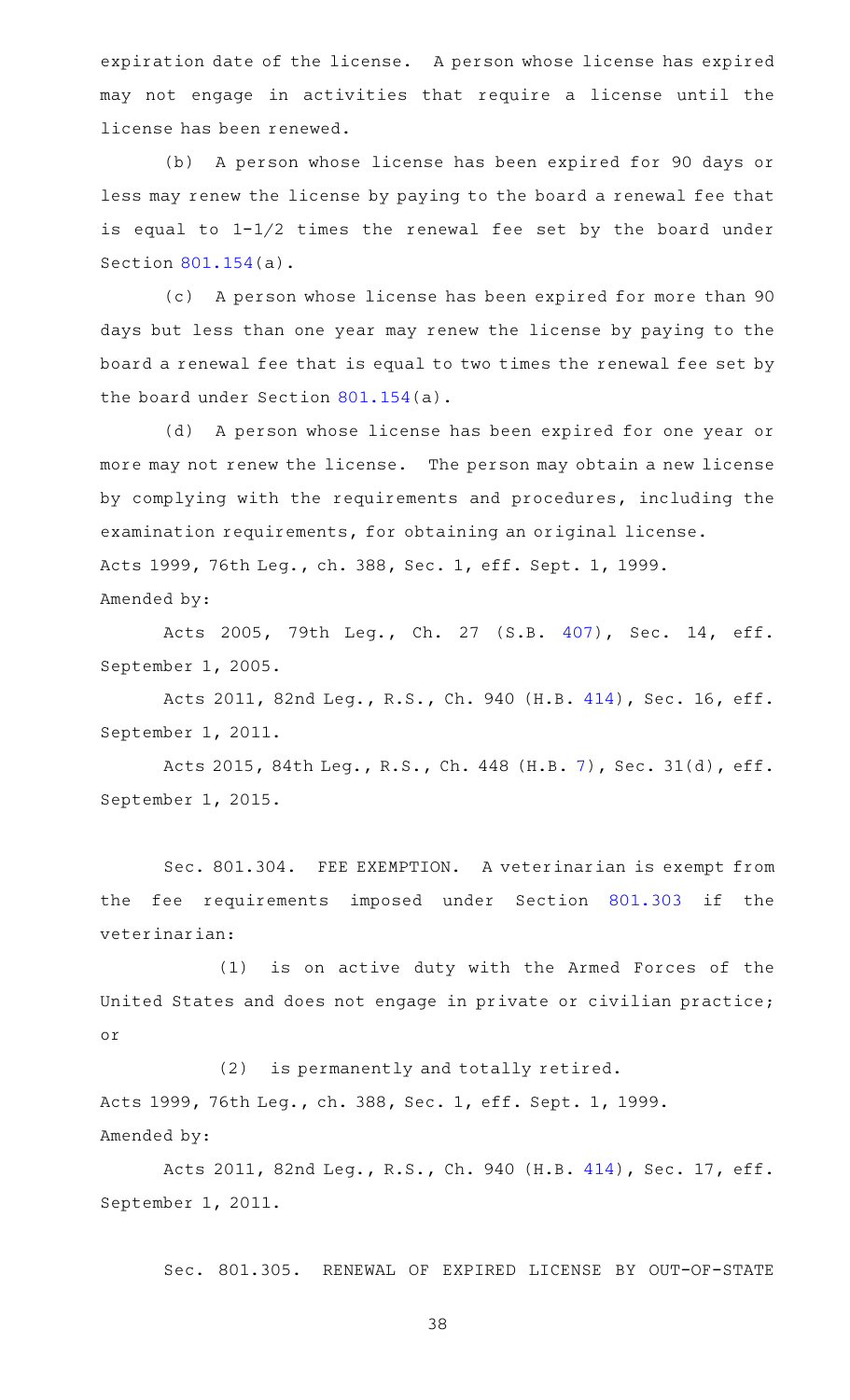PRACTITIONER. (a) A person who was licensed to practice veterinary medicine in this state, moved to another state, and is currently licensed in good standing and has been in practice in the other state for the two years preceding the date of application may obtain a new license to practice veterinary medicine without reexamination.

(b) The person must pay to the board a fee that is equal to the amount of the renewal fee set by the board under Section [801.154\(](http://www.statutes.legis.state.tx.us/GetStatute.aspx?Code=OC&Value=801.154)a).

Acts 1999, 76th Leg., ch. 388, Sec. 1, eff. Sept. 1, 1999. Amended by:

Acts 2005, 79th Leg., Ch. 27 (S.B. [407](http://www.legis.state.tx.us/tlodocs/79R/billtext/html/SB00407F.HTM)), Sec. 15, eff. September 1, 2005.

Acts 2011, 82nd Leg., R.S., Ch. 940 (H.B. [414\)](http://www.legis.state.tx.us/tlodocs/82R/billtext/html/HB00414F.HTM), Sec. 18, eff. September 1, 2011.

Acts 2015, 84th Leg., R.S., Ch. 448 (H.B. [7](http://www.legis.state.tx.us/tlodocs/84R/billtext/html/HB00007F.HTM)), Sec. 31(e), eff. September 1, 2015.

Sec. 801.306. INACTIVE STATUS. The board by rule may provide for the placement of a license holder on inactive status. The rules adopted under this section may not include a limit on the time a license holder may remain on inactive status. Acts 1999, 76th Leg., ch. 388, Sec. 1, eff. Sept. 1, 1999. Amended by:

Acts 2011, 82nd Leg., R.S., Ch. 940 (H.B. [414\)](http://www.legis.state.tx.us/tlodocs/82R/billtext/html/HB00414F.HTM), Sec. 19, eff. September 1, 2011.

Acts 2017, 85th Leg., R.S., Ch. 536 (S.B. [319\)](http://www.legis.state.tx.us/tlodocs/85R/billtext/html/SB00319F.HTM), Sec. 16, eff. September 1, 2017.

Sec. 801.307. CONTINUING EDUCATION. (a) The board by rule shall establish a minimum number of hours of continuing education required to renew a license to practice veterinary medicine or work as a licensed veterinary technician. The board shall require six hours of continuing education annually to renew an equine dental provider license.

Text of subsection as added by Acts 2019, 86th Leg., R.S., Ch. 449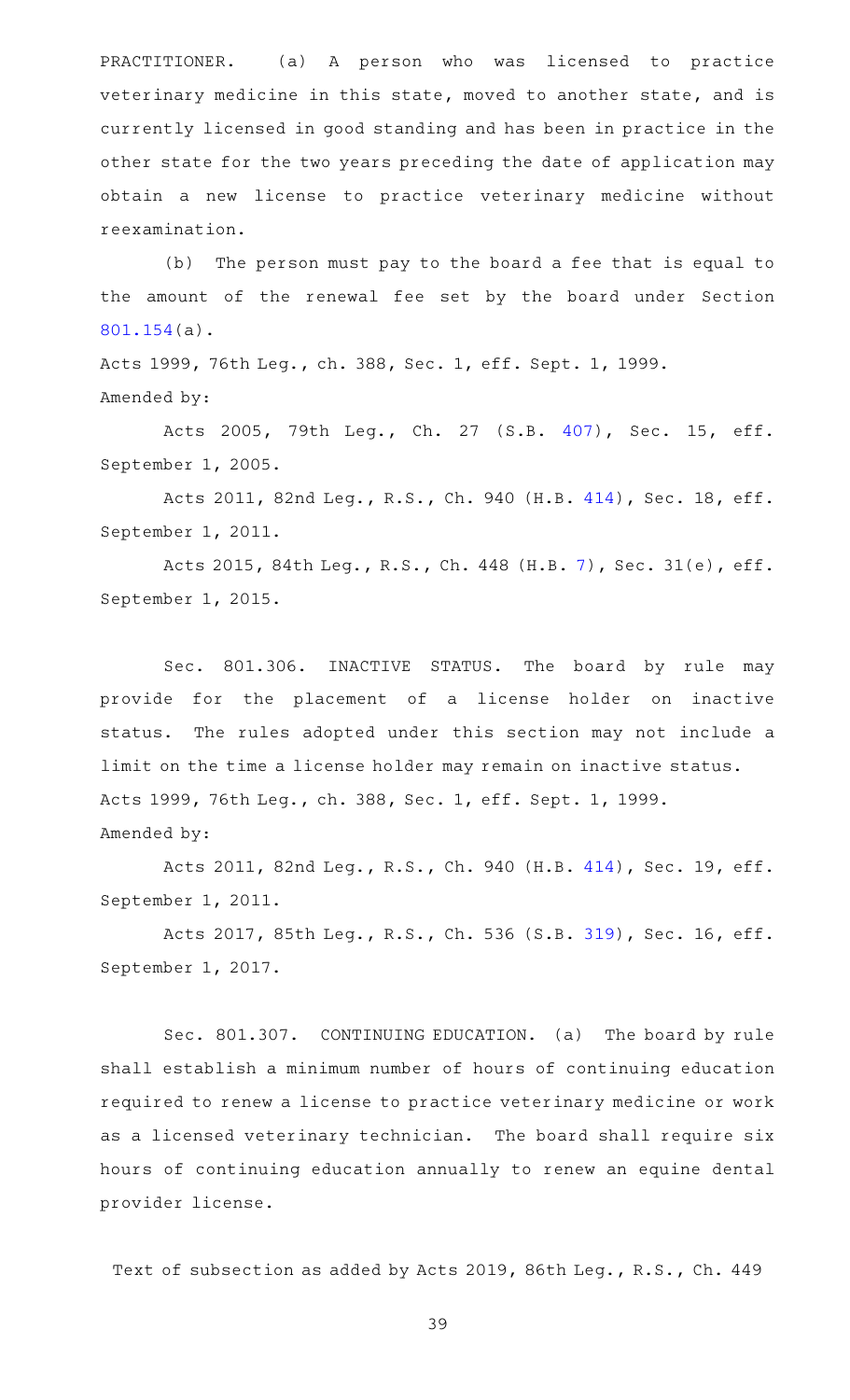(S.B. [1947](http://www.legis.state.tx.us/tlodocs/86R/billtext/html/SB01947F.HTM)), Sec. 2

 $(a-1)$  The board shall require a veterinarian to complete two hours of continuing education related to opioid abuse and controlled substance diversion, inventory, and security every two years to renew a license to practice veterinary medicine.

Text of subsection as added by Acts 2019, 86th Leg., R.S., Ch. 1166 (H.B. [3284\)](http://www.legis.state.tx.us/tlodocs/86R/billtext/html/HB03284F.HTM), Sec. 4

(a-1) The board by rule shall require a veterinarian to complete two hours of continuing education related to opioid abuse and controlled substance diversion, inventory, and security every two years to renew a license to practice veterinary medicine.

 $(b)$  The board may:

(1) establish general categories of continuing education that meet the needs of license holders;

(2) require a license holder to successfully complete continuing education courses; and

(3) for a license valid for two years, provide a one year or two year period for the completion of continuing education.

(c) The board may require a license holder who does not complete the required number of hours of continuing education in a period to make up the missed hours in a later period. Hours required to be made up in a later period are in addition to the hours normally required to be completed in that period.

Acts 1999, 76th Leg., ch. 388, Sec. 1, eff. Sept. 1, 1999.

Amended by:

Acts 2005, 79th Leg., Ch. 27 (S.B. [407](http://www.legis.state.tx.us/tlodocs/79R/billtext/html/SB00407F.HTM)), Sec. 16, eff. September 1, 2005.

Acts 2011, 82nd Leg., R.S., Ch. 940 (H.B. [414\)](http://www.legis.state.tx.us/tlodocs/82R/billtext/html/HB00414F.HTM), Sec. 20, eff. September 1, 2011.

Acts 2013, 83rd Leg., R.S., Ch. 481 (S.B. [1312](http://www.legis.state.tx.us/tlodocs/83R/billtext/html/SB01312F.HTM)), Sec. 6, eff. September 1, 2013.

Acts 2017, 85th Leg., R.S., Ch. 536 (S.B. [319\)](http://www.legis.state.tx.us/tlodocs/85R/billtext/html/SB00319F.HTM), Sec. 17, eff. September 1, 2017.

Acts 2019, 86th Leg., R.S., Ch. 449 (S.B. [1947](http://www.legis.state.tx.us/tlodocs/86R/billtext/html/SB01947F.HTM)), Sec. 2, eff.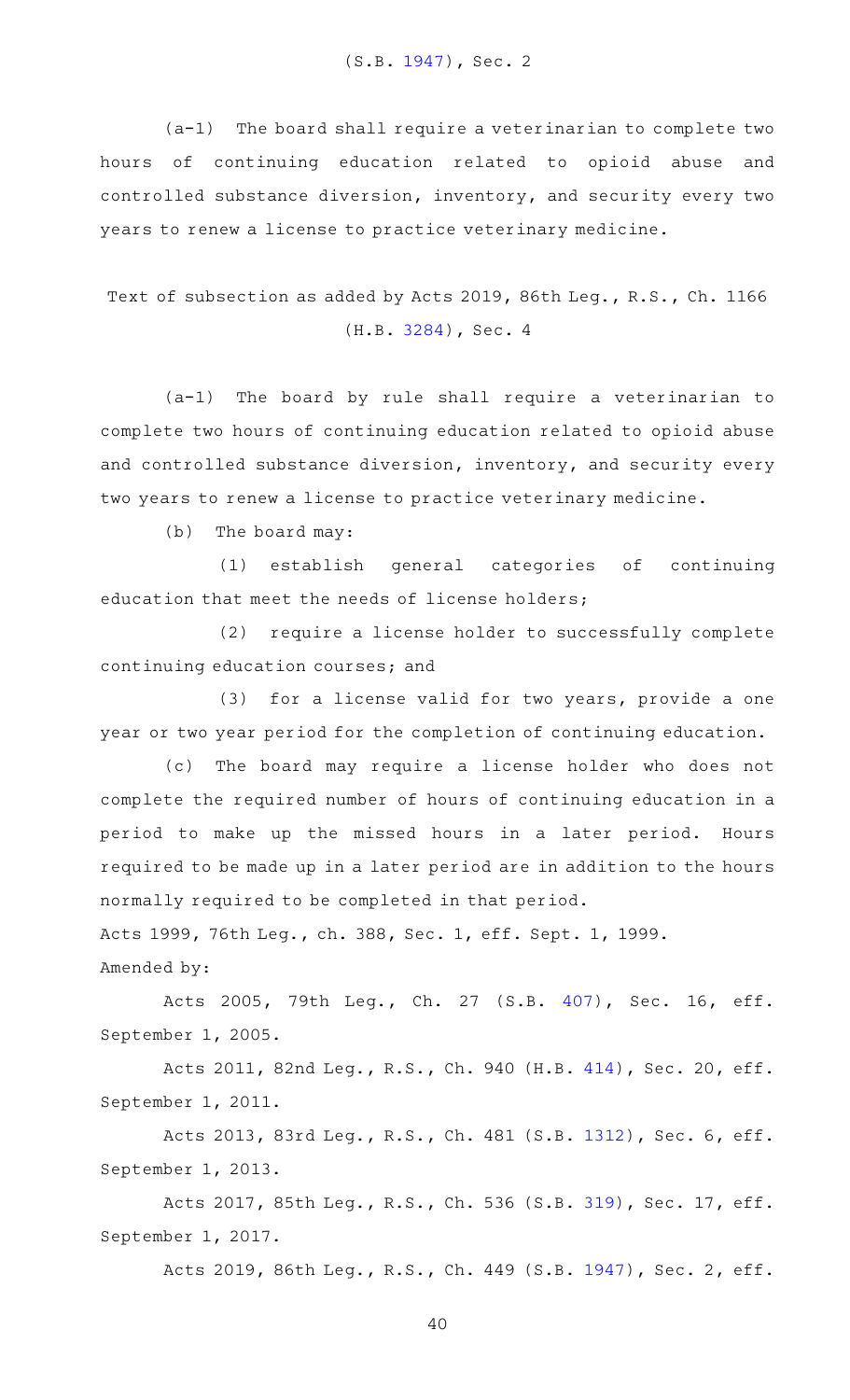September 1, 2019.

Acts 2019, 86th Leg., R.S., Ch. 1166 (H.B. [3284](http://www.legis.state.tx.us/tlodocs/86R/billtext/html/HB03284F.HTM)), Sec. 4, eff. September 1, 2019.

Sec. 801.308. CONTINUING EDUCATION AUDITS. (a) The board shall monitor compliance with continuing education requirements by conducting random audits of license holders seeking renewal. The board staff may conduct an audit at any time. The board may perform additional compliance monitoring by other means.

(b) A license holder who is audited shall provide proof of course completion to the board, including certificates of completion.

(c)AAA list of completed continuing education courses from the license holder on one presigned form does not establish compliance.

Added by Acts 2005, 79th Leg., Ch. 27 (S.B. [407\)](http://www.legis.state.tx.us/tlodocs/79R/billtext/html/SB00407F.HTM), Sec. 17, eff. September 1, 2005.

Sec. 801.309. CRIMINAL HISTORY RECORD INFORMATION REQUIREMENT FOR LICENSE RENEWAL. (a) An applicant renewing a license issued under this chapter shall submit a complete and legible set of fingerprints for purposes of performing a criminal history record information check of the applicant as provided by Section [801.267.](http://www.statutes.legis.state.tx.us/GetStatute.aspx?Code=OC&Value=801.267)

(b) The board may administratively suspend or refuse to renew the license of a person who does not comply with the requirement of Subsection (a).

(c)AAA license holder is not required to submit fingerprints under this section for the renewal of the license if the license holder has previously submitted fingerprints under:

 $(1)$  Section [801.267](http://www.statutes.legis.state.tx.us/GetStatute.aspx?Code=OC&Value=801.267) for the initial issuance of the license; or

(2) this section as part of a prior license renewal. Added by Acts 2017, 85th Leg., R.S., Ch. 536 (S.B. [319\)](http://www.legis.state.tx.us/tlodocs/85R/billtext/html/SB00319F.HTM), Sec. 18, eff. September 1, 2017.

#### SUBCHAPTER H. PRACTICE BY VETERINARIAN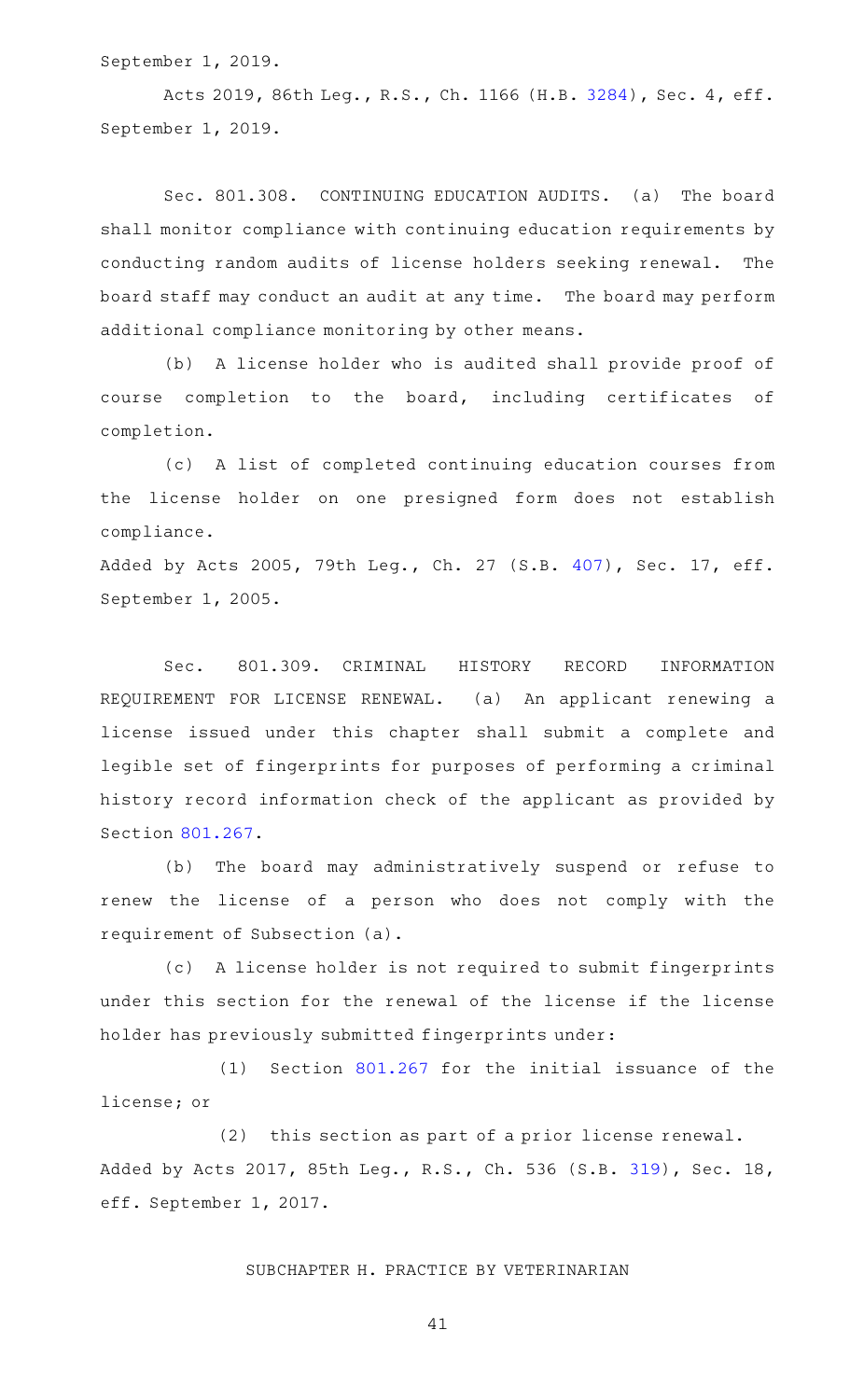Sec. 801.351. EXISTENCE OF VETERINARIAN-CLIENT-PATIENT RELATIONSHIP. (a) A person may not practice veterinary medicine unless a veterinarian-client-patient relationship exists. A veterinarian-client-patient relationship exists if the veterinarian:

(1) assumes responsibility for medical judgments regarding the health of an animal and a client, who is the owner or other caretaker of the animal, agrees to follow the veterinarian 's instructions;

(2) possesses sufficient knowledge of the animal to initiate at least a general or preliminary diagnosis of the animal 's medical condition; and

(3) is readily available to provide, or has provided, follow-up medical care in the event of an adverse reaction to, or a failure of, the regimen of therapy provided by the veterinarian.

(b) A veterinarian possesses sufficient knowledge of the animal for purposes of Subsection (a)(2) if the veterinarian has recently seen, or is personally acquainted with, the keeping and care of the animal by:

 $(1)$  examining the animal; or

(2) making medically appropriate and timely visits to the premises on which the animal is kept.

(c)AAA veterinarian-client-patient relationship may not be established solely by telephone or electronic means. Acts 1999, 76th Leg., ch. 388, Sec. 1, eff. Sept. 1, 1999. Amended by:

Acts 2005, 79th Leg., Ch. 971 (H.B. [1767](http://www.legis.state.tx.us/tlodocs/79R/billtext/html/HB01767F.HTM)), Sec. 1, eff. September 1, 2005.

Sec. 801.352. PROHIBITION AGAINST INTERFERENCE OR INTERVENTION. (a) The professional services of a veterinarian may not be controlled or exploited by a person who:

 $(1)$  is not a veterinarian; and

(2) intervenes between the veterinarian and the veterinarian 's client.

(b) A veterinarian may not: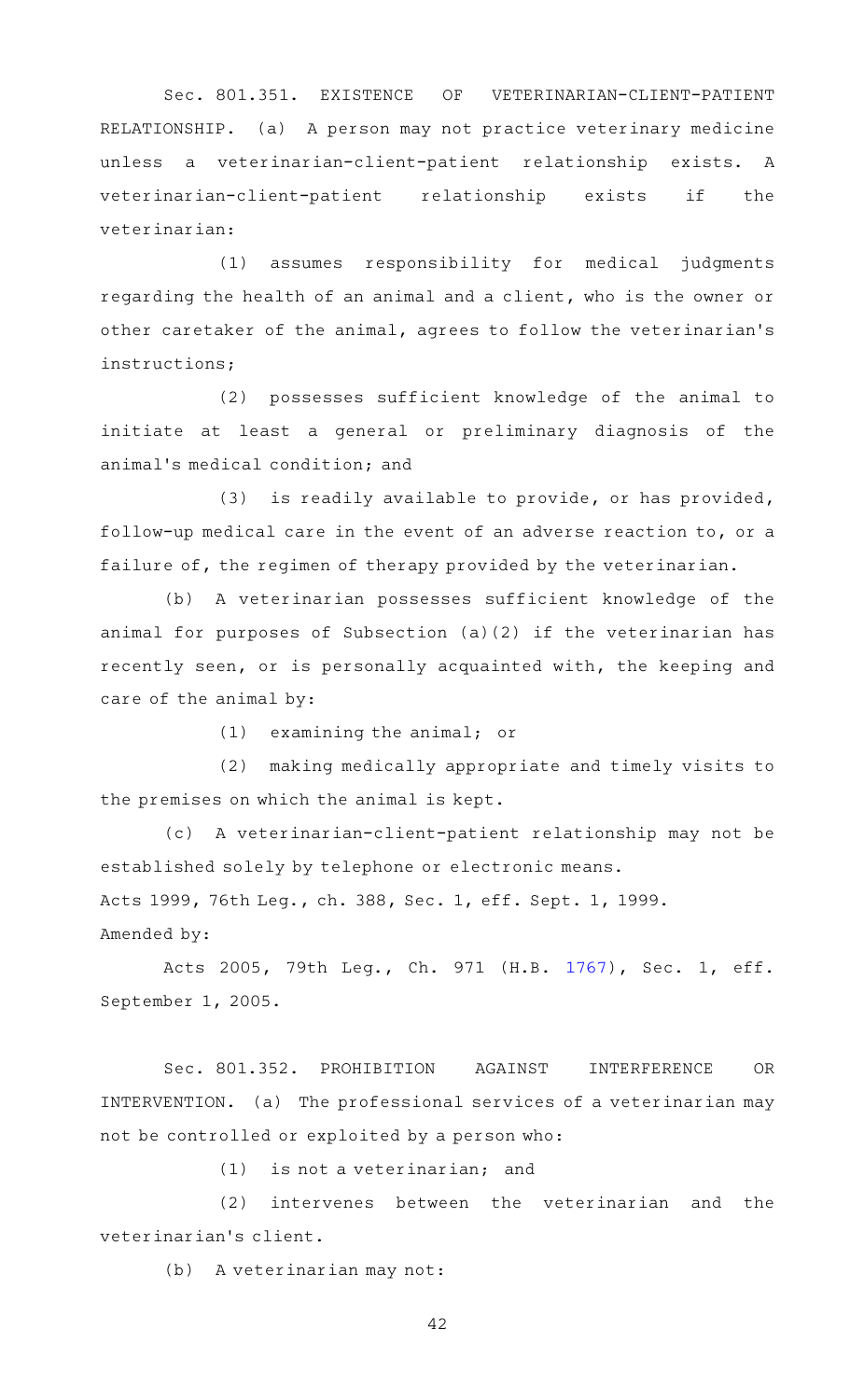(1) allow a person who does not hold a license to practice veterinary medicine issued under this chapter to interfere with or intervene in the veterinarian's practice of veterinary medicine; or

(2) submit to interference or intervention by a person who does not hold a license to practice veterinary medicine issued under this chapter.

(c)AAA veterinarian shall avoid a relationship that may result in interference with or intervention in the veterinarian 's practice of veterinary medicine by a person who does not hold a license to practice veterinary medicine issued under this chapter.

(d) A veterinarian is responsible for the veterinarian's actions. The veterinarian is directly responsible to the client and for the care and treatment of the patient. Acts 1999, 76th Leg., ch. 388, Sec. 1, eff. Sept. 1, 1999. Amended by:

Acts 2011, 82nd Leg., R.S., Ch. 940 (H.B. [414\)](http://www.legis.state.tx.us/tlodocs/82R/billtext/html/HB00414F.HTM), Sec. 21, eff. September 1, 2011.

Sec. 801.353. CONFIDENTIALITY; WAIVER. (a) A veterinarian may not violate the confidential relationship between the veterinarian and the veterinarian 's client.

(b)AAA veterinarian may not be required to release information concerning the veterinarian 's care of an animal, except on the veterinarian's receipt of:

(1) a written authorization or other form of waiver executed by the client; or

(2) an appropriate court order or subpoena.

(c)AAA veterinarian who releases information as required under Subsection (b) is not liable to any person, including the client, for an action resulting from the disclosure.

(d) The privilege provided by this section is waived by the client or the owner of an animal treated by the veterinarian to the extent the client or owner places at issue in a civil or criminal proceeding:

> (1) the nature and extent of the animal's injuries; or (2) the care and treatment of the animal provided by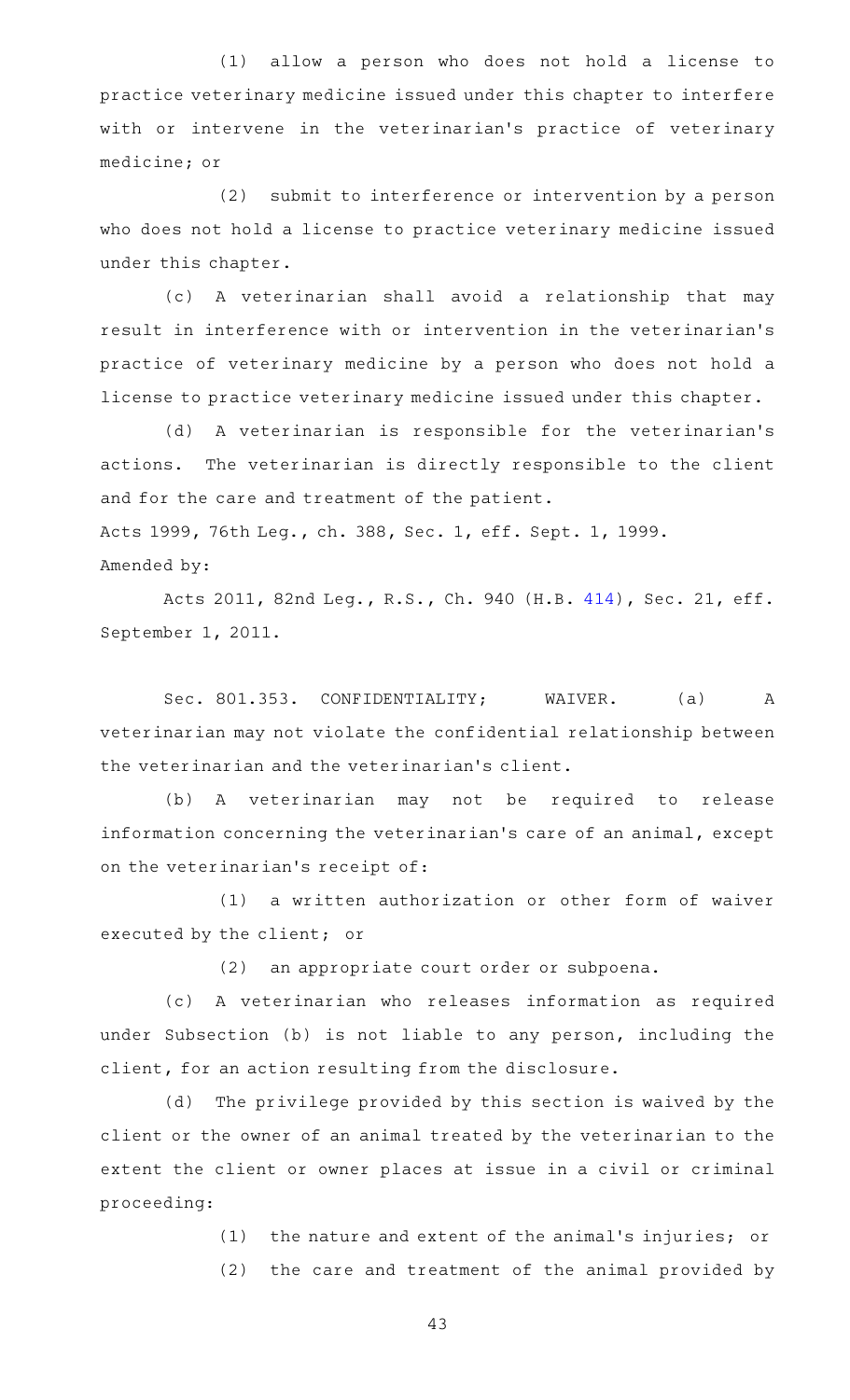the veterinarian.

 $(d-1)$  The privilege provided by this section is waived by the client or the owner of the animal treated by the veterinarian in a proceeding to substantiate and collect on a claim for the provision of or a debt incurred for veterinary services.

 $(d-2)$  The privilege provided by this section is waived by the client or the owner of the animal treated by the veterinarian with respect to information regarding the animal's care and treatment by the veterinarian that the client or owner publishes in a public forum if:

(1) the information shared by the client or owner in the public forum is false with respect to the veterinarian;

(2) any information shared by the veterinarian in response is limited to factual information of which the veterinarian has knowledge that directly refutes the false information shared by the client or owner in the public forum; and

(3) the veterinarian does not share any personally identifiable information of a client or owner other than the full name of the client or owner.

(e) This section does not apply to an inspection or investigation conducted by the board or an agent of the board.

(f)AAA veterinarian does not violate this section by providing the name or address of a client, or the rabies vaccination status of a specific client 's specific animal, to a public health authority, veterinarian, physician, or other licensed health care professional who requests the identity of the client to obtain information for:

 $(1)$  the verification of a rabies vaccination;

(2) other treatment involving a life-threatening situation; or

 $(3)$  a public health purpose.

(f-1)AAA veterinarian does not violate this section by providing to a veterinarian or an appropriate governmental entity information regarding:

 $(1)$  the prescribing, dispensing, or requesting of a controlled substance; or

(2) cruelty to or an attack of an animal.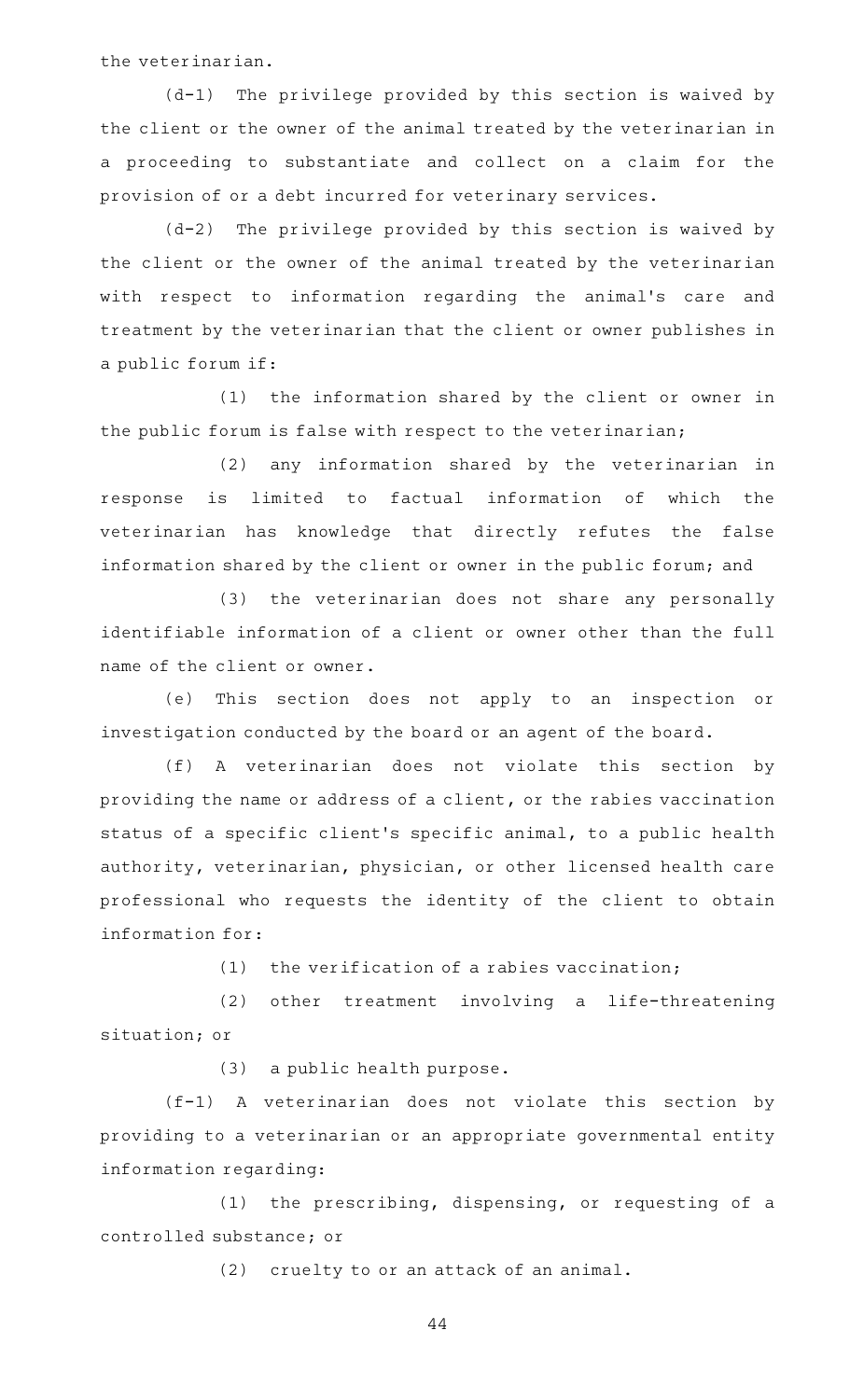(g) A public health authority or other governmental entity that receives information under Subsection (f) or (f-1) shall maintain the confidentiality of the information, may not disclose the information under Chapter [552](http://www.statutes.legis.state.tx.us/GetStatute.aspx?Code=GV&Value=552), Government Code, and may not use the information for a purpose that does not directly relate to law enforcement or the protection of public health and safety. Acts 1999, 76th Leg., ch. 388, Sec. 1, eff. Sept. 1, 1999. Amended by:

Acts 2005, 79th Leg., Ch. 971 (H.B. [1767](http://www.legis.state.tx.us/tlodocs/79R/billtext/html/HB01767F.HTM)), Sec. 2, eff. September 1, 2005.

Acts 2011, 82nd Leg., R.S., Ch. 231 (H.B. [413](http://www.legis.state.tx.us/tlodocs/82R/billtext/html/HB00413F.HTM)), Sec. 1, eff. September 1, 2011.

Acts 2011, 82nd Leg., R.S., Ch. 411 (S.B. [811](http://www.legis.state.tx.us/tlodocs/82R/billtext/html/SB00811F.HTM)), Sec. 6, eff. September 1, 2011.

Acts 2013, 83rd Leg., R.S., Ch. 161 (S.B. [1093\)](http://www.legis.state.tx.us/tlodocs/83R/billtext/html/SB01093F.HTM), Sec. 14.003, eff. September 1, 2013.

Acts 2021, 87th Leg., R.S., Ch. 827 (H.B. [2850](http://www.legis.state.tx.us/tlodocs/87R/billtext/html/HB02850F.HTM)), Sec. 2, eff. September 1, 2021.

Sec. 801.354. AUTHORIZED BUSINESS PRACTICES. It is not a violation of this chapter for a veterinarian, or a business entity authorized under this chapter to render veterinary services, to:

(1) lease space for the purpose of providing veterinary services;

(2) pay for franchise fees or other services on a percentage-of-receipts basis; or

(3) sell, transfer, or assign accounts receivable. Acts 1999, 76th Leg., ch. 388, Sec. 1, eff. Sept. 1, 1999.

Sec. 801.3541. LOCATION OF VETERINARY PRACTICE. The premises on which a veterinary practice is located may be owned by a person or other legal entity that does not hold a license to practice veterinary medicine issued under this chapter.

Added by Acts 2001, 77th Leg., ch. 1420, Sec. 14.421(d), eff. Sept. 1, 2001.

Amended by:

Acts 2011, 82nd Leg., R.S., Ch. 940 (H.B. [414\)](http://www.legis.state.tx.us/tlodocs/82R/billtext/html/HB00414F.HTM), Sec. 22, eff.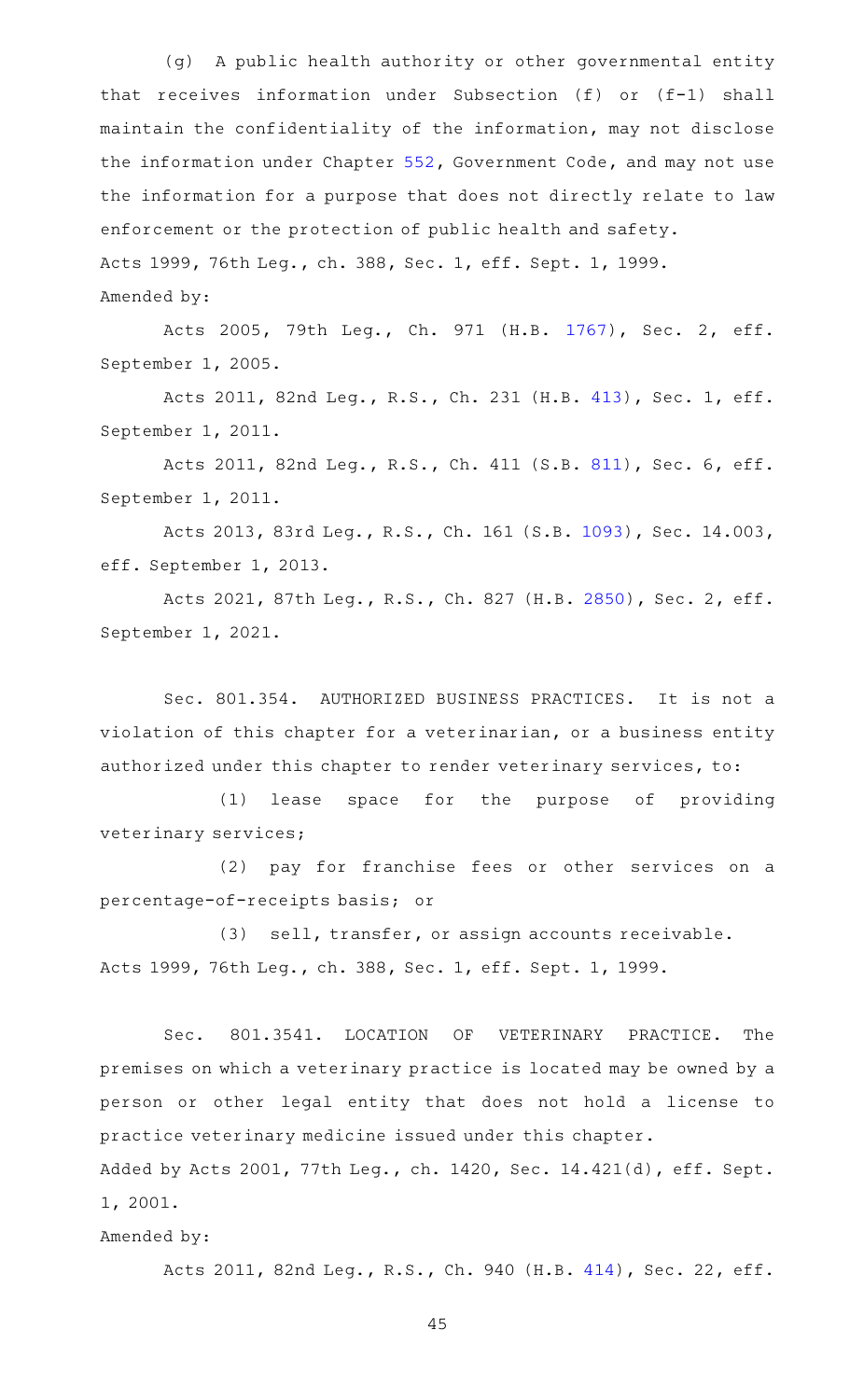Sec. 801.355. LEASING SPACE FROM MERCANTILE ESTABLISHMENT. (a) The practice of a veterinarian who leases space from a mercantile establishment and practices veterinary medicine on the premises of the mercantile establishment must be owned by a veterinarian. The practice and the leased space must be under the exclusive control of a veterinarian.

(b) The leased space must be definite and apart from the space occupied by other occupants of the premises. The leased space must be separated from the space used by other occupants by solid and opaque partitions or walls that extend from the floor to the ceiling. The requirement of this subsection is not satisfied by the use of railings, curtains, or other similar arrangements.

(c) The leased space must have a patient's entrance that:

(1) opens to a public street, hall, lobby, corridor, or other public thoroughfare other than the aisle of a mercantile establishment; and

 $(2)$  is actually used as an entrance by the veterinarian 's patients.

(d) The leased space may have an additional patient's entrance, that may be nonopaque, that opens from the inside of the mercantile establishment directly into the leased space.

(e) The practice of the veterinarian may not be conducted in any part as a department or concession of the mercantile establishment. A legend or sign that states "Veterinary Department," or that contains other words implying that the practice is not an independent veterinary practice, may not be displayed on the premises or in an advertisement for the premises. The use of the veterinarian's name must clearly indicate that the practice is independent and not under the ownership or control of the mercantile establishment.

(f) The patient and business records of the practice of the veterinarian are the sole property of the veterinarian. The mercantile establishment or a person who is not a veterinarian may not control the records, except that:

 $(1)$  business records that are essential to the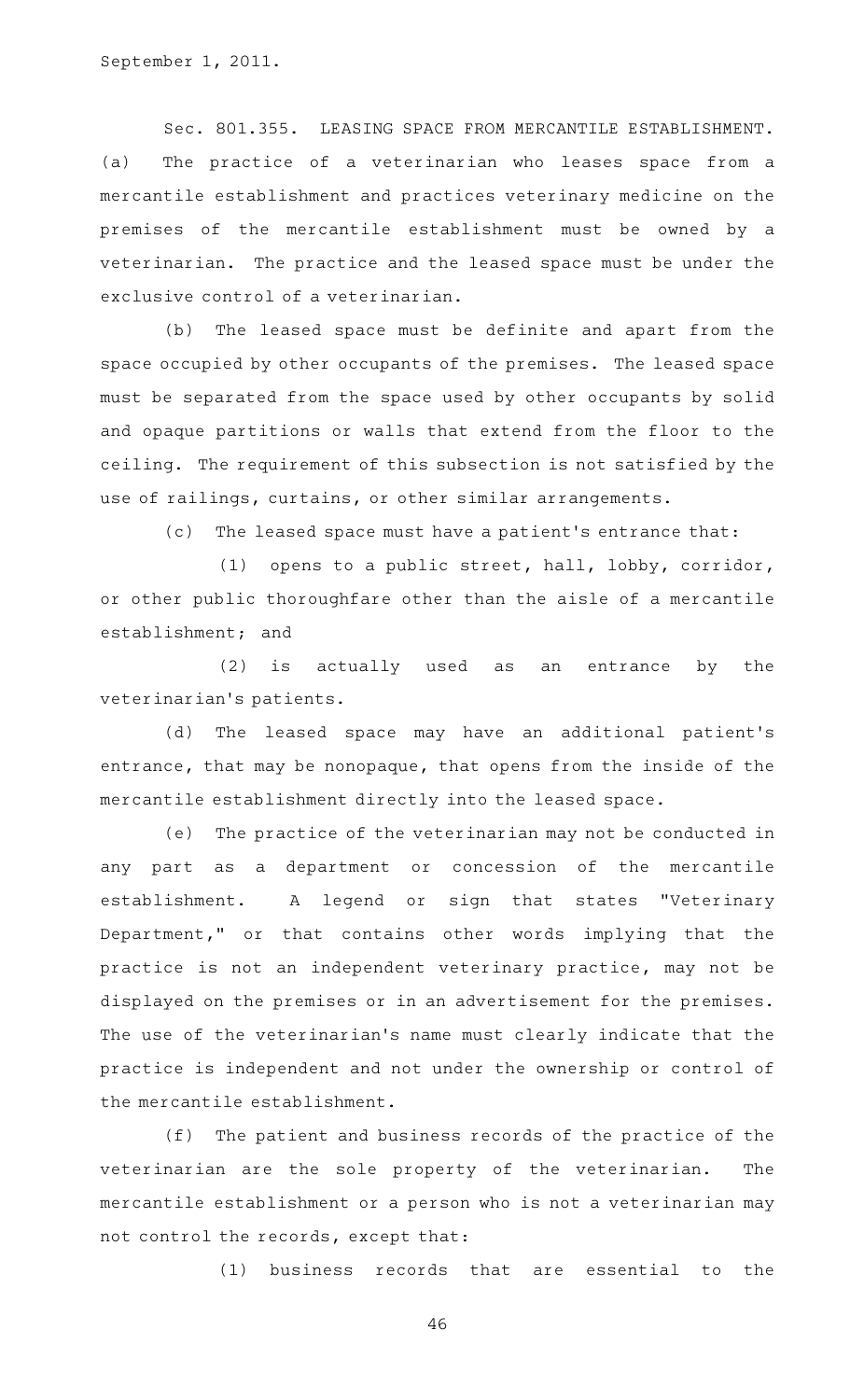initiation or continuation of a percentage of gross receipts lease of space may be inspected by the lessor; and

(2) a veterinarian may enter into a management agreement that permits an employee or agent of the management company to access or copy patient records as necessary to perform management functions.

Acts 1999, 76th Leg., ch. 388, Sec. 1, eff. Sept. 1, 1999.

Sec. 801.356. EXEMPTIONS FROM REQUIREMENTS RELATED TO MERCANTILE ESTABLISHMENT. (a) Section [801.355\(](http://www.statutes.legis.state.tx.us/GetStatute.aspx?Code=OC&Value=801.355)c) does not apply to the practice of a veterinarian, or the legal successor of the practice, if the practice is operating in space that was opened, designed, or engineered in accordance with plans for a specific facility submitted to the board before December 31, 2009.

(b) Section [801.355](http://www.statutes.legis.state.tx.us/GetStatute.aspx?Code=OC&Value=801.355) does not prohibit the delivery of temporary limited-service veterinary activities, including preventive veterinary services such as vaccinations and testing, at a mercantile establishment that is not owned or under the exclusive control of a veterinarian if the services are periodic and delivered by a veterinarian. The board by rule may establish the conditions under which a veterinarian may provide the services described by this subsection.

Acts 1999, 76th Leg., ch. 388, Sec. 1, eff. Sept. 1, 1999. Amended by:

Acts 2009, 81st Leg., R.S., Ch. 41 (H.B. [1615](http://www.legis.state.tx.us/tlodocs/81R/billtext/html/HB01615F.HTM)), Sec. 1, eff. May 19, 2009.

Sec. 801.357. RESPONSIBILITY OF VETERINARIAN TOWARD ABANDONED ANIMALS. (a) A veterinarian may dispose of an animal that is abandoned in the veterinarian 's care if the veterinarian:

(1) gives the client, by certified mail to the client's last known address, notice of the veterinarian's intention to dispose of the animal; and

(2) allows the client to retrieve the animal during the 10 days after the date the veterinarian mails the notice.

(b) A veterinarian may not dispose of an animal under Subsection (a) if: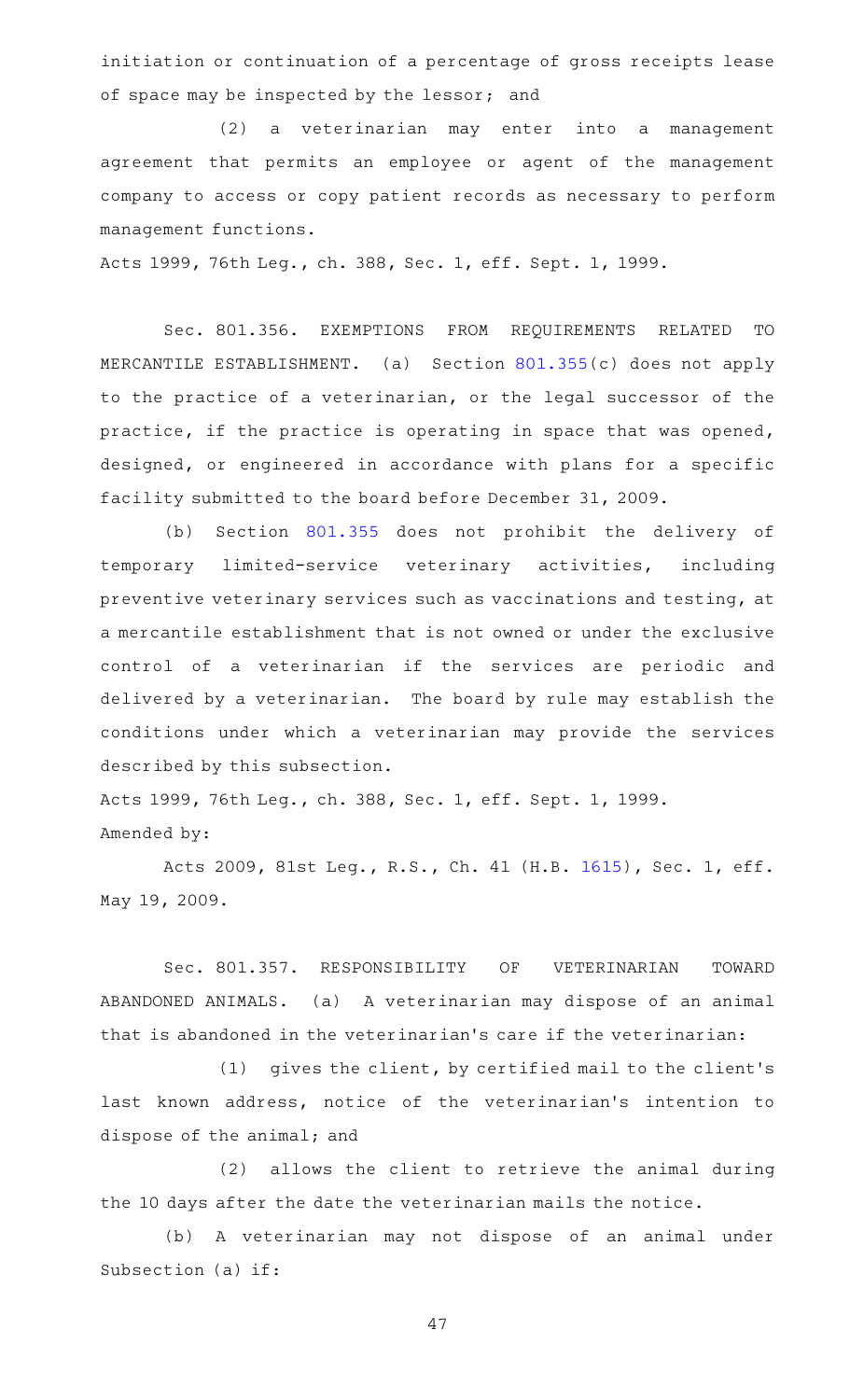(1) a contract between the veterinarian and client provides otherwise; or

 $(2)$  after notice is given under Subsection  $(a)$ , the veterinarian and client agree to extend the veterinarian 's care of the animal.

(c) The client's contact of the veterinarian by mail, telephone, or personal communication does not extend the veterinarian's obligation to treat, board, or care for an animal unless the veterinarian and client agree to extend the veterinarian 's care of the animal.

(d) An animal is considered abandoned on the 11th day after the date the veterinarian mails the notice under Subsection (a) unless an agreement is made to extend the care for the animal.

(e) Notice given by a veterinarian under Subsection (a) does not relieve a client of liability to pay for treatment, boarding, or care provided by the veterinarian.

Acts 1999, 76th Leg., ch. 388, Sec. 1, eff. Sept. 1, 1999. Amended by:

Acts 2005, 79th Leg., Ch. 971 (H.B. [1767](http://www.legis.state.tx.us/tlodocs/79R/billtext/html/HB01767F.HTM)), Sec. 3, eff. September 1, 2005.

Sec. 801.358. LIABILITY OF VETERINARIAN FOR EMERGENCY TREATMENT; EUTHANASIA PRESUMPTION. (a) A veterinarian who provides emergency treatment to an ill or injured animal on the veterinarian's own initiative, or at the request of a person other than the animal 's owner, is not liable to the owner for damages to the animal unless the veterinarian commits gross negligence.

(b) If the veterinarian performs euthanasia on the animal, the veterinarian is presumed to have performed a humane act necessary to relieve the animal 's pain and suffering. Acts 1999, 76th Leg., ch. 388, Sec. 1, eff. Sept. 1, 1999.

Sec. 801.3585. LIABILITY FOR REPORTING ANIMAL CRUELTY; IMMUNITY. A veterinarian who in good faith and in the normal course of business reports to the appropriate governmental entity a suspected incident of animal cruelty under Section [42.09](http://www.statutes.legis.state.tx.us/GetStatute.aspx?Code=PE&Value=42.09) or [42.092](http://www.statutes.legis.state.tx.us/GetStatute.aspx?Code=PE&Value=42.092), Penal Code, is immune from liability in a civil or criminal action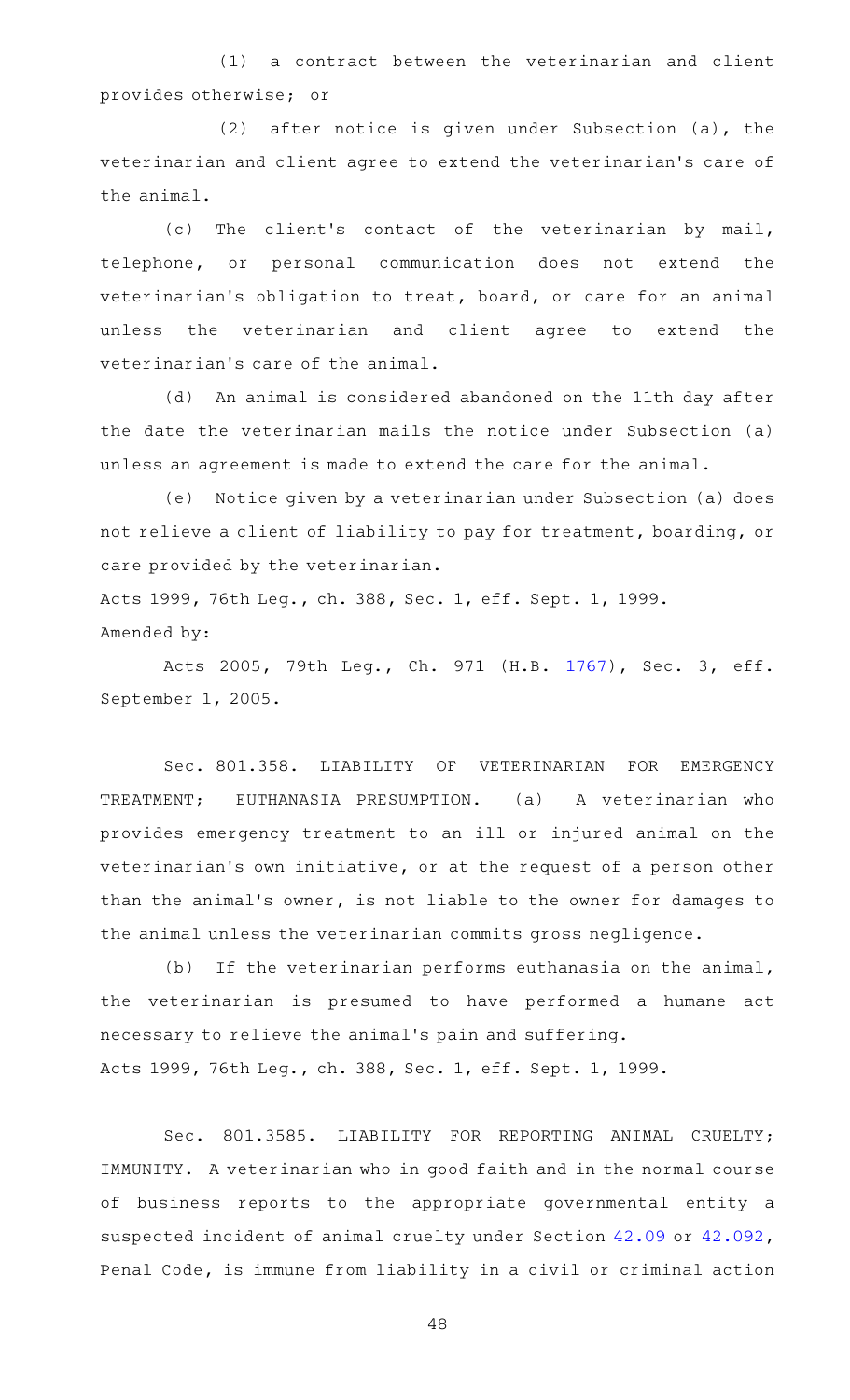brought against the veterinarian for reporting the incident. Added by Acts 2005, 79th Leg., Ch. 971 (H.B. [1767](http://www.legis.state.tx.us/tlodocs/79R/billtext/html/HB01767F.HTM)), Sec. 4, eff. September 1, 2005.

# Amended by:

Acts 2007, 80th Leg., R.S., Ch. 886 (H.B. [2328](http://www.legis.state.tx.us/tlodocs/80R/billtext/html/HB02328F.HTM)), Sec. 5, eff. September 1, 2007.

Sec. 801.359. CONTROLLED SUBSTANCES RECORDS. (a) The board shall require each veterinarian to maintain a recordkeeping system for controlled substances as required by Chapter [481,](http://www.statutes.legis.state.tx.us/GetStatute.aspx?Code=HS&Value=481) Health and Safety Code.

(b) The records are subject to review by a law enforcement agency or board representative. Acts 1999, 76th Leg., ch. 388, Sec. 1, eff. Sept. 1, 1999.

Sec. 801.360. DEATH OF VETERINARIAN. On the death of a veterinarian, the veterinarian 's practice ownership and patient records become the property of the veterinarian 's heirs to dispose of as necessary not later than the second anniversary of the date of the veterinarian 's death.

Acts 1999, 76th Leg., ch. 388, Sec. 1, eff. Sept. 1, 1999.

Sec. 801.361. DISPOSAL OF ANIMAL REMAINS. (a) In this section, " medical waste" includes animal waste, blood, gloves, sleeves, newspapers, and plastic bags, but does not include sharps.

(b) A veterinarian may dispose of the remains of an animal and medical waste associated with the animal by burial or burning if:

(1) the burial or burning occurs on property owned by the veterinarian that is located:

(A) outside the corporate boundaries of a municipality; or

(B) within the corporate boundaries of a municipality as a result of an annexation that occurs on or after September 1, 2003; and

> $(2)$  at least one of the following requirements is met: (A) a veterinarian-client-patient relationship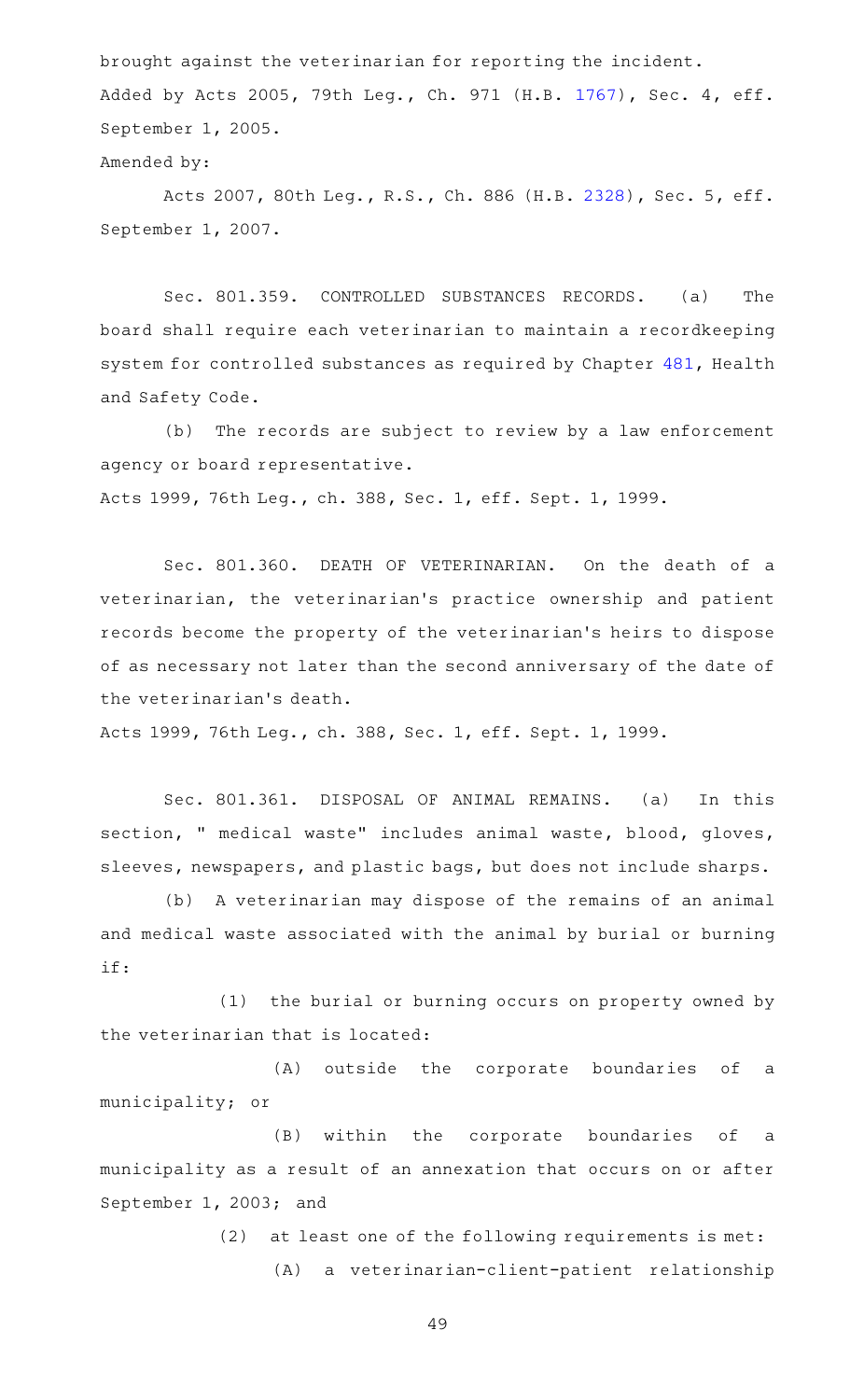existed between the veterinarian, the owner or other caretaker of the animal, and the animal before the animal 's death;

(B) the veterinarian diagnosed, treated, boarded, or otherwise cared for the animal before its death; or

(C) the veterinarian performed euthanasia or an autopsy on the animal.

(c) Notwithstanding any other law, the Texas Commission on Environmental Quality may not adopt a rule that prohibits conduct authorized by this section.

(d) The Texas Commission on Environmental Quality may not adopt a rule that relates to the disposal of animal remains under this section unless the rule is developed in cooperation with and is approved by the Texas Animal Health Commission.

(e) This section prevails over any other law that authorizes a governmental entity to:

(1) prohibit or restrict outdoor burning; or

(2) abate a public nuisance.

Added by Acts 2001, 77th Leg., ch. 965, Sec. 17.01, eff. Sept. 1, 2001. Amended by Acts 2003, 78th Leg., ch. 806, Sec. 1, eff. Sept. 1, 2003; Acts 2003, 78th Leg., ch. 1333, Sec. 3, eff. Sept. 1, 2003. Amended by:

Acts 2005, 79th Leg., Ch. 728 (H.B. [2018\)](http://www.legis.state.tx.us/tlodocs/79R/billtext/html/HB02018F.HTM), Sec. 23.001(74), eff. September 1, 2005.

Sec. 801.362. AUTHORITY TO DISPENSE DRUGS PRESCRIBED BY ANOTHER VETERINARIAN IN EMERGENCY. (a) A veterinarian may dispense a drug, other than a controlled substance, prescribed by another veterinarian, including a veterinarian licensed in another state, if:

(1) failure to dispense the drug could interrupt a therapeutic regimen or cause a patient to suffer;

(2) the prescribing veterinarian informs the dispensing veterinarian that the drug is appropriate and necessary for the animal;

(3) the quantity of the dispensed drug does not exceed a five-day supply for each animal annually;

(4) the annual total of dosage units of drugs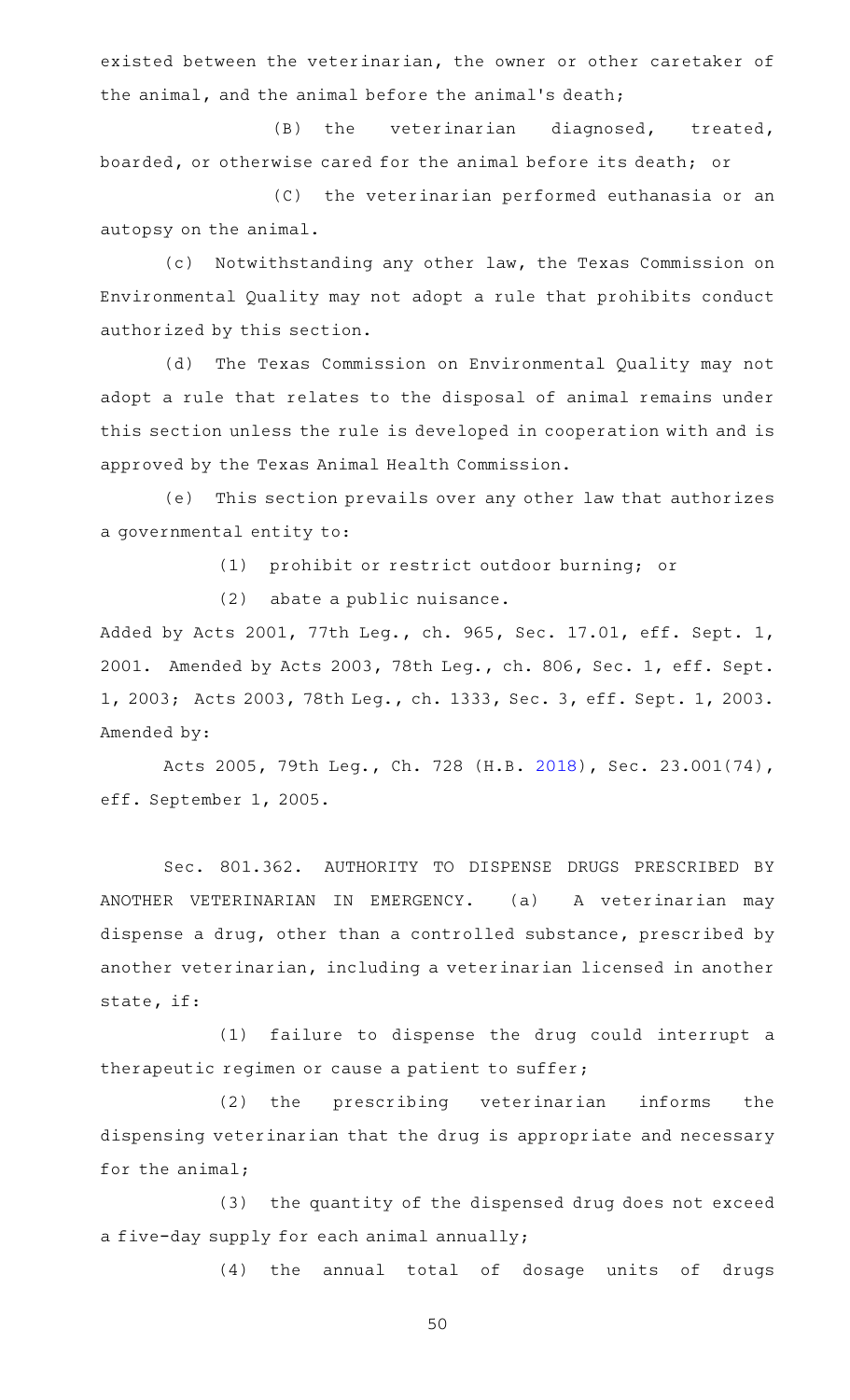dispensed under this subsection is not more than five percent of the total dosage units of drugs the veterinarian dispenses in a year; and

(5) the veterinarian maintains records of dispensing activities under this section consistent with board rules.

(b) A veterinarian does not violate Section [801.402](http://www.statutes.legis.state.tx.us/GetStatute.aspx?Code=OC&Value=801.402) by ordering a prescription drug in compliance with this section for the treatment of an animal without first establishing a veterinarian-client-patient relationship.

(c) The board may adopt rules to implement this section. Added by Acts 2005, 79th Leg., Ch. 971 (H.B. [1767](http://www.legis.state.tx.us/tlodocs/79R/billtext/html/HB01767F.HTM)), Sec. 5, eff. September 1, 2005.

### Amended by:

Acts 2009, 81st Leg., R.S., Ch. 699 (H.B. [2765](http://www.legis.state.tx.us/tlodocs/81R/billtext/html/HB02765F.HTM)), Sec. 1, eff. June 19, 2009.

Sec. 801.363. DELEGATION AND SUPERVISION OF ANIMAL CARE TASKS. (a) Decisions relating to the diagnosis, treatment, management, and future disposition of an animal patient must be made by a supervising veterinarian.

(b) A supervising veterinarian shall determine the appropriate level of supervision and protocol for a task that is delegated to a licensed veterinary technician, certified veterinary assistant, or veterinary assistant. In determining the appropriate level of supervision, the veterinarian must consider the level of training and experience of the person to whom the task is delegated.

(c) According to the judgment of the supervising veterinarian, a veterinarian may delegate greater responsibility to a licensed veterinary technician than to a certified veterinary assistant or a veterinary assistant. A veterinarian may provide greater supervision for a task performed by a certified veterinary assistant or a veterinary assistant than for the same task performed by a licensed veterinary technician.

(d) A satellite office or mobile facility may not be operated without a supervising veterinarian. Added by Acts 2013, 83rd Leg., R.S., Ch. 481 (S.B. [1312](http://www.legis.state.tx.us/tlodocs/83R/billtext/html/SB01312F.HTM)), Sec. 7,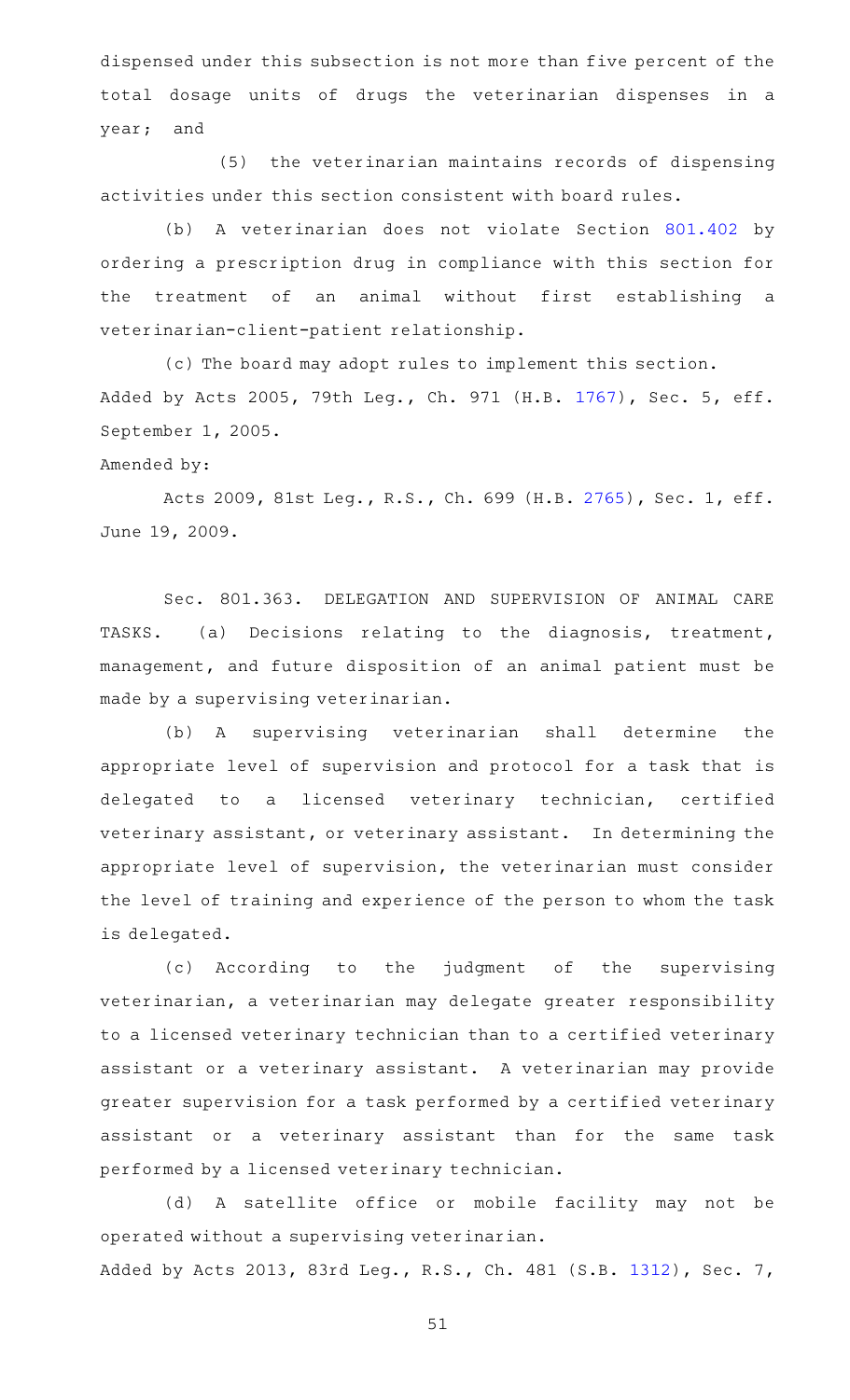eff. September 1, 2013.

Sec. 801.364. SCOPE OF PRACTICE OF LICENSED VETERINARY TECHNICIANS, CERTIFIED VETERINARY ASSISTANTS, AND VETERINARY ASSISTANTS. (a) A licensed veterinary technician may:

(1) under the direct or immediate supervision of a veterinarian:

(A) suture to close existing surgical skin incisions and skin lacerations;

 $(B)$  induce anesthesia; and

(C) extract loose teeth or dental fragments of companion animals with minimal periodontal attachments by hand and without the use of an elevator;

(2) under the direct, immediate, or general supervision of a veterinarian:

 $(A)$  draw blood; and

(B) take samples for the purpose of testing and diagnosis;

(3) perform a task assigned by the supervising veterinarian under a level of supervision determined by the supervising veterinarian; and

(4) immediately supervise a certified veterinary assistant or veterinary assistant who is performing a task described by Subdivision (1)(A) or (B) or (2) or other tasks related to animal care as assigned by the supervising veterinarian according to the protocol established by the supervising veterinarian.

(b) A licensed veterinary technician who is immediately supervising a task performed by a certified veterinary assistant or a veterinary assistant is responsible for conduct that violates laws, including board rules, related to the practice of veterinary medicine.

(c) In addition to tasks described by Subsection (a)(4), a certified veterinary assistant or veterinary assistant may:

 $(1)$  under the immediate supervision of a veterinarian:

(A) suture to close existing surgical skin incisions and skin lacerations; and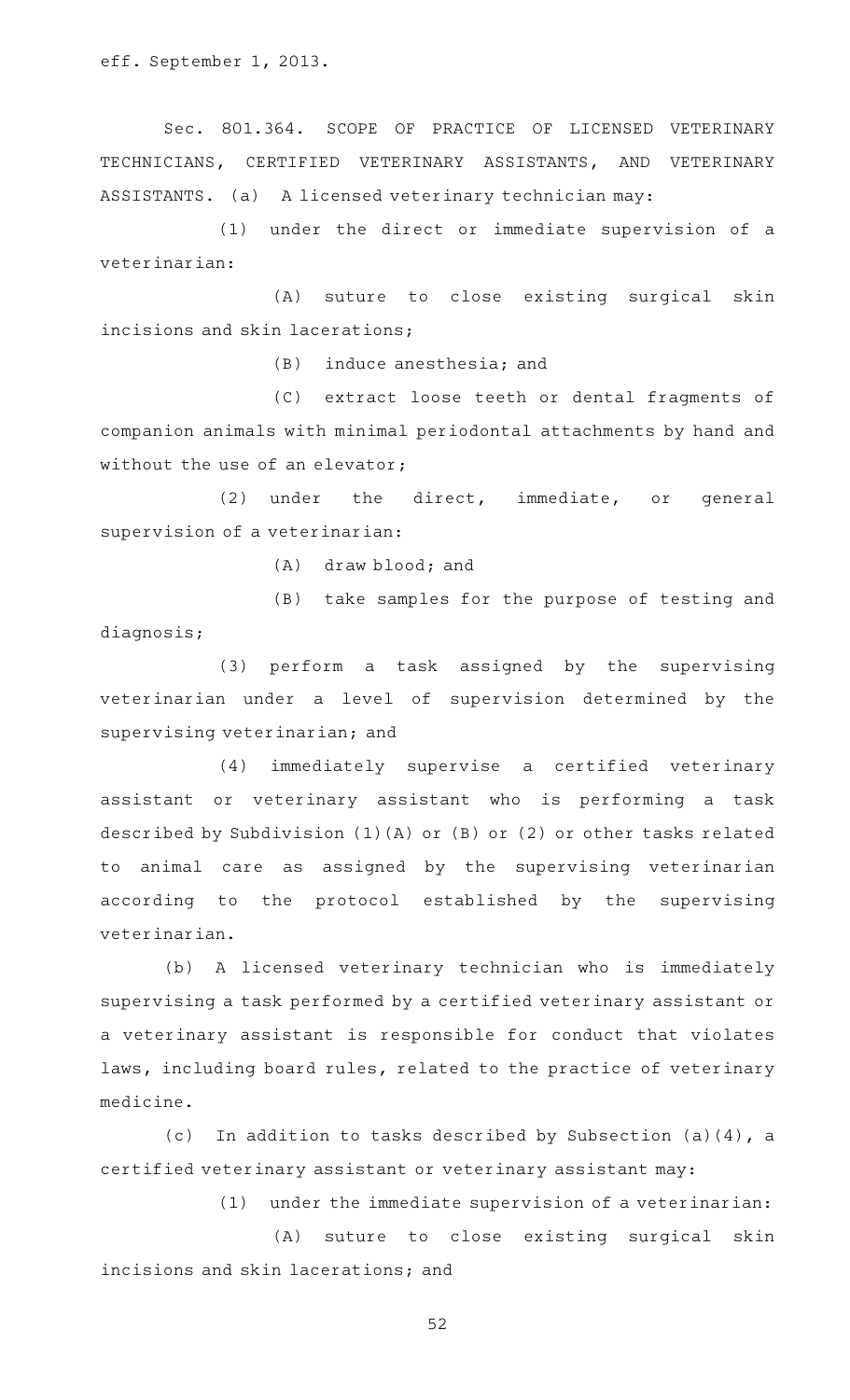#### $(B)$  induce anesthesia; and

(2) perform other tasks assigned by the supervising veterinarian under a level of supervision determined by the supervising veterinarian.

(d) A licensed veterinary technician, certified veterinary assistant, or veterinary assistant may not:

 $(1)$  perform surgery;

(2) perform an invasive dental procedure, except as provided by Subsection  $(a)(1)(C)$ ;

(3) diagnose or determine a prognosis for an animal disease or condition;

(4) prescribe a drug or appliance; or

(5) initiate treatment without prior instruction by a veterinarian, except in the case of an emergency. Added by Acts 2013, 83rd Leg., R.S., Ch. 481 (S.B. [1312](http://www.legis.state.tx.us/tlodocs/83R/billtext/html/SB01312F.HTM)), Sec. 7, eff. September 1, 2013.

SUBCHAPTER I. LICENSE DENIAL AND DISCIPLINARY PROCEDURES

Sec. 801.401. DISCIPLINARY POWERS OF BOARD. (a) If an applicant or license holder is subject to denial of a license or to disciplinary action under Section [801.402](http://www.statutes.legis.state.tx.us/GetStatute.aspx?Code=OC&Value=801.402), the board may:

(1) refuse to examine an applicant or to issue or renew a license;

 $(2)$  revoke or suspend a license;

(3) place on probation a license holder or person whose license has been suspended;

(4) reprimand a license holder; or

 $(5)$  impose an administrative penalty.

(b) The board may take action under Subsection (a) after notice and hearing under Section [801.407](http://www.statutes.legis.state.tx.us/GetStatute.aspx?Code=OC&Value=801.407) or as provided by board rule.

(c) The board may require a license holder whose license suspension is probated to:

(1) report regularly to the board on matters that are the basis of the probation;

(2) limit practice to the areas prescribed by the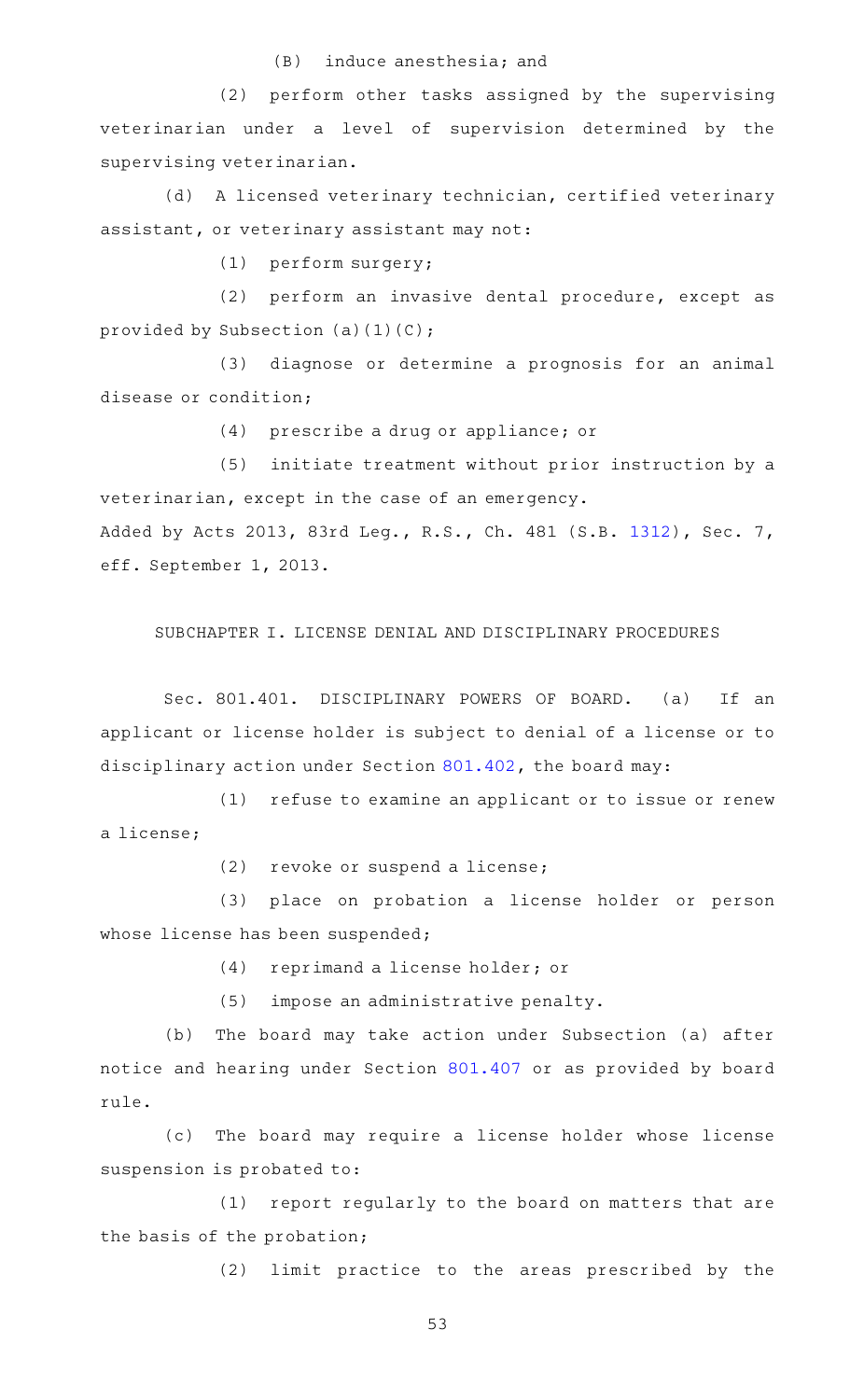board; or

(3) continue or review continuing professional education until the license holder attains a degree of skill satisfactory to the board in those areas that are the basis of the probation.

(d) In addition to other disciplinary actions authorized by this subchapter, the board may require a license holder who violates this chapter to participate in a continuing education program. The board shall specify the continuing education programs that the license holder may attend and the number of hours that the license holder must complete. A continuing education program specified by the board must be relevant to the violation committed by the license holder.

(e) The board may issue a disciplinary order directing a veterinarian to participate in the peer assistance program under Section [801.157](http://www.statutes.legis.state.tx.us/GetStatute.aspx?Code=OC&Value=801.157) if the board determines that the veterinarian is an impaired professional as defined by Section [467.001,](http://www.statutes.legis.state.tx.us/GetStatute.aspx?Code=HS&Value=467.001) Health and Safety Code.

Acts 1999, 76th Leg., ch. 388, Sec. 1, eff. Sept. 1, 1999. Amended by:

Acts 2005, 79th Leg., Ch. 27 (S.B. [407](http://www.legis.state.tx.us/tlodocs/79R/billtext/html/SB00407F.HTM)), Sec. 18, eff. September 1, 2005.

Acts 2011, 82nd Leg., R.S., Ch. 697 (H.B. [412](http://www.legis.state.tx.us/tlodocs/82R/billtext/html/HB00412F.HTM)), Sec. 1, eff. September 1, 2011.

Sec. 801.402. GENERAL GROUNDS FOR LICENSE DENIAL OR DISCIPLINARY ACTION. A person is subject to denial of a license or to disciplinary action under Section [801.401](http://www.statutes.legis.state.tx.us/GetStatute.aspx?Code=OC&Value=801.401) if the person:

(1) presents to the board dishonest or fraudulent evidence of the person's qualifications;

(2) commits fraud or deception in the examination process or to obtain a license;

(3) is chronically or habitually intoxicated, chemically dependent, or addicted to drugs;

(4) engages in dishonest or illegal practices in, or connected with, the practice of veterinary medicine or the practice of equine dentistry;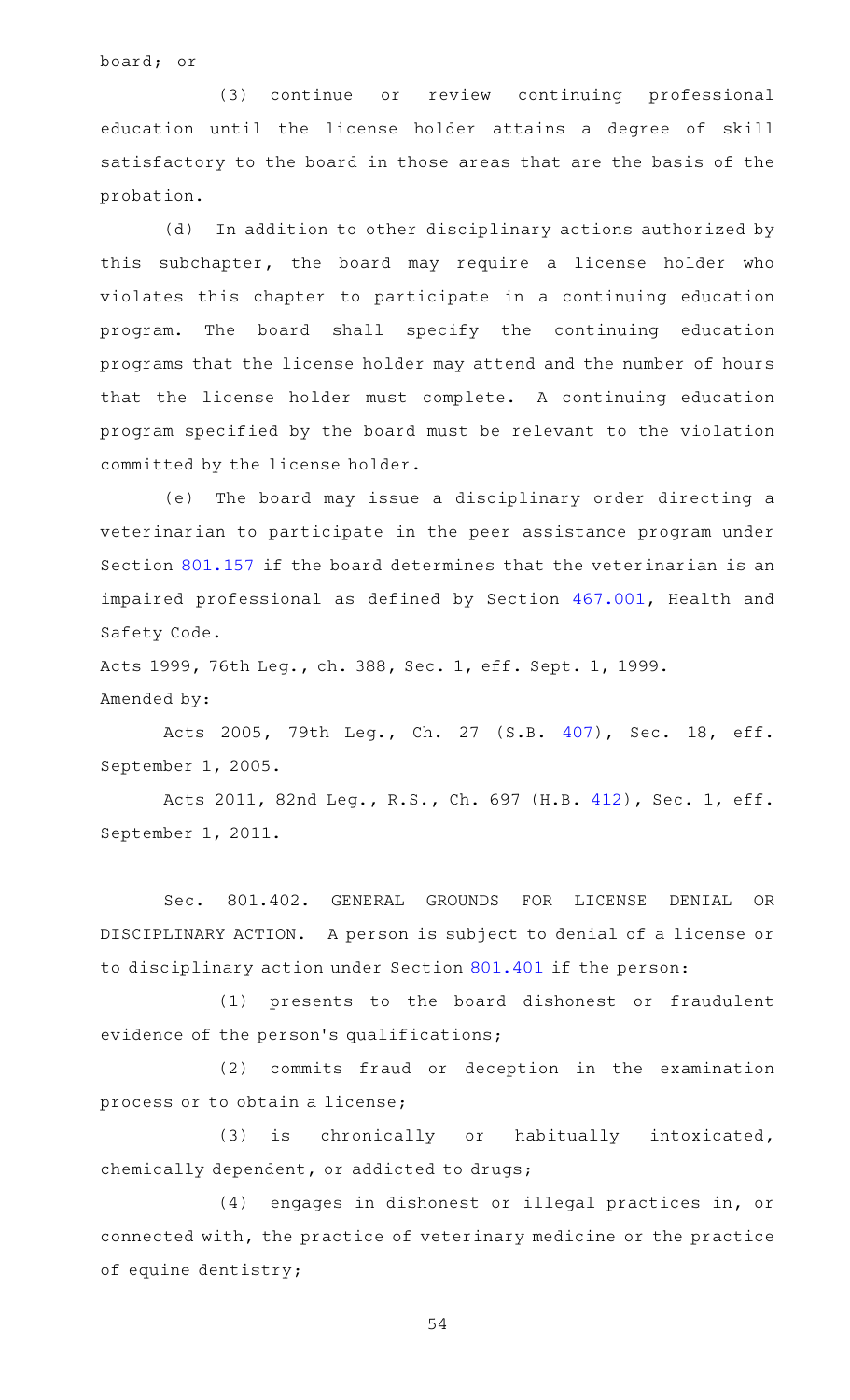(5) is convicted of a felony under the laws of this state, another state, or the United States;

(6) engages in practices or conduct that violates the board's rules of professional conduct;

(7) permits another to use the person's license to practice veterinary medicine or to practice equine dentistry in this state;

 $(8)$  fraudulently issues a health certificate, vaccination certificate, test chart, or other form used in the practice of veterinary medicine or the practice of equine dentistry that relates to the presence or absence of animal disease;

(9) issues a false certificate relating to the sale for human consumption of inedible animal products;

(10) commits fraud in connection with the application or reporting of a test of animal disease;

(11) pays or receives a kickback, rebate, bonus, or other remuneration for treating an animal or for referring a client to another provider of veterinary or equine dental services or goods;

(12) performs or prescribes unnecessary or unauthorized treatment;

(13) orders a prescription drug or controlled substance for the treatment of an animal without first establishing a veterinarian-client-patient relationship;

(14) refuses to admit a board representative to inspect the person's client and patient records and business premises during regular business hours;

(15) fails to keep the person's equipment and business premises in a sanitary condition;

(16) commits gross malpractice or a pattern of acts that indicate consistent malpractice, negligence, or incompetence in the practice of veterinary medicine or the practice of equine dentistry;

(17) is subject to disciplinary action in another jurisdiction, including the suspension, probation, or revocation of a license to practice veterinary medicine or to practice equine dentistry issued by another jurisdiction;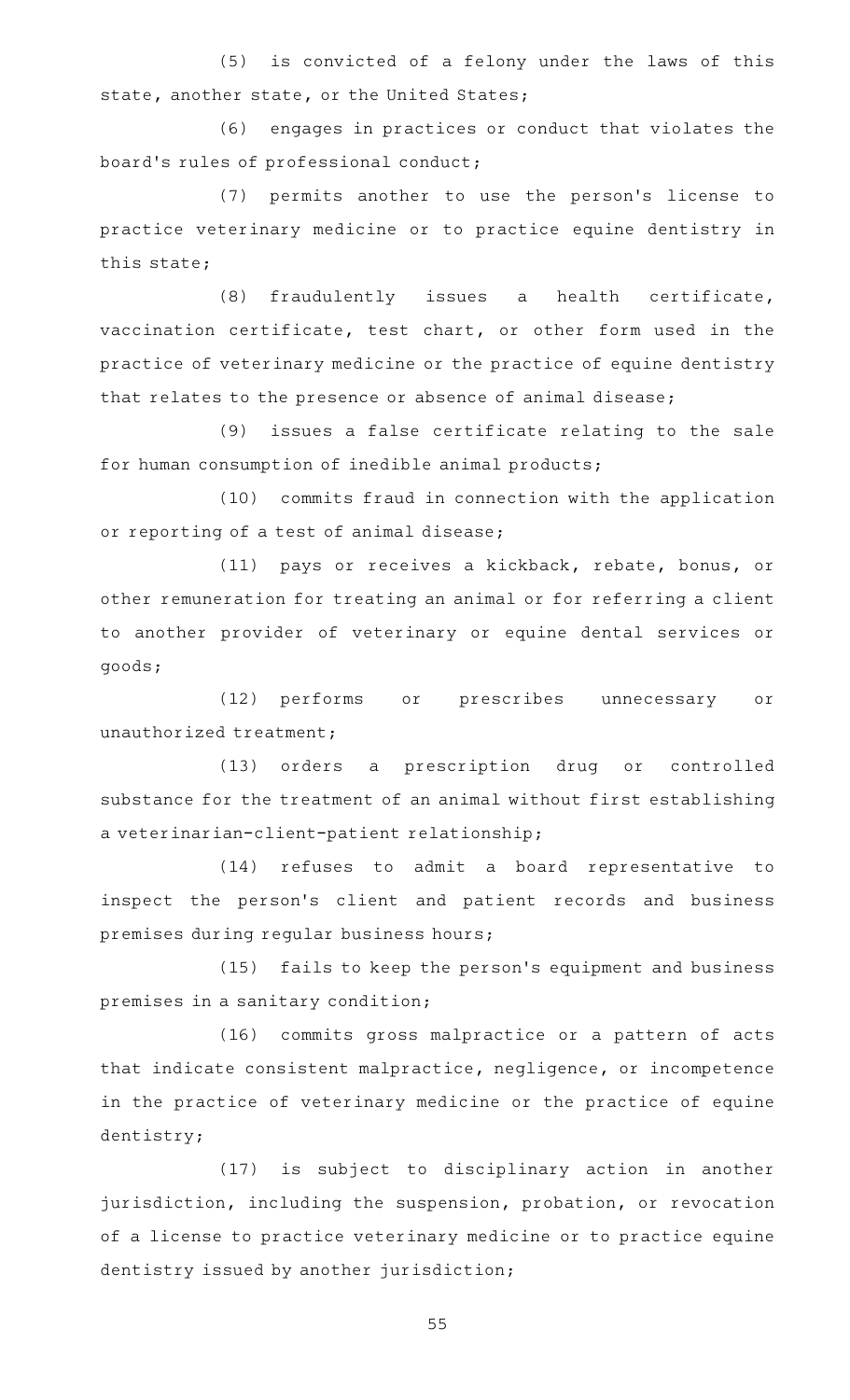(18) is convicted for an offense under Section  $42.09$ , [42.091](http://www.statutes.legis.state.tx.us/GetStatute.aspx?Code=PE&Value=42.091), or [42.092](http://www.statutes.legis.state.tx.us/GetStatute.aspx?Code=PE&Value=42.092), Penal Code;

(19) represents the person as a veterinarian without a license issued under this chapter;

(20) practices veterinary medicine or assists in the practice of veterinary medicine without a license issued under this chapter; or

 $(21)$  violates Section [801.353](http://www.statutes.legis.state.tx.us/GetStatute.aspx?Code=OC&Value=801.353) or a rule adopted by the board related to confidentiality.

Acts 1999, 76th Leg., ch. 388, Sec. 1, eff. Sept. 1, 1999. Amended by:

Acts 2011, 82nd Leg., R.S., Ch. 940 (H.B. [414\)](http://www.legis.state.tx.us/tlodocs/82R/billtext/html/HB00414F.HTM), Sec. 23, eff. September 1, 2011.

Acts 2013, 83rd Leg., R.S., Ch. 481 (S.B. [1312](http://www.legis.state.tx.us/tlodocs/83R/billtext/html/SB01312F.HTM)), Sec. 8, eff. September 1, 2013.

Sec. 801.403. FAILURE TO REPORT DISEASE. The board may suspend or revoke a license to practice veterinary medicine, place a veterinarian on probation, or reprimand a veterinarian if the veterinarian knowingly fails to report a disease to the Texas Animal Health Commission as required by Section [161.101](http://www.statutes.legis.state.tx.us/GetStatute.aspx?Code=AG&Value=161.101), Agriculture Code.

Acts 1999, 76th Leg., ch. 388, Sec. 1, eff. Sept. 1, 1999. Amended by:

Acts 2011, 82nd Leg., R.S., Ch. 940 (H.B. [414\)](http://www.legis.state.tx.us/tlodocs/82R/billtext/html/HB00414F.HTM), Sec. 23, eff. September 1, 2011.

Sec. 801.404. FAILURE TO MAINTAIN RECORDS. The board may suspend or revoke a license to practice veterinary medicine issued under this chapter or place on probation a veterinarian if the veterinarian fails to maintain records as required by Section [801.359.](http://www.statutes.legis.state.tx.us/GetStatute.aspx?Code=OC&Value=801.359)

Acts 1999, 76th Leg., ch. 388, Sec. 1, eff. Sept. 1, 1999. Amended by:

Acts 2011, 82nd Leg., R.S., Ch. 940 (H.B. [414\)](http://www.legis.state.tx.us/tlodocs/82R/billtext/html/HB00414F.HTM), Sec. 23, eff. September 1, 2011.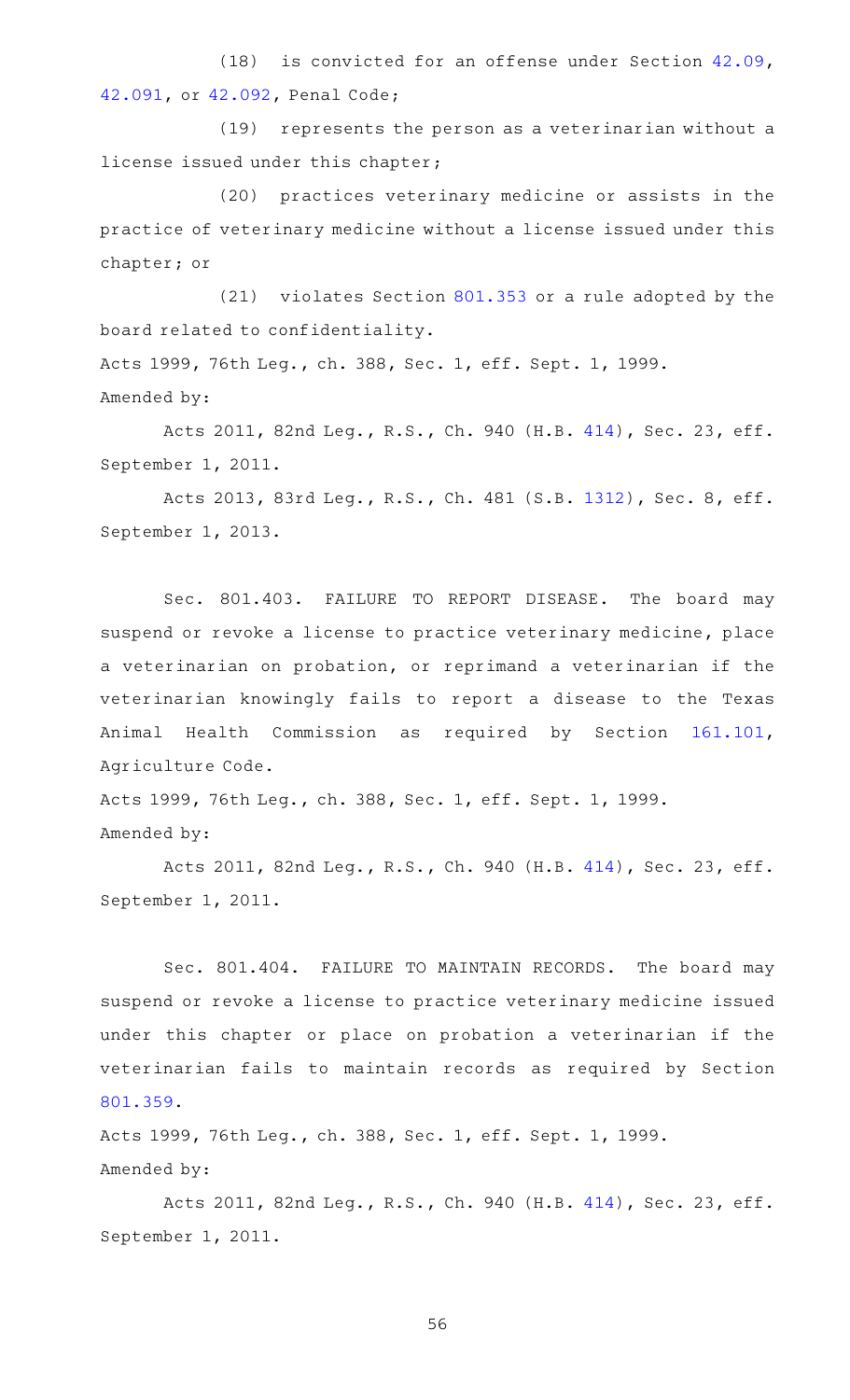Sec. 801.405. MENTAL INCOMPETENCE. (a) The board may suspend or revoke a license if a court finds that the license holder is mentally incompetent.

(b) If a court determines that a person whose license is suspended or revoked under this section is mentally competent, the board may reinstate the person 's license.

Acts 1999, 76th Leg., ch. 388, Sec. 1, eff. Sept. 1, 1999.

Sec. 801.406. REQUIRED DISCIPLINARY ACTION FOR CERTAIN FELONY CONVICTIONS. (a) On conviction of a license holder of a felony under Section [485.033](http://www.statutes.legis.state.tx.us/GetStatute.aspx?Code=HS&Value=485.033), Health and Safety Code, or Chapter [481](http://www.statutes.legis.state.tx.us/GetStatute.aspx?Code=HS&Value=481) or [483](http://www.statutes.legis.state.tx.us/GetStatute.aspx?Code=HS&Value=483) of that code, the board shall, after conducting an administrative hearing in which the fact of conviction is determined, impose a penalty as provided by Section [801.401.](http://www.statutes.legis.state.tx.us/GetStatute.aspx?Code=OC&Value=801.401) The board shall set the amount of the penalty to match the seriousness of the conviction.

(b) Repealed by Acts 2005, 79th Leg., Ch. 27, Sec. 27(2), eff. September 1, 2005.

(c) The board may reinstate or reissue a license suspended or revoked under this section only on an express determination based on substantial evidence contained in an investigative report indicating that reinstatement or reissuance of the license is in the best interests of:

 $(1)$  the public; and

(2) the person whose license has been suspended or revoked.

Acts 1999, 76th Leg., ch. 388, Sec. 1, eff. Sept. 1, 1999.

Amended by:

Acts 2005, 79th Leg., Ch. 27 (S.B. [407](http://www.legis.state.tx.us/tlodocs/79R/billtext/html/SB00407F.HTM)), Sec. 19, eff. September 1, 2005.

Acts 2005, 79th Leg., Ch. 27 (S.B. [407\)](http://www.legis.state.tx.us/tlodocs/79R/billtext/html/SB00407F.HTM), Sec. 27(2), eff. September 1, 2005.

Sec. 801.407. RIGHT TO HEARING. (a) A person is entitled to a hearing before the State Office of Administrative Hearings if the board:

 $(1)$  refuses to examine the person;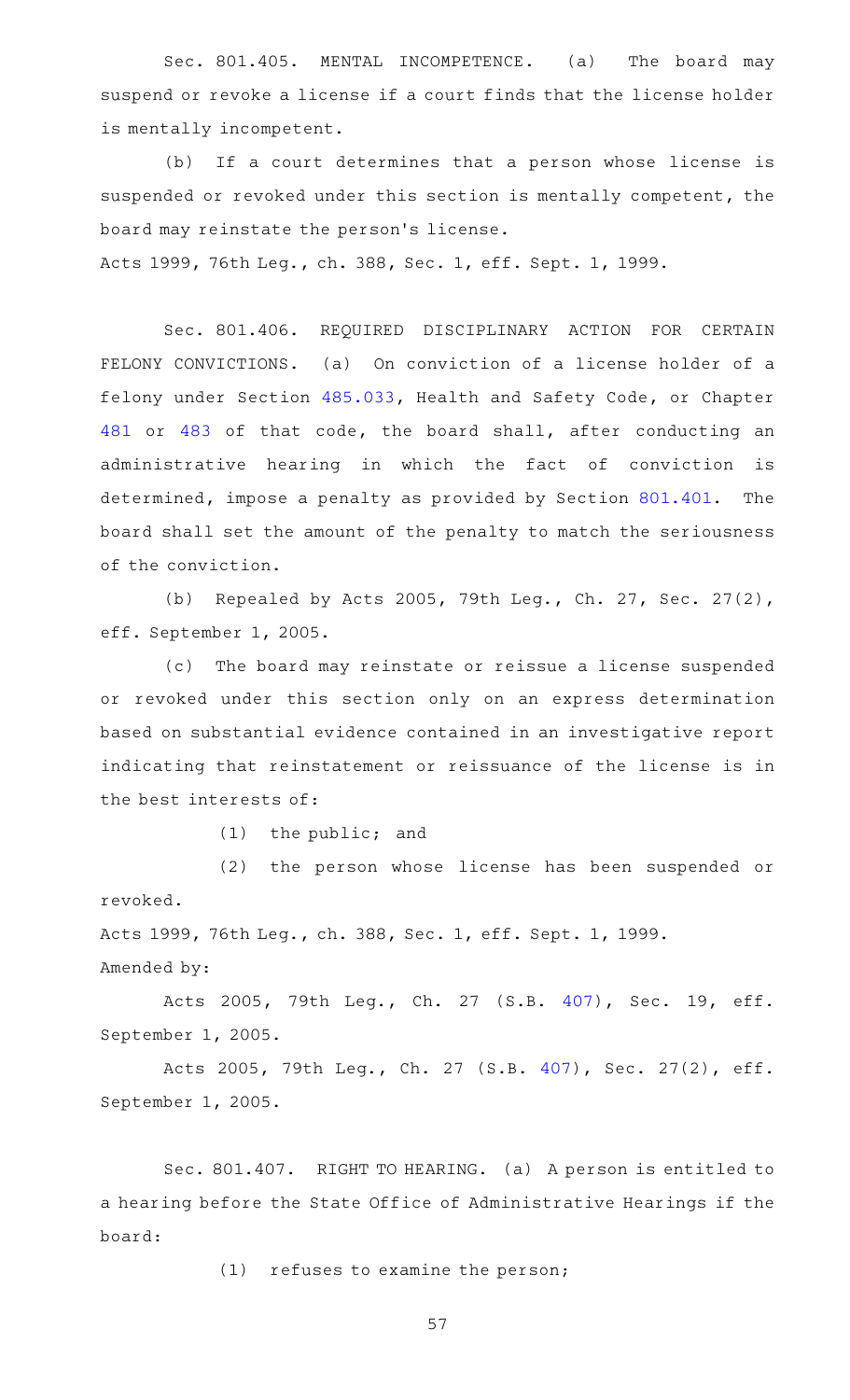- $(2)$  denies the person's application for a license;
- (3) revokes or suspends the person's license;
- (4) places the person on probation;

(5) reprimands the person; or

(6) assesses an administrative penalty against the person.

(b) A hearing conducted under this section is governed by Chapter [2001](http://www.statutes.legis.state.tx.us/GetStatute.aspx?Code=GV&Value=2001), Government Code.

(c) The State Office of Administrative Hearings shall use the schedule of sanctions under Section [801.411](http://www.statutes.legis.state.tx.us/GetStatute.aspx?Code=OC&Value=801.411) for any sanction imposed as the result of a hearing conducted by that office.

(d) The board may conduct deliberations relating to a disciplinary action during executive session. At the conclusion of those deliberations, the board shall vote and announce its decision to the license holder in open session.

Acts 1999, 76th Leg., ch. 388, Sec. 1, eff. Sept. 1, 1999. Amended by:

Acts 2005, 79th Leg., Ch. 27 (S.B. [407](http://www.legis.state.tx.us/tlodocs/79R/billtext/html/SB00407F.HTM)), Sec. 20, eff. September 1, 2005.

Acts 2017, 85th Leg., R.S., Ch. 536 (S.B. [319\)](http://www.legis.state.tx.us/tlodocs/85R/billtext/html/SB00319F.HTM), Sec. 19, eff. September 1, 2017.

Acts 2017, 85th Leg., R.S., Ch. 536 (S.B. [319\)](http://www.legis.state.tx.us/tlodocs/85R/billtext/html/SB00319F.HTM), Sec. 20, eff. September 1, 2017.

Sec. 801.408. INFORMAL PROCEEDINGS. (a) The board by rule shall adopt procedures governing:

(1) informal disposition of a contested case under Section [2001.056](http://www.statutes.legis.state.tx.us/GetStatute.aspx?Code=GV&Value=2001.056), Government Code; and

(2) an informal proceeding held in compliance with Section [2001.054](http://www.statutes.legis.state.tx.us/GetStatute.aspx?Code=GV&Value=2001.054), Government Code.

(b) Rules adopted under Subsection (a) must:

(1) provide the complainant and the license holder an opportunity to be heard; and

(2) require the presence of the board's general counsel or a representative of the attorney general during an informal proceeding to advise the board or the board 's employees.

(c) A committee of two or more veterinarian board members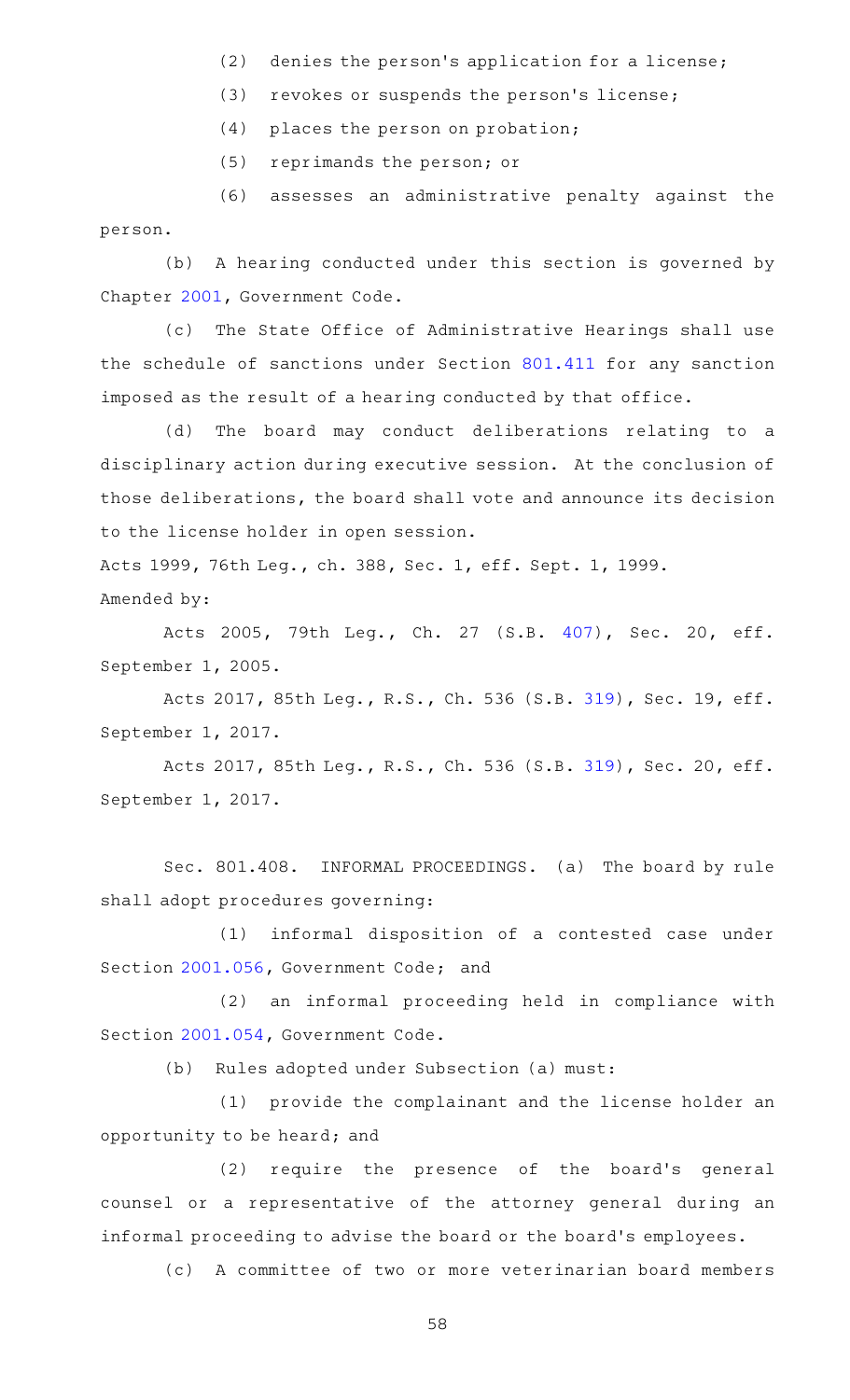and one or more public board members must be present at an informal proceeding for a complaint that requires medical expertise. The committee shall recommend enforcement action at the informal proceeding.

(d) A committee of board staff may recommend enforcement action at an informal proceeding for a complaint that does not require medical expertise or may refer the complaint to the committee of board members under Subsection (c).

(e) At an informal proceeding under this section, and on agreement with the license holder, the board may order the license holder to refund an amount not to exceed the amount a client paid to the license holder instead of or in addition to imposing an administrative penalty under this chapter. The board may not require payment of other damages or estimate harm under this subsection.

 $(f)$  Before an informal disposition is effective, the board must review and approve at a public meeting an informal disposition of the complaint recommended by board members or board staff. Acts 1999, 76th Leg., ch. 388, Sec. 1, eff. Sept. 1, 1999. Amended by:

Acts 2005, 79th Leg., Ch. 27 (S.B. [407](http://www.legis.state.tx.us/tlodocs/79R/billtext/html/SB00407F.HTM)), Sec. 21, eff. September 1, 2005.

Sec. 801.409. TEMPORARY LICENSE SUSPENSION. (a) An executive committee of the board consisting of the president and two other board members appointed by the president may temporarily suspend the license of a license holder if the executive committee determines from the evidence or information presented to the committee that continued practice by the license holder constitutes a continuing or imminent threat to the public welfare. A temporary suspension may also be ordered on a majority vote of the board.

(b) The board by rule shall adopt procedures for the temporary suspension of a license under this section.

(c) A license temporarily suspended under this section may be suspended without notice or hearing if, at the time the suspension is ordered, a hearing on whether disciplinary proceedings under this chapter should be initiated against the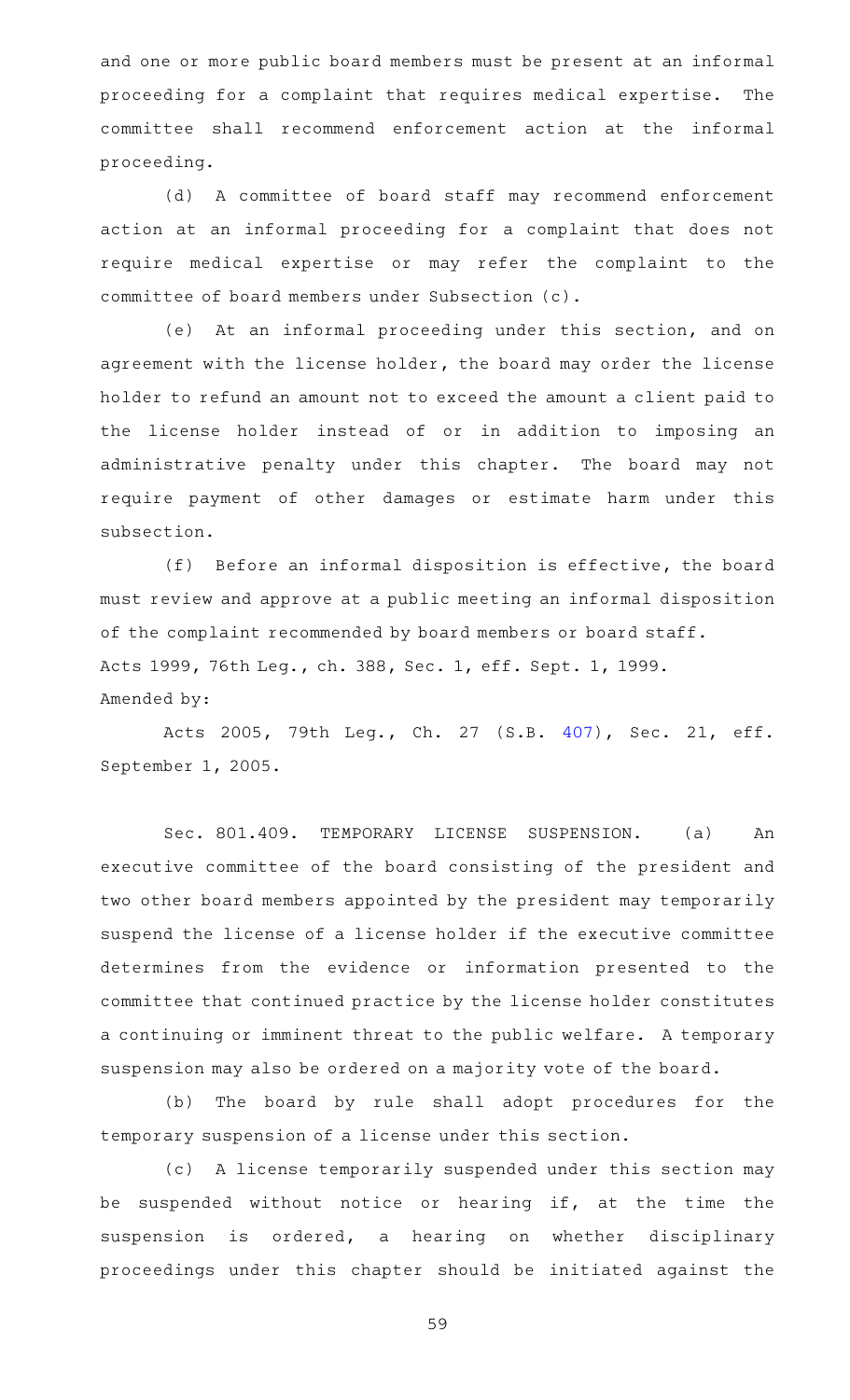license holder is scheduled to be held not later than the 14th day after the date of the suspension.

(d) A second hearing on the suspended license shall be held not later than the 60th day after the date the suspension is ordered. If the second hearing is not held in the time required by this subsection, the suspended license is automatically reinstated.

Acts 1999, 76th Leg., ch. 388, Sec. 1, eff. Sept. 1, 1999.

Sec. 801.410. VENUE FOR APPEAL. An appeal of an action of the board must be filed in a district court in Travis County. Acts 1999, 76th Leg., ch. 388, Sec. 1, eff. Sept. 1, 1999.

Sec. 801.411. SCHEDULE OF SANCTIONS. (a) The board by rule shall adopt a schedule of penalties, disciplinary actions, and other sanctions that the board may impose under this chapter.

(b) In adopting the schedule of sanctions under Subsection (a), the board shall ensure that the severity of the sanction imposed is appropriate to the type of violation or conduct that is the basis for disciplinary action. The schedule must provide that the type of disciplinary action or other sanction and the amount of a penalty imposed under this chapter must be based on:

 $(1)$  the seriousness of the violation, including:

 $(A)$  the nature, circumstances, extent, and gravity of any prohibited act; and

(B) the hazard or potential hazard created to the health, safety, or economic welfare of the public;

(2) the economic harm to property or the environment caused by the violation;

 $(3)$  the history of previous violations;

(4) the amount of penalty or type of disciplinary action or sanction necessary to deter a future violation;

(5) efforts to correct the violation; and

(6) any other matter that justice may require.

Added by Acts 2017, 85th Leg., R.S., Ch. 536 (S.B. [319\)](http://www.legis.state.tx.us/tlodocs/85R/billtext/html/SB00319F.HTM), Sec. 21, eff. September 1, 2017.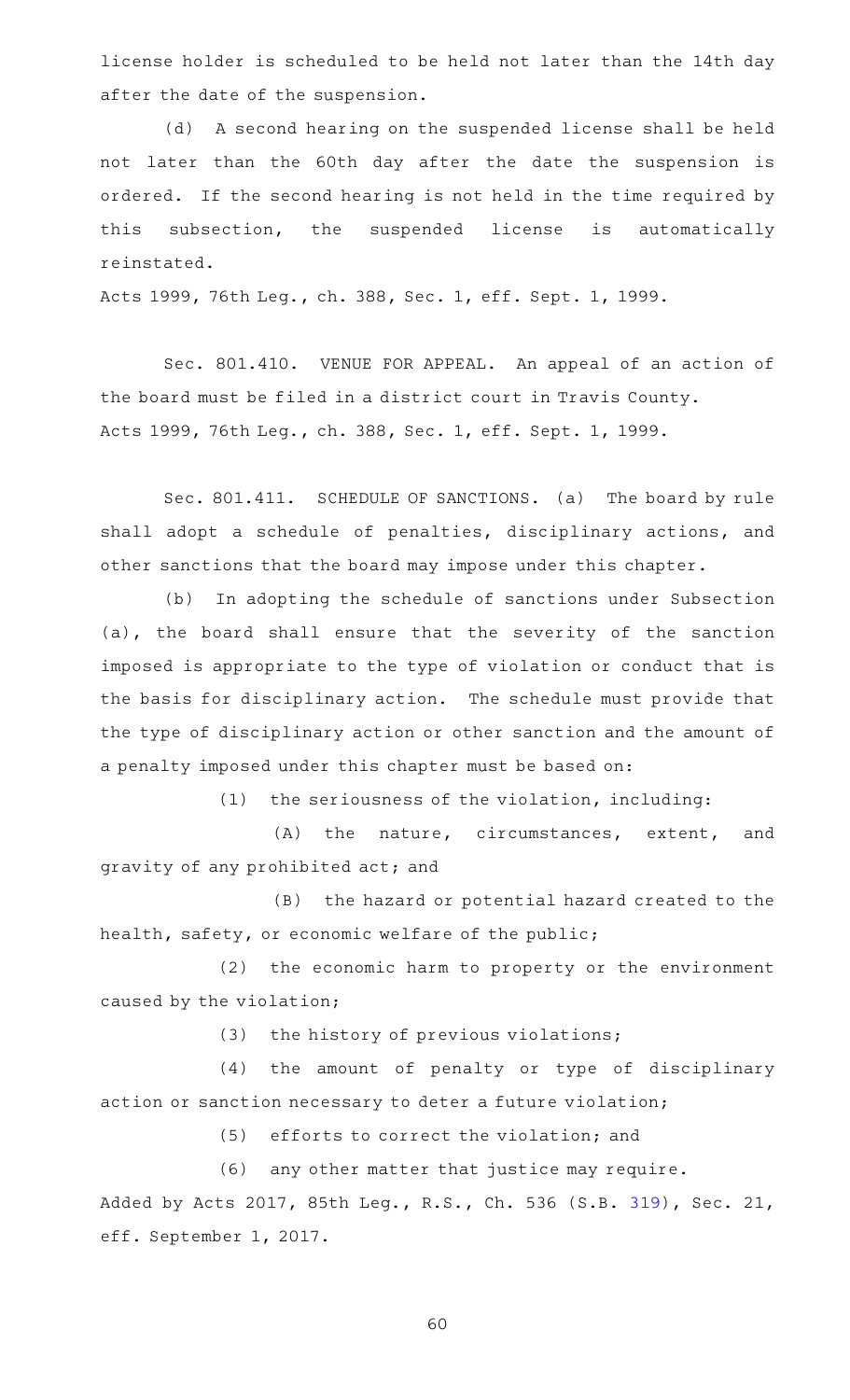#### SUBCHAPTER J. ADMINISTRATIVE PENALTY

Sec. 801.451. IMPOSITION OF ADMINISTRATIVE PENALTY. The board may impose an administrative penalty on a person, including a corporation, organization, business trust, estate, trust, partnership, association, or other legal entity, who violates this chapter or a rule adopted or order issued under this chapter. Acts 1999, 76th Leg., ch. 388, Sec. 1, eff. Sept. 1, 1999. Amended by Acts 2001, 77th Leg., ch. 1420, Sec. 14.423(a), eff. Sept. 1, 2001.

Sec. 801.452. AMOUNT OF PENALTY. (a) The amount of an administrative penalty may not exceed \$5,000 for each violation per day.

(b) The amount of the penalty shall be based on the schedule of sanctions adopted under Section [801.411](http://www.statutes.legis.state.tx.us/GetStatute.aspx?Code=OC&Value=801.411).

(c) A committee described by Section  $801.408(c)$  $801.408(c)$  or (d) shall recommend the amount of the administrative penalty based on the schedule of sanctions adopted under Section [801.411.](http://www.statutes.legis.state.tx.us/GetStatute.aspx?Code=OC&Value=801.411) Acts 1999, 76th Leg., ch. 388, Sec. 1, eff. Sept. 1, 1999.

Amended by:

Acts 2005, 79th Leg., Ch. 27 (S.B. [407](http://www.legis.state.tx.us/tlodocs/79R/billtext/html/SB00407F.HTM)), Sec. 22, eff. September 1, 2005.

Acts 2017, 85th Leg., R.S., Ch. 536 (S.B. [319\)](http://www.legis.state.tx.us/tlodocs/85R/billtext/html/SB00319F.HTM), Sec. 22, eff. September 1, 2017.

Sec. 801.453. COMMITTEE RECOMMENDATIONS. (a) On a determination by a committee described by Section [801.408\(](http://www.statutes.legis.state.tx.us/GetStatute.aspx?Code=OC&Value=801.408)c) or (d) that a violation of this chapter or a rule adopted or order issued under this chapter occurred, the committee may issue a report to the board stating:

 $(1)$  the facts on which the determination is based; and

(2) the committee's recommendation on the imposition of an administrative penalty, including a recommendation on the amount of the penalty.

(b) Not later than the 14th day after the date the report is issued, the executive director shall give written notice of the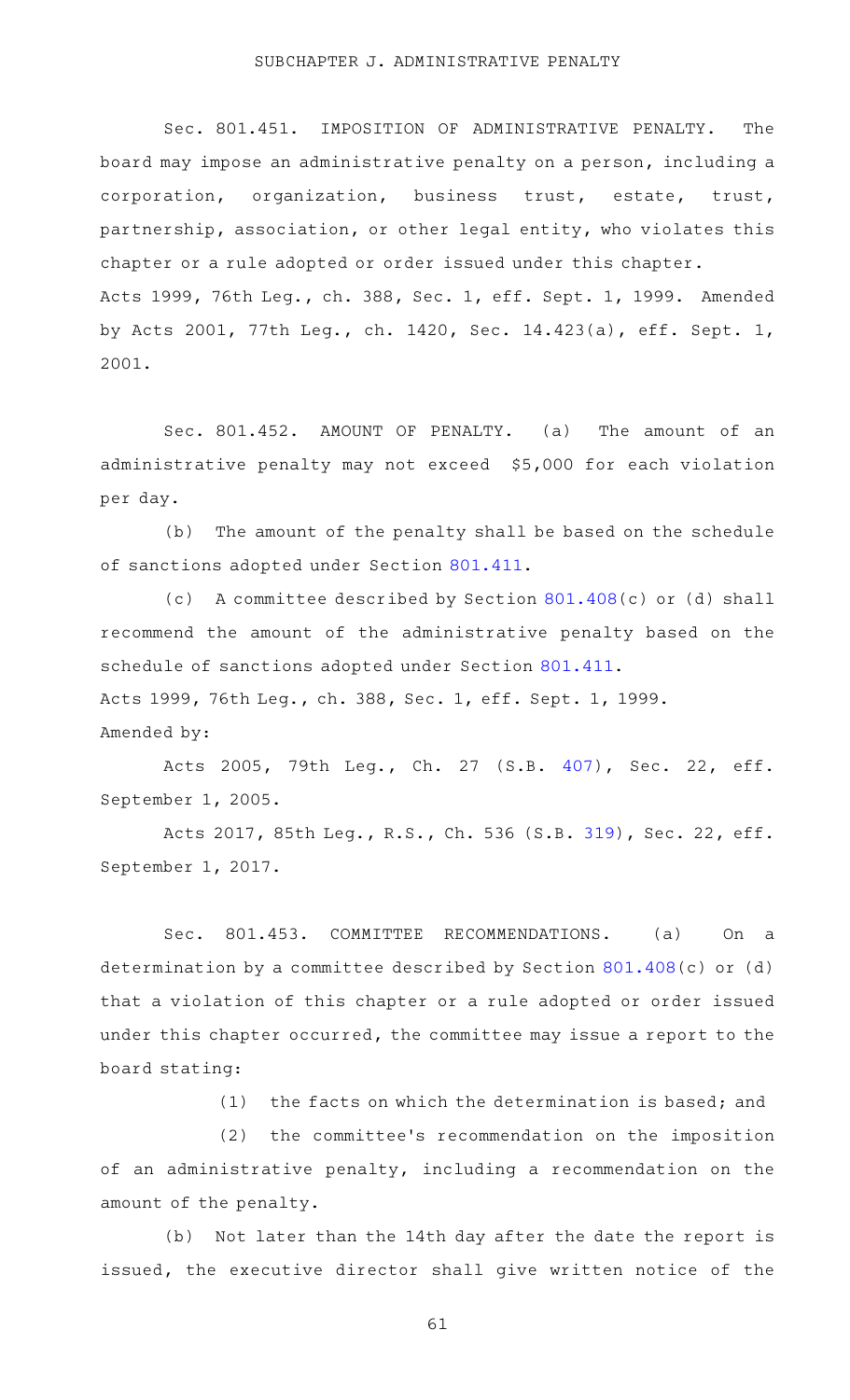committee 's report to the person on whom the penalty may be imposed. The notice may be given by certified mail.

(c) The notice given under this section must:

 $(1)$  include a notice of each alleged violation;

(2) state the amount of any recommended penalty; and

 $(3)$  inform the person of the person's right to a hearing on the occurrence of the violation, the amount of the penalty, or both.

Acts 1999, 76th Leg., ch. 388, Sec. 1, eff. Sept. 1, 1999. Amended by:

Acts 2005, 79th Leg., Ch. 27 (S.B. [407](http://www.legis.state.tx.us/tlodocs/79R/billtext/html/SB00407F.HTM)), Sec. 23, eff. September 1, 2005.

Sec. 801.454. PENALTY TO BE PAID OR HEARING REQUESTED ON COMMITTEE 'S RECOMMENDATIONS. (a) Not later than the 20th day after the date a person receives the notice, the person may in writing:

(1) accept the committee's determination and recommended administrative penalty; or

(2) request a hearing on the occurrence of the violation, the amount of the penalty, or both.

(b) If the person accepts the committee's determination and recommended penalty, the board by order may:

(1) approve the determination and impose the recommended penalty;

(2) modify the determination or recommended penalty; or

(3) reject the determination or recommended penalty. Acts 1999, 76th Leg., ch. 388, Sec. 1, eff. Sept. 1, 1999. Amended by:

Acts 2005, 79th Leg., Ch. 27 (S.B. [407](http://www.legis.state.tx.us/tlodocs/79R/billtext/html/SB00407F.HTM)), Sec. 24, eff. September 1, 2005.

Sec. 801.455. HEARING ON COMMITTEE'S RECOMMENDATIONS. (a) If the person requests a hearing or fails to respond timely to the notice, the executive director shall set a hearing and give notice of the hearing to the person.

(b) A hearing set by the executive director under Subsection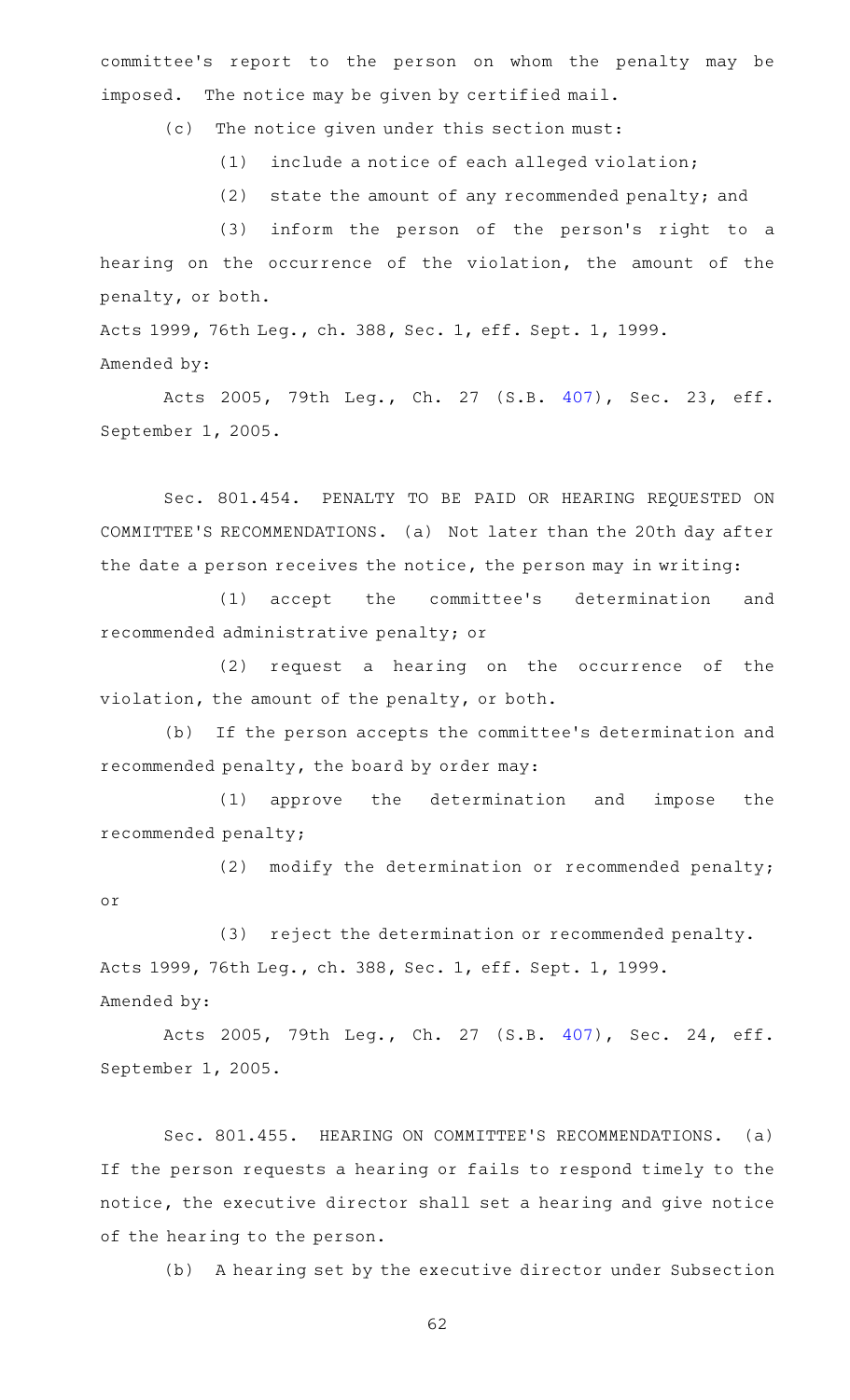(a) shall be held by an administrative law judge of the State Office of Administrative Hearings.

(c) The administrative law judge shall:

(1) make findings of fact and conclusions of law; and

(2) promptly issue to the board a proposal for a decision as to the occurrence of the violation and the amount of any proposed administrative penalty.

Acts 1999, 76th Leg., ch. 388, Sec. 1, eff. Sept. 1, 1999. Amended by:

Acts 2005, 79th Leg., Ch. 27 (S.B. [407](http://www.legis.state.tx.us/tlodocs/79R/billtext/html/SB00407F.HTM)), Sec. 25, eff. September 1, 2005.

Sec. 801.456. DECISION BY BOARD. (a) Based on the findings of fact, conclusions of law, and proposal for a decision under Section [801.455\(](http://www.statutes.legis.state.tx.us/GetStatute.aspx?Code=OC&Value=801.455)c), the board by order may determine that:

(1) a violation has occurred and impose an administrative penalty; or

 $(2)$  a violation did not occur.

(b) The notice of the board's order given to the person under Chapter [2001,](http://www.statutes.legis.state.tx.us/GetStatute.aspx?Code=GV&Value=2001) Government Code, must include a statement of the person's right to judicial review of the order. Acts 1999, 76th Leg., ch. 388, Sec. 1, eff. Sept. 1, 1999.

Sec. 801.457. OPTIONS FOLLOWING DECISION: PAY OR APPEAL. (a) Not later than the 30th day after the date the board's order becomes final, the person shall:

 $(1)$  pay the administrative penalty;

(2) pay the penalty and file a petition for judicial review contesting the fact of the violation, the amount of the penalty, or both; or

(3) without paying the penalty, file a petition for judicial review contesting the fact of the violation, the amount of the penalty, or both.

(b) Within the 30-day period, a person who acts under Subsection (a)(3) may:

 $(1)$  stay enforcement of the penalty by:

(A) paying the penalty to the court for placement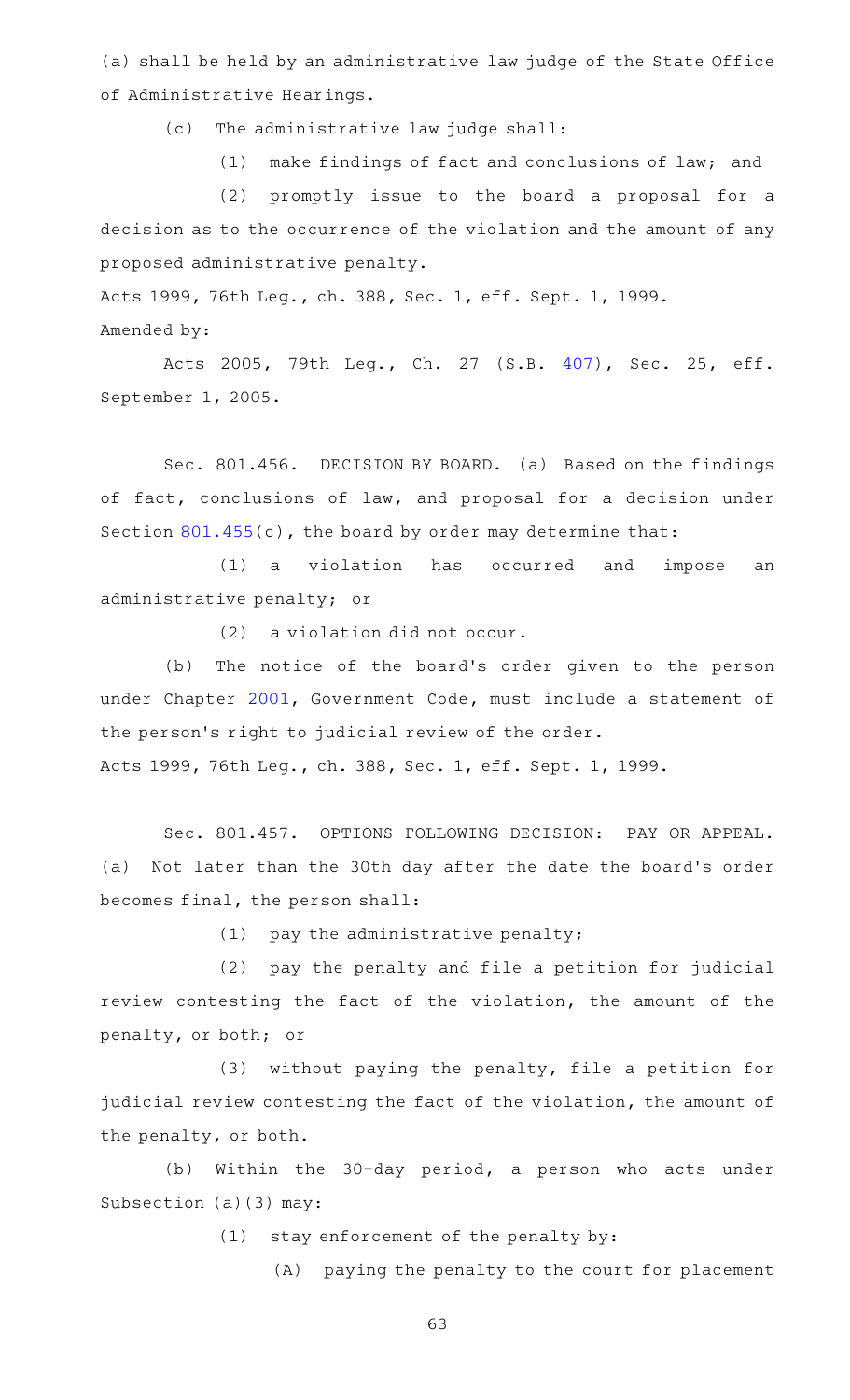in an escrow account; or

(B) giving the court a supersedeas bond that is approved by the court and that:

 $(i)$  is for the amount of the penalty; and

(ii) is effective until judicial review of the board's order is final; or

(2) request the court to stay enforcement of the penalty by:

(A) filing with the court a sworn affidavit of the person stating that the person is financially unable to pay the penalty and is financially unable to give the supersedeas bond; and

(B) giving a copy of the affidavit to the executive director by certified mail.

(c) If the executive director receives a copy of an affidavit under Subsection (b)(2), the executive director may file with the court a contest to the affidavit not later than the fifth day after the date the copy is received.

(d) The court shall hold a hearing on the facts alleged in the affidavit as soon as practicable and stay enforcement of the penalty on finding that the alleged facts are true. The person who files the affidavit has the burden of proving that the person is financially unable to pay the penalty and to give the supersedeas bond.

Acts 1999, 76th Leg., ch. 388, Sec. 1, eff. Sept. 1, 1999.

Sec. 801.458. COLLECTION OF PENALTY. If the person does not pay the administrative penalty and the enforcement of the penalty is not stayed, the executive director may refer the matter to the attorney general for collection of the penalty.

Acts 1999, 76th Leg., ch. 388, Sec. 1, eff. Sept. 1, 1999.

Sec. 801.459. DETERMINATION BY COURT. (a) If a court sustains the determination that a violation occurred, the court may uphold or reduce the amount of the administrative penalty and order the person to pay the full or reduced amount.

(b) If the court does not sustain the determination that a violation occurred, the court shall order that an administrative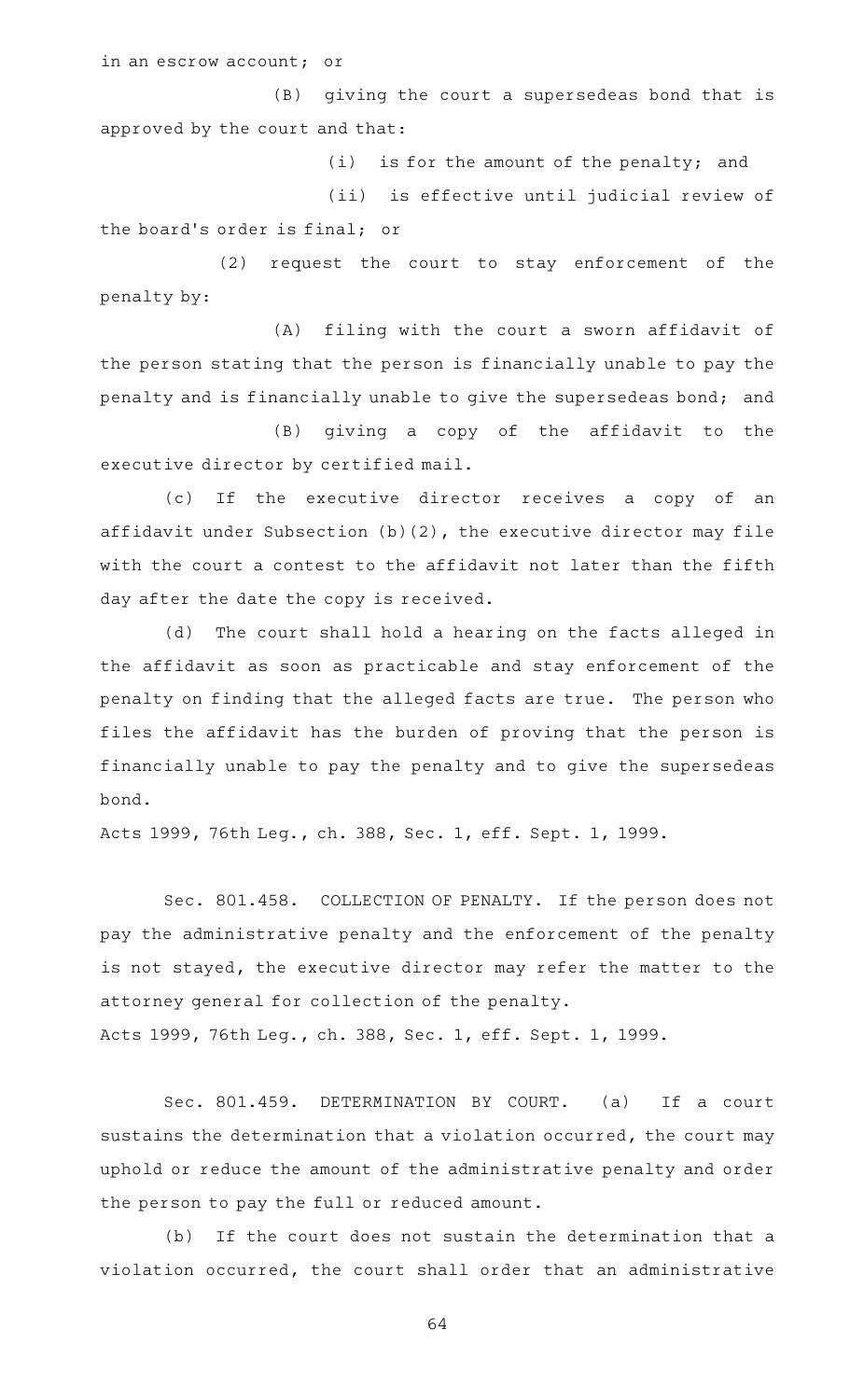penalty is not owed. Acts 1999, 76th Leg., ch. 388, Sec. 1, eff. Sept. 1, 1999.

Sec. 801.460. REMITTANCE OF PENALTY AND INTEREST. (a) If, after judicial review, the administrative penalty is reduced or not upheld by the court, the court shall, after the judgment becomes final:

(1) order the appropriate amount, plus accrued interest, be remitted to the person if the person paid the penalty; or

(2) order the release of the bond after the person pays the penalty imposed if the person posted a supersedeas bond.

(b) The interest paid under Subsection  $(a)(1)$  is the rate charged on loans to depository institutions by the New York Federal Reserve Bank. The interest shall be paid for the period beginning on the date the penalty is paid and ending on the date the penalty is remitted.

Acts 1999, 76th Leg., ch. 388, Sec. 1, eff. Sept. 1, 1999.

Sec. 801.461. ADMINISTRATIVE PROCEDURE. (a) A proceeding under this subchapter is subject to Chapter [2001,](http://www.statutes.legis.state.tx.us/GetStatute.aspx?Code=GV&Value=2001) Government Code.

(b) This subchapter does not prohibit the board from assessing an administrative penalty by using an informal proceeding under Section [801.408](http://www.statutes.legis.state.tx.us/GetStatute.aspx?Code=OC&Value=801.408).

Acts 1999, 76th Leg., ch. 388, Sec. 1, eff. Sept. 1, 1999.

SUBCHAPTER K. OTHER PENALTIES AND ENFORCEMENT PROVISIONS

Sec. 801.501. MONITORING LICENSE HOLDER. The board by rule shall develop a system for monitoring a license holder 's compliance with the requirements of this chapter. The rules must include procedures to:

(1) monitor for compliance a license holder who is ordered by the board to perform certain acts; and

(2) identify and monitor a license holder who represents a risk to the public.

Acts 1999, 76th Leg., ch. 388, Sec. 1, eff. Sept. 1, 1999.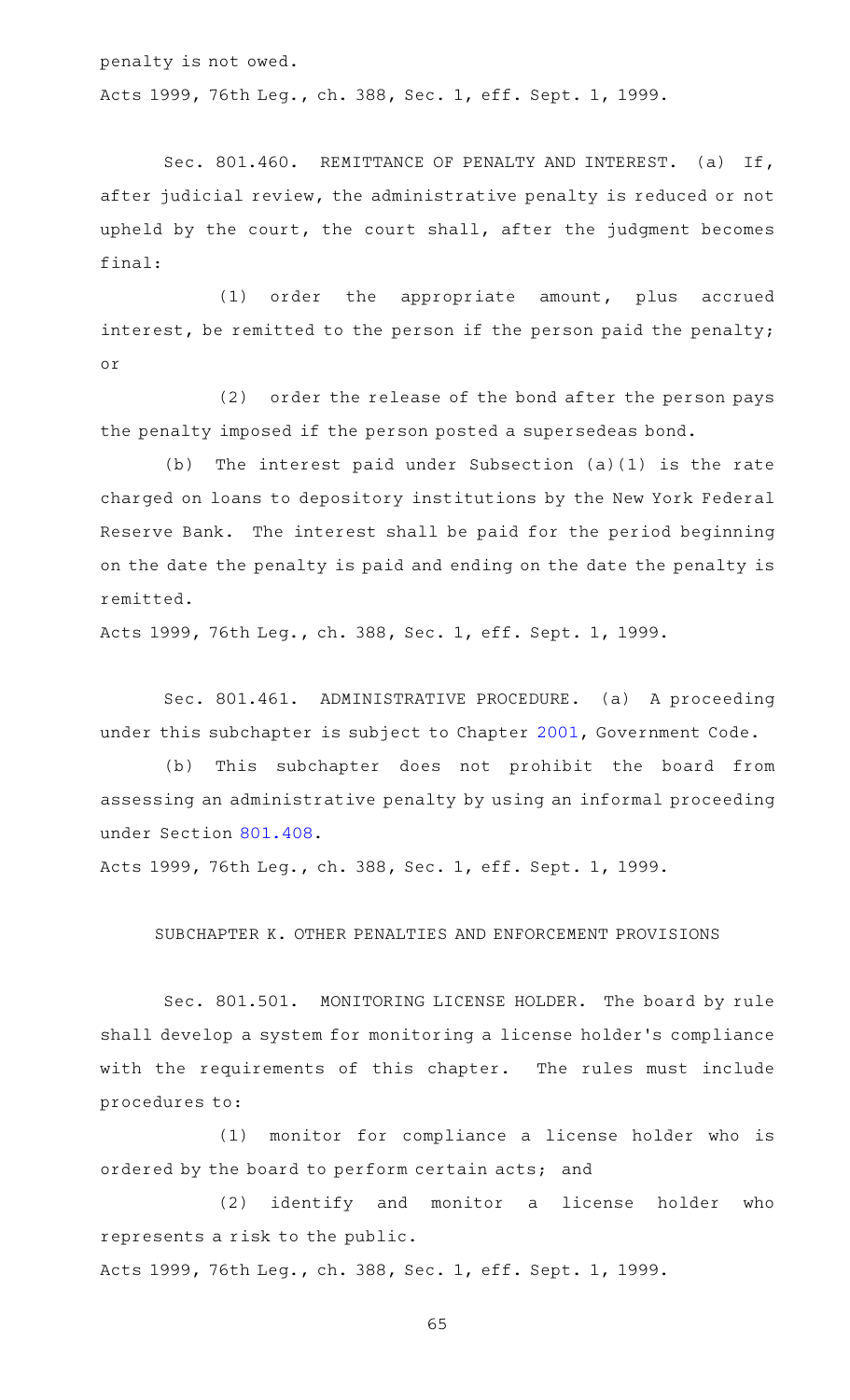Sec. 801.5011. MONITORING HARMFUL PRESCRIBING AND DISPENSING PATTERNS. (a) The board shall periodically check the prescribing and dispensing information submitted to the Texas State Board of Pharmacy as authorized by Section [481.076\(](http://www.statutes.legis.state.tx.us/GetStatute.aspx?Code=HS&Value=481.076)a)(1), Health and Safety Code, to determine whether a veterinarian is engaging in potentially harmful prescribing or dispensing patterns or practices.

(b) The board, in coordination with the Texas State Board of Pharmacy, shall determine the conduct that constitutes a potentially harmful prescribing or dispensing pattern or practice for purposes of Subsection (a). In determining the conduct that constitutes a potentially harmful prescribing or dispensing pattern or practice, the board, at a minimum, shall consider:

(1) the number of times a veterinarian prescribes or dispenses:

- $(A)$  opioids;
- $(B)$  benzodiazepines;
- (C) barbiturates; or
- $(D)$  carisoprodol; and

(2) for prescriptions and dispensations described by Subdivision (1), patterns of prescribing or dispensing combinations of those drugs and other dangerous combinations of drugs identified by the board.

(c) If the board suspects that a veterinarian may be engaging in potentially harmful prescribing or dispensing patterns or practices, the board may notify the veterinarian of the potentially harmful prescribing or dispensing pattern or practice.

(d) The board may initiate a complaint against a veterinarian based on information obtained under this section. Added by Acts 2017, 85th Leg., R.S., Ch. 536 (S.B. [319\)](http://www.legis.state.tx.us/tlodocs/85R/billtext/html/SB00319F.HTM), Sec. 23, eff. September 1, 2017.

Sec. 801.502. INJUNCTIVE RELIEF. (a) The board, through the attorney general or a district or county attorney, may bring an action for an injunction, or a proceeding incident to an injunction, to: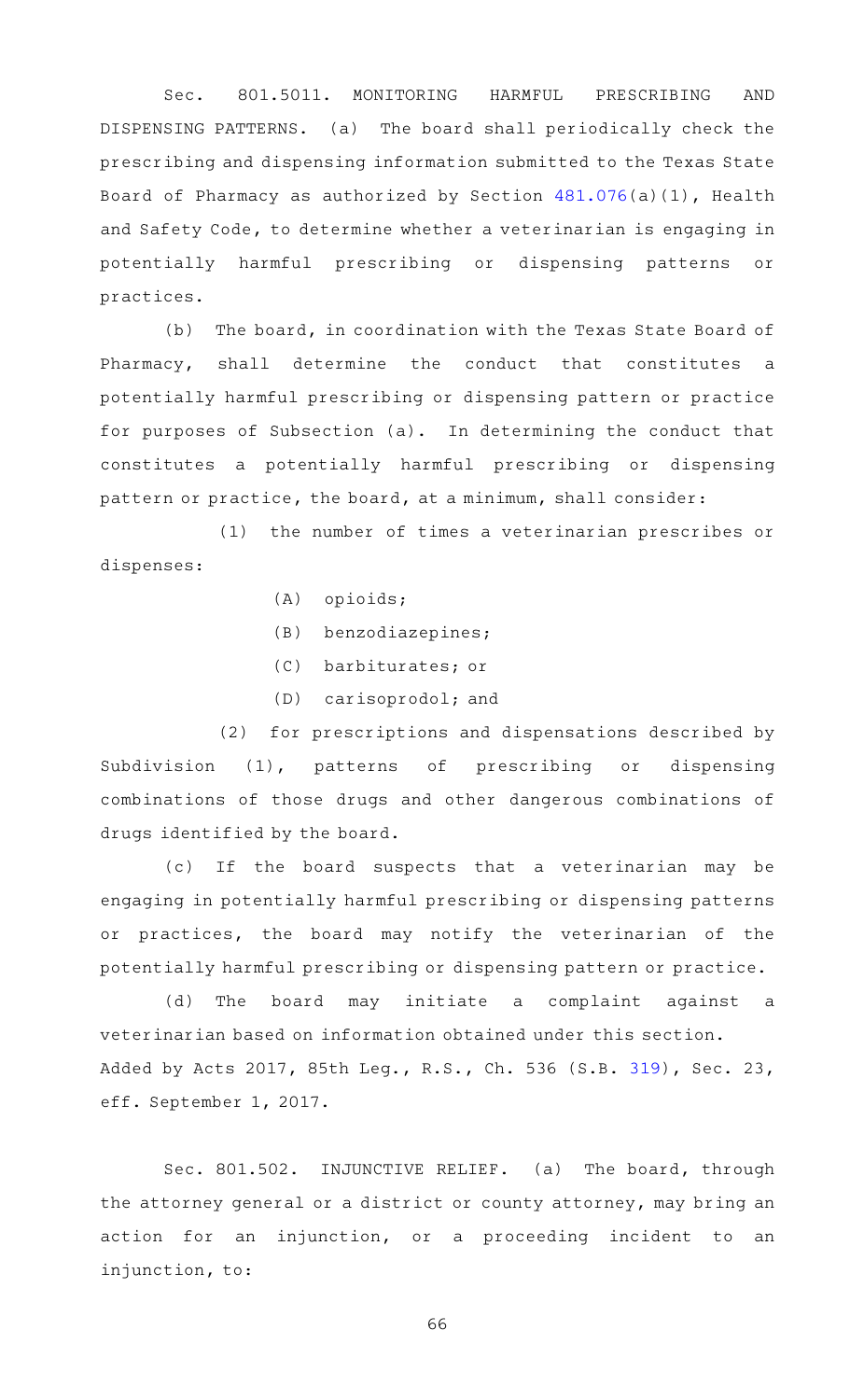$(1)$  enforce this chapter; or

(2) enjoin a person, including a corporation, organization, business trust, estate, trust, partnership, association, or other legal entity, from practicing veterinary medicine or equine dentistry in violation of this chapter.

 $(b)$  Venue for an action under this section is in:

 $(1)$  the county in which the person against whom the action is brought resides, if the person is an individual who resides in this state;

(2) the county of the defendant's principal office in this state if the defendant is not an individual; or

 $(3)$  Travis County, if the person:

 $(A)$  is an individual who does not reside in this state; or

 $(B)$  is an entity that does not have its principal office in this state.

Acts 1999, 76th Leg., ch. 388, Sec. 1, eff. Sept. 1, 1999. Amended by Acts 2001, 77th Leg., ch. 1420, Sec. 14.424(a), eff. Sept. 1, 2001.

Amended by:

Acts 2011, 82nd Leg., R.S., Ch. 940 (H.B. [414\)](http://www.legis.state.tx.us/tlodocs/82R/billtext/html/HB00414F.HTM), Sec. 24, eff. September 1, 2011.

Sec. 801.503. ASSESSMENT OF CIVIL PENALTY AGAINST PERSON NOT LICENSED. (a) A person not licensed under this chapter, including a corporation, organization, business trust, estate, trust, partnership, association, or other legal entity, who violates this chapter or a rule adopted by the board under this chapter is subject to a civil penalty of \$1,000 for each day of violation.

 $(b)$  At the request of the board, the attorney general shall bring an action to recover a civil penalty authorized by this section.

Acts 1999, 76th Leg., ch. 388, Sec. 1, eff. Sept. 1, 1999. Amended by Acts 2001, 77th Leg., ch. 1420, Sec. 14.422(a), eff. Sept. 1, 2001.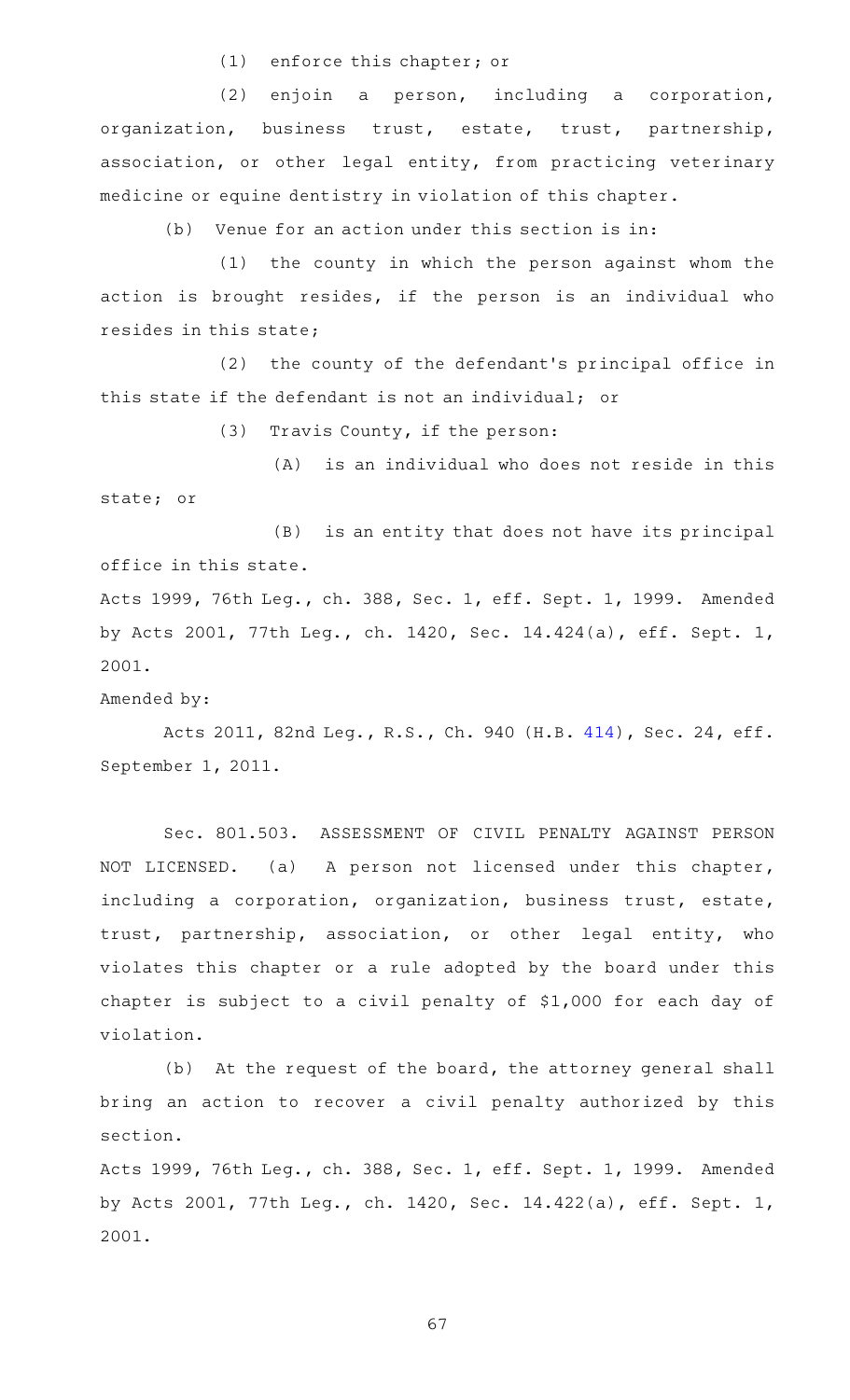Sec. 801.504. GENERAL CRIMINAL PENALTY. (a) A person, including an entity, commits an offense if the person violates this chapter.

(b) An offense under this section is a Class A misdemeanor.

(c) Venue for the prosecution of an offense under this section that consists of the violation of Section [801.251](http://www.statutes.legis.state.tx.us/GetStatute.aspx?Code=OC&Value=801.251) is in a district court in Travis County or the county in which the offense occurred.

Acts 1999, 76th Leg., ch. 388, Sec. 1, eff. Sept. 1, 1999. Amended by Acts 2001, 77th Leg., ch. 1420, Sec. 14.421(b), eff. Sept. 1, 2001.

Amended by:

Acts 2005, 79th Leg., Ch. 971 (H.B. [1767](http://www.legis.state.tx.us/tlodocs/79R/billtext/html/HB01767F.HTM)), Sec. 6, eff. September 1, 2005.

Sec. 801.505. BOARD MEMBER OR EMPLOYEE; FINE. A board member or employee shall pay a fine of not less than \$1,000 or more than \$5,000 if the member or employee:

 $(1)$  issues a license other than as provided by this chapter; or

(2) provides to an applicant for examination a list of questions to be propounded at the examination. Acts 1999, 76th Leg., ch. 388, Sec. 1, eff. Sept. 1, 1999.

Sec. 801.506. PROHIBITED PRACTICES RELATING TO CERTAIN ENTITIES. (a) A sole proprietorship, partnership, or corporation may not engage in veterinary medicine unless the owner, each partner, or each shareholder, as appropriate, holds a license to practice veterinary medicine issued under this chapter.

(b) A corporation, organization, business trust, estate, trust, partnership, association, or other legal entity not owned exclusively by one or more persons licensed to practice veterinary medicine under this chapter may not engage in veterinary medicine.

(c)AAA veterinarian may not form or continue a partnership with a member of another profession or a person who is not a member of a profession if a part of the partnership employment consists of the practice of veterinary medicine.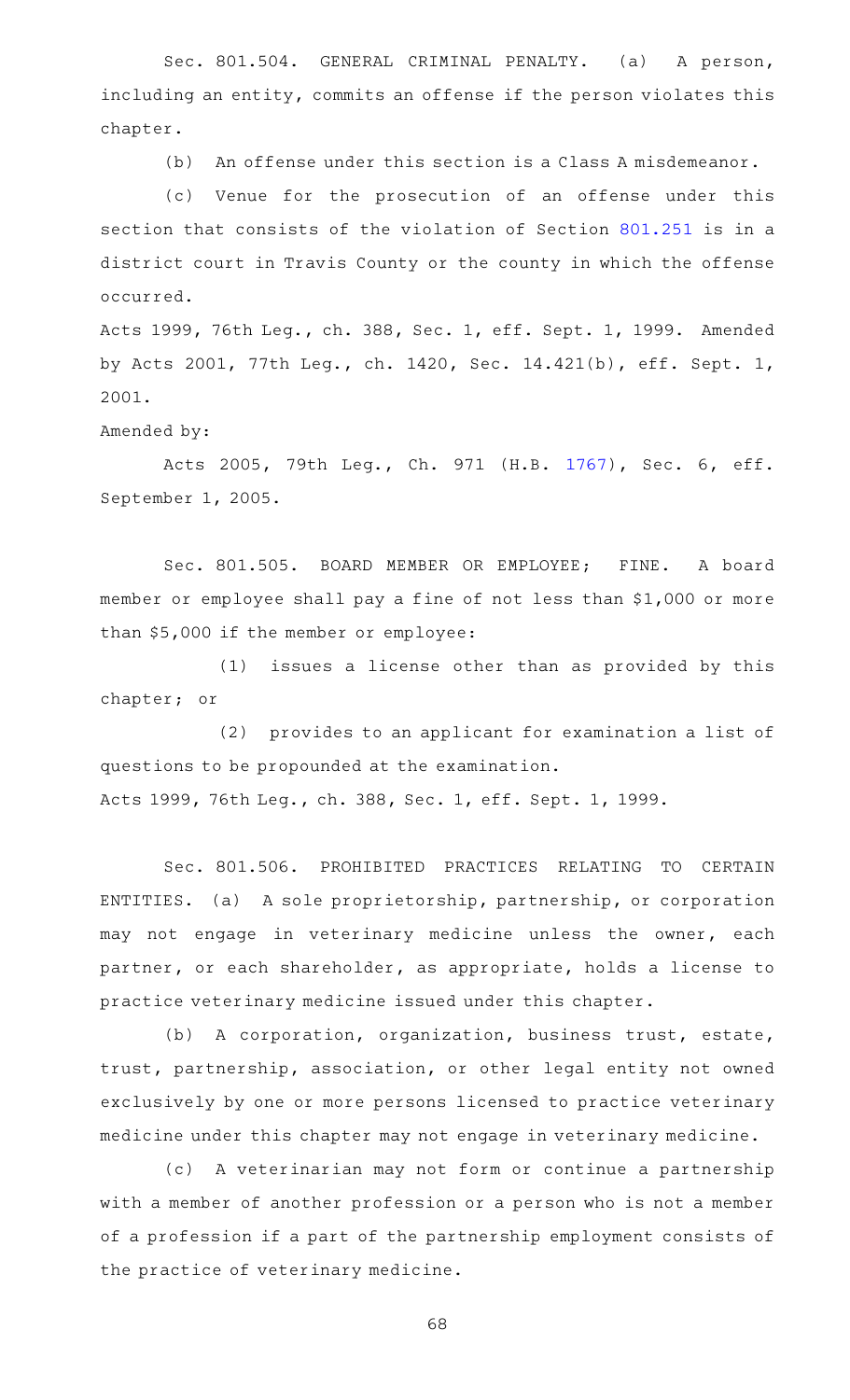Acts 1999, 76th Leg., ch. 388, Sec. 1, eff. Sept. 1, 1999. Amended by Acts 2001, 77th Leg., ch. 1420, Sec. 14.421(c), eff. Sept. 1, 2001.

#### Amended by:

Acts 2011, 82nd Leg., R.S., Ch. 940 (H.B. [414\)](http://www.legis.state.tx.us/tlodocs/82R/billtext/html/HB00414F.HTM), Sec. 25, eff. September 1, 2011.

Sec. 801.507. NONAPPLICABILITY OF DECEPTIVE TRADE PRACTICES-CONSUMER PROTECTION ACT. Subchapter [E,](http://www.statutes.legis.state.tx.us/GetStatute.aspx?Code=BC&Value=17.41) Chapter [17](http://www.statutes.legis.state.tx.us/GetStatute.aspx?Code=BC&Value=17), Business & Commerce Code, does not apply to a claim against a veterinarian for damages alleged to have resulted from veterinary malpractice or negligence.

Acts 1999, 76th Leg., ch. 388, Sec. 1, eff. Sept. 1, 1999.

Sec. 801.508. CEASE AND DESIST ORDER. (a) If it appears to the board that a person is engaging in an act or practice that constitutes the practice of veterinary medicine without a license or the practice of equine dentistry without a license under this chapter, the board, after notice and opportunity for a hearing, may issue a cease and desist order prohibiting the person from engaging in the activity.

(b) A violation of an order under this section constitutes grounds for imposing an administrative penalty under Subchapter J. Added by Acts 2005, 79th Leg., Ch. 27 (S.B. [407\)](http://www.legis.state.tx.us/tlodocs/79R/billtext/html/SB00407F.HTM), Sec. 26, eff. September 1, 2005.

## Amended by:

Acts 2011, 82nd Leg., R.S., Ch. 940 (H.B. [414\)](http://www.legis.state.tx.us/tlodocs/82R/billtext/html/HB00414F.HTM), Sec. 26, eff. September 1, 2011.

Sec. 801.509. ENFORCEMENT POLICY. The board shall adopt a formal policy to focus enforcement efforts toward investigating complaints.

Added by Acts 2005, 79th Leg., Ch. 27 (S.B. [407\)](http://www.legis.state.tx.us/tlodocs/79R/billtext/html/SB00407F.HTM), Sec. 26, eff. September 1, 2005.

SUBCHAPTER L. EQUINE DENTAL PROVIDER ADVISORY COMMITTEE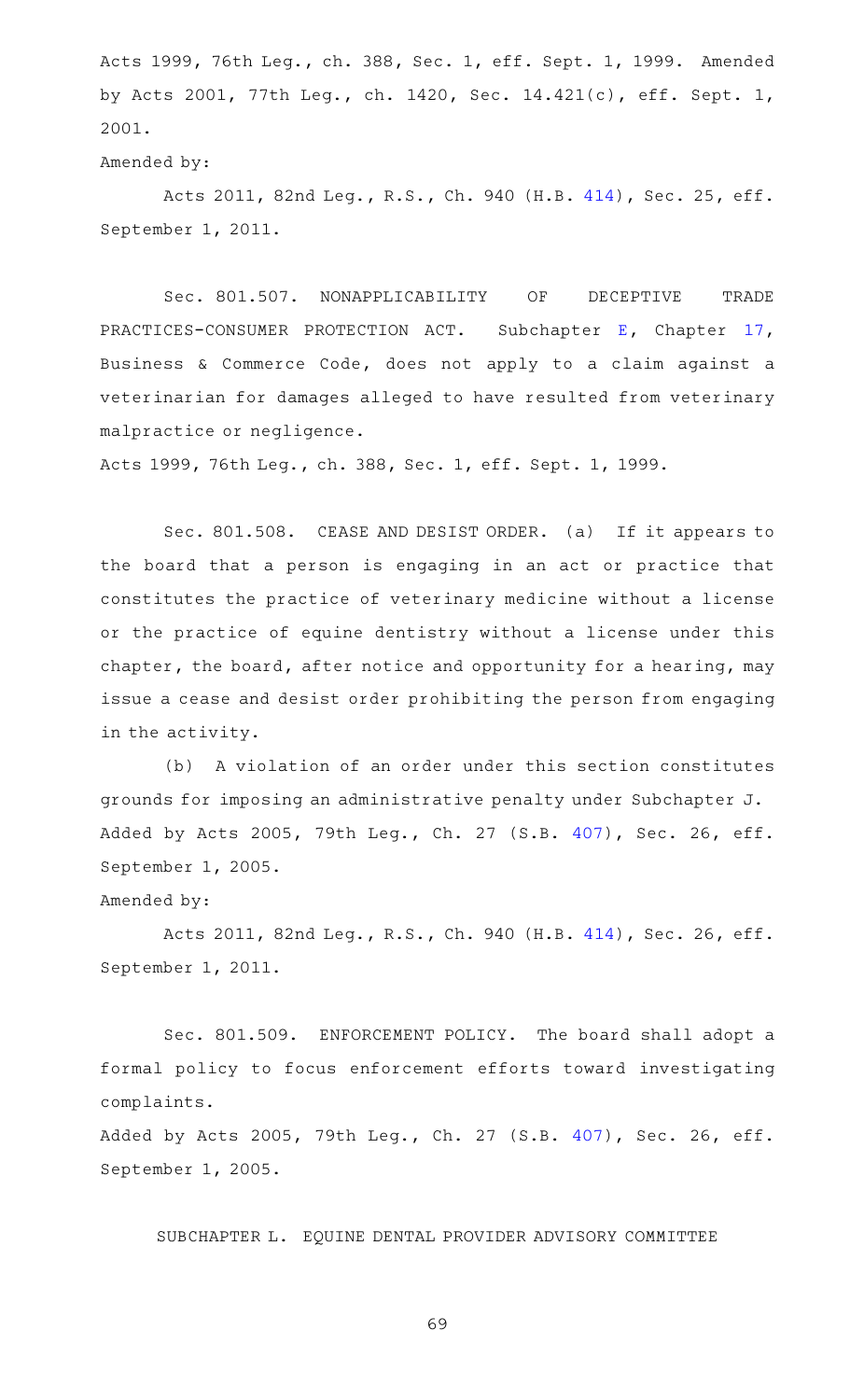Sec. 801.551. EQUINE DENTAL PROVIDER ADVISORY COMMITTEE. (a) The equine dental provider advisory committee is an informal advisory committee to the board and is not subject to Chapter [2110](http://www.statutes.legis.state.tx.us/GetStatute.aspx?Code=GV&Value=2110), Government Code.

(b) The advisory committee does not have any independent rulemaking authority but shall advise and assist the board in adopting rules relating to licensed equine dental providers.

(c) The board shall consult the advisory committee regarding matters relating to a disciplinary action that involves a licensed equine dental provider.

Added by Acts 2011, 82nd Leg., R.S., Ch. 940 (H.B. [414\)](http://www.legis.state.tx.us/tlodocs/82R/billtext/html/HB00414F.HTM), Sec. 27, eff. September 1, 2011.

Sec. 801.552. APPOINTMENT OF ADVISORY COMMITTEE. (a) The equine dental provider advisory committee is composed of three members appointed by the presiding officer of the board as follows:

(1) two members who are licensed equine dental providers, have resided in and engaged in the practice of smoothing or filing teeth by floating in this state for the five years immediately preceding the date of appointment, and are of good repute; and

 $(2)$  one veterinarian member who is active and in good standing and who supervises a licensed equine dental provider.

(b) Expired.

(c) Appointments to the advisory committee shall be made without regard to the race, color, disability, sex, religion, age, or national origin of the appointees.

Added by Acts 2011, 82nd Leg., R.S., Ch. 940 (H.B. [414\)](http://www.legis.state.tx.us/tlodocs/82R/billtext/html/HB00414F.HTM), Sec. 27, eff. September 1, 2011.

Sec. 801.553. TERMS; VACANCY. (a) Members of the equine dental provider advisory committee are appointed for staggered six-year terms. The terms of the members expire on February 1 of each odd-numbered year.

(b) If a vacancy occurs during a member's term, the presiding officer of the board shall appoint a new member to fill the unexpired term.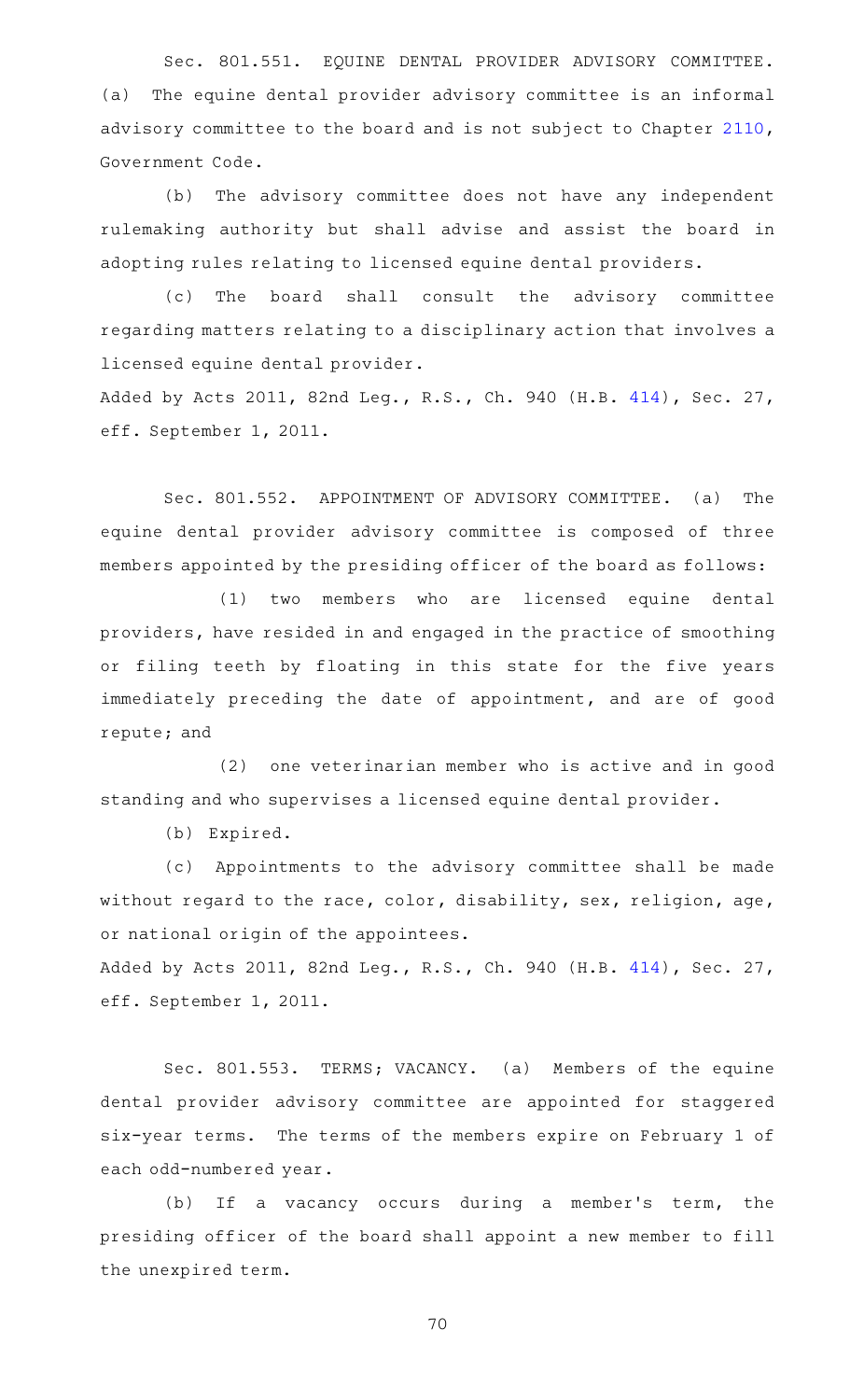(c) An advisory committee member may not serve more than two consecutive full terms.

Added by Acts 2011, 82nd Leg., R.S., Ch. 940 (H.B. [414\)](http://www.legis.state.tx.us/tlodocs/82R/billtext/html/HB00414F.HTM), Sec. 27, eff. September 1, 2011.

Sec. 801.554. GROUNDS FOR REMOVAL. (a) It is a ground for removal from the equine dental provider advisory committee that a member:

 $(1)$  does not have at the time of appointment the qualifications required by Section [801.552;](http://www.statutes.legis.state.tx.us/GetStatute.aspx?Code=OC&Value=801.552)

(2) does not maintain during service on the advisory committee the qualifications required by Section [801.552;](http://www.statutes.legis.state.tx.us/GetStatute.aspx?Code=OC&Value=801.552) and

(3) cannot, because of illness or disability, discharge the member 's duties for a substantial part of the member 's term.

(b) The validity of an action of the advisory committee is not affected by the fact that it is taken when a ground for removal of an advisory committee member exists.

Added by Acts 2011, 82nd Leg., R.S., Ch. 940 (H.B. [414\)](http://www.legis.state.tx.us/tlodocs/82R/billtext/html/HB00414F.HTM), Sec. 27, eff. September 1, 2011.

Sec. 801.555. OFFICERS. The presiding officer of the board shall designate biennially an equine dental provider advisory committee member as the presiding officer of the advisory committee to serve in that capacity at the will of the presiding officer of the board.

Added by Acts 2011, 82nd Leg., R.S., Ch. 940 (H.B. [414\)](http://www.legis.state.tx.us/tlodocs/82R/billtext/html/HB00414F.HTM), Sec. 27, eff. September 1, 2011.

Sec. 801.556. REIMBURSEMENT; COMPENSATION. An equine dental provider advisory committee member is not entitled to reimbursement for travel expenses or compensation. Added by Acts 2011, 82nd Leg., R.S., Ch. 940 (H.B. [414\)](http://www.legis.state.tx.us/tlodocs/82R/billtext/html/HB00414F.HTM), Sec. 27, eff. September 1, 2011.

Sec. 801.557. MEETINGS. (a) The equine dental provider advisory committee shall meet at the call of the presiding officer